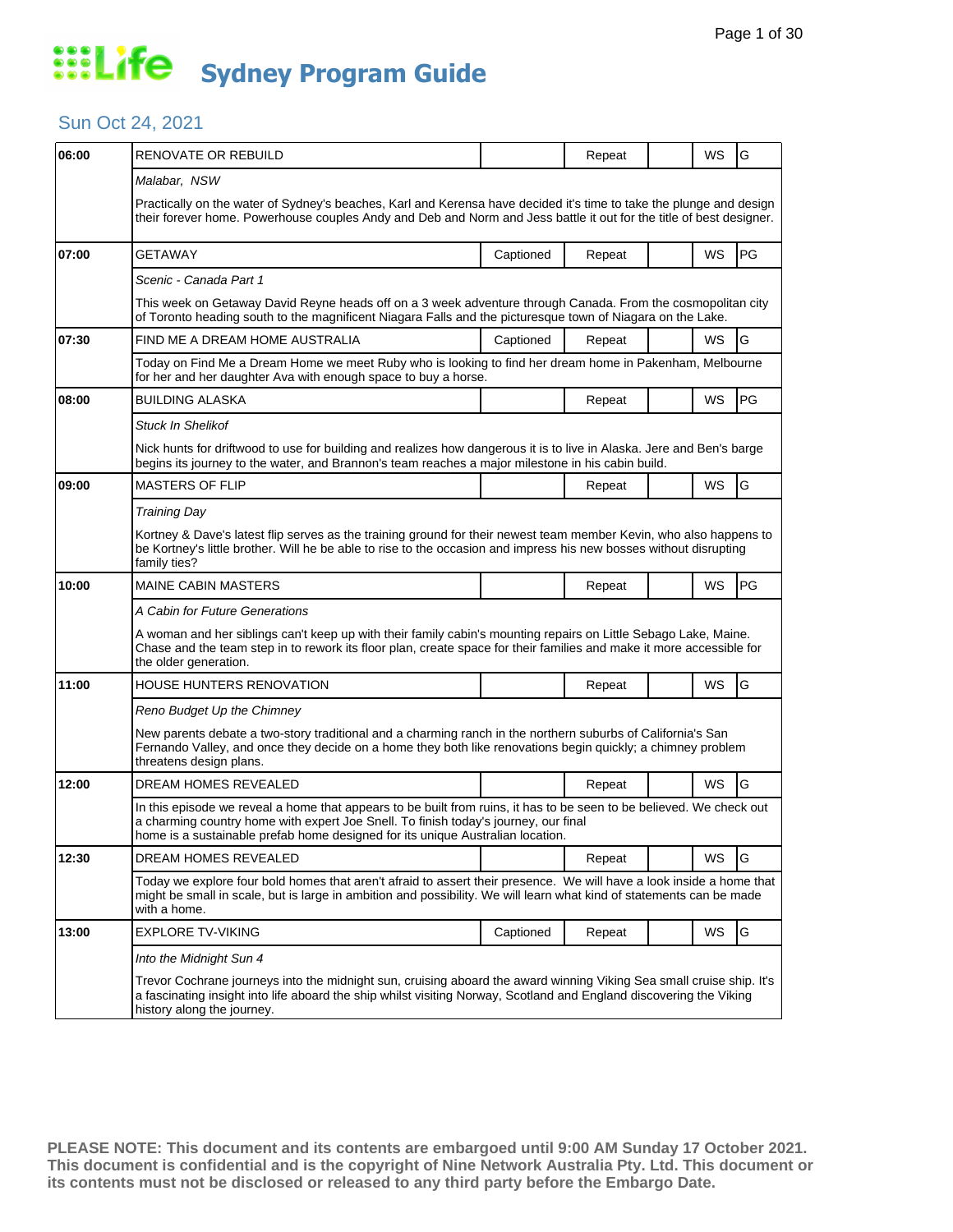### Sun Oct 24, 2021

| 13:30 | FIND ME A DREAM HOME AUSTRALIA                                                                                                                                                                                                                                                                                                                                                                         | Captioned | Repeat |  | <b>WS</b> | G  |  |  |
|-------|--------------------------------------------------------------------------------------------------------------------------------------------------------------------------------------------------------------------------------------------------------------------------------------------------------------------------------------------------------------------------------------------------------|-----------|--------|--|-----------|----|--|--|
|       | Today on Find Me a Dream Home we meet Ruby who is looking to find her dream home in Pakenham, Melbourne<br>for her and her daughter Ava with enough space to buy a horse.                                                                                                                                                                                                                              |           |        |  |           |    |  |  |
| 14:00 | <b>GOOD FOOD KITCHEN</b>                                                                                                                                                                                                                                                                                                                                                                               | Captioned | Repeat |  | <b>WS</b> | G  |  |  |
|       | Adam makes his Wok-fried chicken with capsicum and black vinegar, and Chicken escalopes with green peppercorn<br>cream sauce. Danielle makes Roast sweet potatoes with tamarind, peanut and lime, and we're joined in the kitchen<br>by Australian food royalty as Mark Best (Good Food Chef of the Year, and the three-hatted Marque restaurant)<br>brings some spice with Yellow dal and red mullet. |           |        |  |           |    |  |  |
| 14:30 | <b>RENOVATE OR REBUILD</b>                                                                                                                                                                                                                                                                                                                                                                             |           | Repeat |  | <b>WS</b> | G  |  |  |
|       | Malabar, NSW                                                                                                                                                                                                                                                                                                                                                                                           |           |        |  |           |    |  |  |
|       | Practically on the water of Sydney's beaches, Karl and Kerensa have decided it's time to take the plunge and design<br>their forever home. Powerhouse couples Andy and Deb and Norm and Jess battle it out for the title of best designer.                                                                                                                                                             |           |        |  |           |    |  |  |
| 15:30 | <b>LOG CABIN LIVING</b>                                                                                                                                                                                                                                                                                                                                                                                |           | Repeat |  | <b>WS</b> | G  |  |  |
|       | Northern Indiana Dream Cabin                                                                                                                                                                                                                                                                                                                                                                           |           |        |  |           |    |  |  |
|       | Avid hunters Cameron and Mandy are hoping to move their two kids to a log cabin near their hometown of Demotte<br>Indiana.                                                                                                                                                                                                                                                                             |           |        |  |           |    |  |  |
| 16:00 | LOG CABIN LIVING                                                                                                                                                                                                                                                                                                                                                                                       |           | Repeat |  | <b>WS</b> | G  |  |  |
|       | Colorado Mountain Cabin                                                                                                                                                                                                                                                                                                                                                                                |           |        |  |           |    |  |  |
|       | Brett and Amy are looking for a change of pace for themselves and their two teenage daughters Katie and Emily.                                                                                                                                                                                                                                                                                         |           |        |  |           |    |  |  |
| 16:30 | <b>FIXER UPPER</b>                                                                                                                                                                                                                                                                                                                                                                                     |           | Repeat |  | WS        | PG |  |  |
|       | A Home For Country Living                                                                                                                                                                                                                                                                                                                                                                              |           |        |  |           |    |  |  |
|       | A 37-year-old bachelor moves from New York and back to his roots in Waco, Texas, where he searches for a<br>spacious lakeside home in the Mountainview area with his all-in budget of \$272,000.                                                                                                                                                                                                       |           |        |  |           |    |  |  |
| 17:30 | <b>HOUSE HUNTERS</b>                                                                                                                                                                                                                                                                                                                                                                                   |           | Repeat |  | <b>WS</b> | G  |  |  |
|       | Bougie vs. Humble in Louisiana                                                                                                                                                                                                                                                                                                                                                                         |           |        |  |           |    |  |  |
|       | A young couple and their daughter are ready to purchase their first home in Mandeville, Louisiana. She wants a big,<br>fancy place to show off how far they've come, but he wants a more modest home in the country that's closer to work.                                                                                                                                                             |           |        |  |           |    |  |  |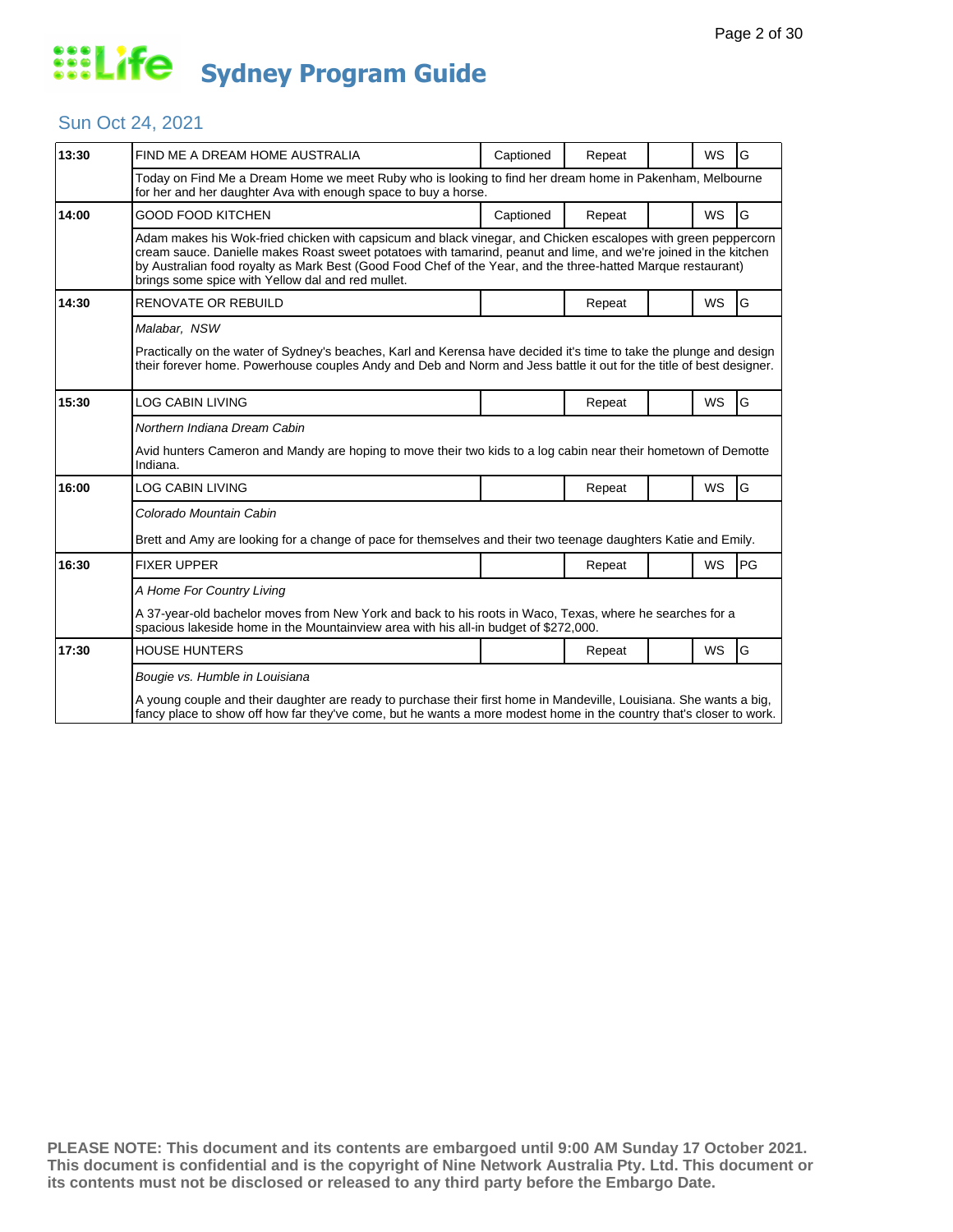### Sun Oct 24, 2021

| 18:00 | <b>HOUSE HUNTERS</b>                                                                                                                                                                                                                                                 |  | Repeat |  | WS        | G             |  |  |  |
|-------|----------------------------------------------------------------------------------------------------------------------------------------------------------------------------------------------------------------------------------------------------------------------|--|--------|--|-----------|---------------|--|--|--|
|       | Finding Common Ground in Bloomington                                                                                                                                                                                                                                 |  |        |  |           |               |  |  |  |
|       | After moving from Los Angeles, a couple looks to purchase their first home in Bloomington, Indiana. Properties<br>aren't as cheap as they had hoped and one doesn't mind a fixer-upper, while the other would rather have a place<br>that's move-in ready.           |  |        |  |           |               |  |  |  |
| 18:30 | HOUSE HUNTERS INTERNATIONAL                                                                                                                                                                                                                                          |  | Repeat |  | <b>WS</b> | ${\mathsf G}$ |  |  |  |
|       | Spicing It Up in San Juan                                                                                                                                                                                                                                            |  |        |  |           |               |  |  |  |
|       | Wisconsin empty nesters are off to San Juan, Puerto Rico, to rediscover themselves. He's willing to live in a<br>cramped city apartment to be near the party scene, but she wants a home in the suburbs with space for the entire<br>family to visit.                |  |        |  |           |               |  |  |  |
| 19:30 | GOOD BONES                                                                                                                                                                                                                                                           |  | Repeat |  | WS        | PG            |  |  |  |
|       | Big House, Big Potential                                                                                                                                                                                                                                             |  |        |  |           |               |  |  |  |
|       | Mina and Karen are excited to be back on Sanders Street to check out an old house they got a bargain on. The<br>house already has great charm and plenty of curb appeal but its large size is intimidating.                                                          |  |        |  |           |               |  |  |  |
| 20:30 | A SALE OF TWO CITIES                                                                                                                                                                                                                                                 |  | Repeat |  | WS        | G             |  |  |  |
|       | Milwaukee vs Savannah                                                                                                                                                                                                                                                |  |        |  |           |               |  |  |  |
|       | While Rachel & Ryan relocate to Milwaukee, single gal Laura looks for her own place in Savannah.                                                                                                                                                                     |  |        |  |           |               |  |  |  |
| 21:30 | MY LOTTERY DREAM HOME                                                                                                                                                                                                                                                |  |        |  | WS        | PG            |  |  |  |
|       | <b>Buy Now, Inherit Later</b>                                                                                                                                                                                                                                        |  |        |  |           |               |  |  |  |
|       | A construction worker that won \$250,000 calls on David Bromstad to help him find a home close to his eight adult<br>daughters. One daughter joins the house hunt and looks for a place that has projects to keep them busy and space<br>for the grandkids to visit. |  |        |  |           |               |  |  |  |
| 22:30 | <b>FIXER TO FABULOUS</b>                                                                                                                                                                                                                                             |  | Repeat |  | WS        | G             |  |  |  |
|       | A Bigger Kitchen for a Growing Family                                                                                                                                                                                                                                |  |        |  |           |               |  |  |  |
|       | Dave and Jenny overhaul an expecting couple's outdated, 1970s home into a perfect space for their growing family.<br>They create an open, airy kitchen and a backyard that'll be the envy of every kid and grown-up in the neighborhood.                             |  |        |  |           |               |  |  |  |
| 23:30 | HOUSE HUNTERS                                                                                                                                                                                                                                                        |  | Repeat |  | WS        | G             |  |  |  |
|       | Finding Common Ground in Bloomington                                                                                                                                                                                                                                 |  |        |  |           |               |  |  |  |
|       | After moving from Los Angeles, a couple looks to purchase their first home in Bloomington, Indiana. Properties<br>aren't as cheap as they had hoped and one doesn't mind a fixer-upper, while the other would rather have a place<br>that's move-in ready.           |  |        |  |           |               |  |  |  |
| 00:00 | THE REAL HOUSEWIVES OF ORANGE<br>COUNTY                                                                                                                                                                                                                              |  |        |  | WS        | M             |  |  |  |
|       | Viral Videos And Vendettas                                                                                                                                                                                                                                           |  |        |  |           |               |  |  |  |
|       | A video of Tamra listing rumors about Kelly goes viral. While Shannon prepares for divorce court, Kelly makes<br>contact with her mother. Braunwyn throws a weaning party to celebrate the end of nineteen years of breast feeding.                                  |  |        |  |           |               |  |  |  |
|       | Cons.Advice: Some Coarse Language, Sexual References                                                                                                                                                                                                                 |  |        |  |           |               |  |  |  |
| 01:00 | THE REAL HOUSEWIVES OF ORANGE<br>COUNTY                                                                                                                                                                                                                              |  |        |  | WS        | M             |  |  |  |
|       | Florida Fun And Fury                                                                                                                                                                                                                                                 |  |        |  |           |               |  |  |  |
|       | Vicki makes a huge announcement. A night out clubbing takes a dramatic turn when Kelly insults Shannon.                                                                                                                                                              |  |        |  |           |               |  |  |  |
|       | Cons. Advice: Some Coarse Language, Sexual References                                                                                                                                                                                                                |  |        |  |           |               |  |  |  |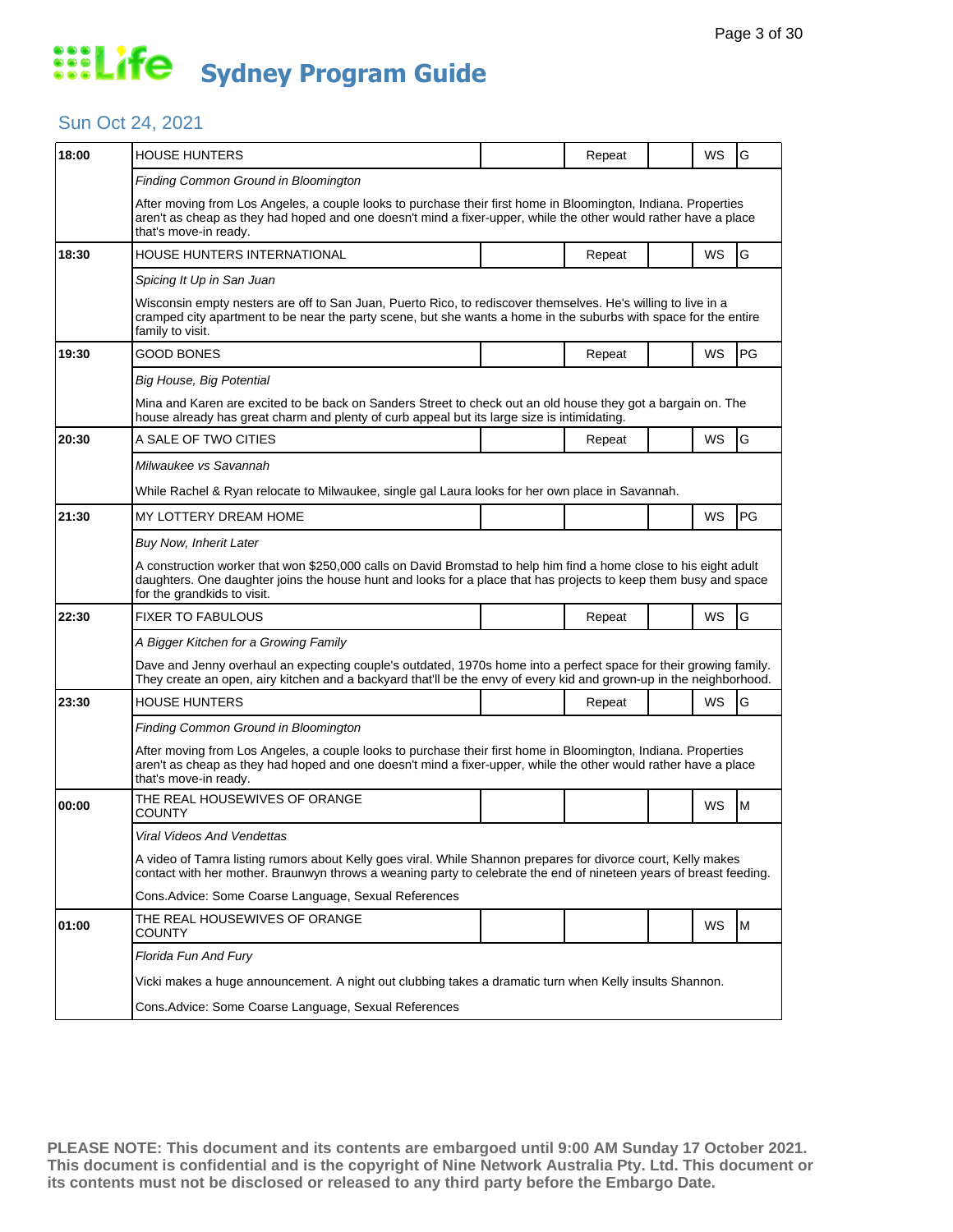#### Sun Oct 24, 2021

| 02:00 | MILLION DOLLAR LISTING LOS ANGELES                                                                                                                                                                                                                               |  | Repeat |  | <b>WS</b> | M         |  |  |  |
|-------|------------------------------------------------------------------------------------------------------------------------------------------------------------------------------------------------------------------------------------------------------------------|--|--------|--|-----------|-----------|--|--|--|
|       | <b>Unchartered Territory</b>                                                                                                                                                                                                                                     |  |        |  |           |           |  |  |  |
|       | Due to record-low inventory in the LA real estate market, Josh Flagg and the Altman Brothers are forced out of their<br>comfort zone.                                                                                                                            |  |        |  |           |           |  |  |  |
|       | Cons.Advice: Some Coarse Language, Sexual References                                                                                                                                                                                                             |  |        |  |           |           |  |  |  |
| 03:00 | <b>BUILDING ALASKA</b>                                                                                                                                                                                                                                           |  | Repeat |  | WS        | PG        |  |  |  |
|       | <b>Stuck In Shelikof</b>                                                                                                                                                                                                                                         |  |        |  |           |           |  |  |  |
|       | Nick hunts for driftwood to use for building and realizes how dangerous it is to live in Alaska. Jere and Ben's barge<br>begins its journey to the water, and Brannon's team reaches a major milestone in his cabin build.                                       |  |        |  |           |           |  |  |  |
| 04:00 | <b>FIXER TO FABULOUS</b>                                                                                                                                                                                                                                         |  | Repeat |  | WS        | G         |  |  |  |
|       | A Bigger Kitchen for a Growing Family                                                                                                                                                                                                                            |  |        |  |           |           |  |  |  |
|       | Dave and Jenny overhaul an expecting couple's outdated, 1970s home into a perfect space for their growing family.<br>They create an open, airy kitchen and a backyard that'll be the envy of every kid and grown-up in the neighborhood.                         |  |        |  |           |           |  |  |  |
| 05:00 | <b>MAINE CABIN MASTERS</b>                                                                                                                                                                                                                                       |  | Repeat |  | <b>WS</b> | <b>PG</b> |  |  |  |
|       | A Cabin for Future Generations                                                                                                                                                                                                                                   |  |        |  |           |           |  |  |  |
|       | A woman and her siblings can't keep up with their family cabin's mounting repairs on Little Sebago Lake, Maine.<br>Chase and the team step in to rework its floor plan, create space for their families and make it more accessible for<br>the older generation. |  |        |  |           |           |  |  |  |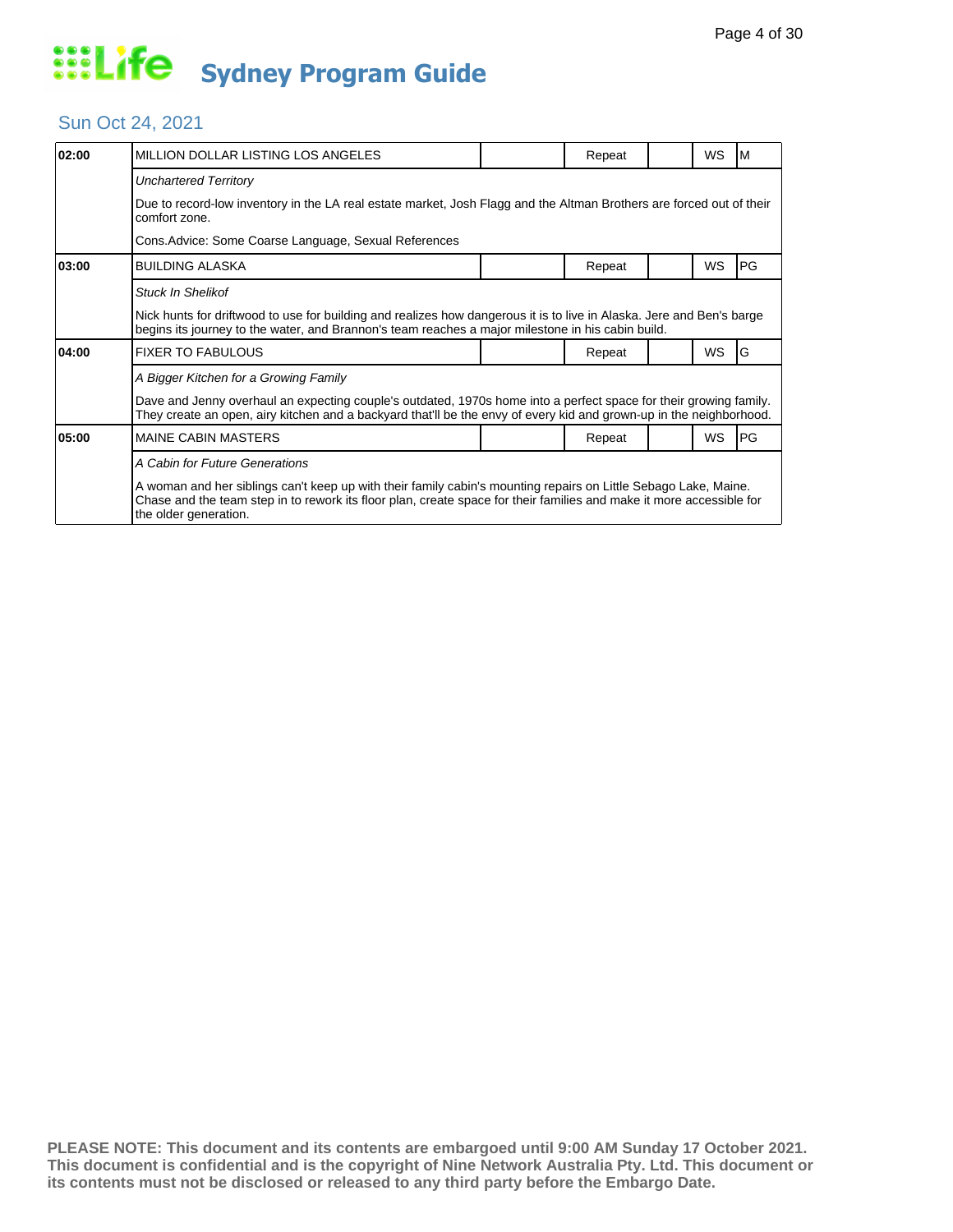#### Mon Oct 25, 2021

| 06:00 | MY LOTTERY DREAM HOME                                                                                                                                                                                                                                                                         |           | Repeat |  | WS        | <b>PG</b> |  |  |
|-------|-----------------------------------------------------------------------------------------------------------------------------------------------------------------------------------------------------------------------------------------------------------------------------------------------|-----------|--------|--|-----------|-----------|--|--|
|       | <b>Buy Now, Inherit Later</b>                                                                                                                                                                                                                                                                 |           |        |  |           |           |  |  |
|       | A construction worker that won \$250,000 calls on David Bromstad to help him find a home close to his eight adult<br>daughters. One daughter joins the house hunt and looks for a place that has projects to keep them busy and space<br>for the grandkids to visit.                          |           |        |  |           |           |  |  |
| 06:30 | MY LOTTERY DREAM HOME                                                                                                                                                                                                                                                                         |           | Repeat |  | <b>WS</b> | <b>PG</b> |  |  |
|       | Sparkle in the Sunshine State                                                                                                                                                                                                                                                                 |           |        |  |           |           |  |  |
|       | After winning a million dollars, a couple seeks a home in Jupiter, FL, which is renowned for the lifestyle it offers to<br>the rich and famous. Florida's booming population and low stock challenge David Bromstad to find a glamorous<br>home at the right price.                           |           |        |  |           |           |  |  |
| 07:00 | <b>FIXER TO FABULOUS</b>                                                                                                                                                                                                                                                                      |           | Repeat |  | WS        | G         |  |  |
|       | A Bigger Kitchen for a Growing Family                                                                                                                                                                                                                                                         |           |        |  |           |           |  |  |
|       | Dave and Jenny overhaul an expecting couple's outdated, 1970s home into a perfect space for their growing family.<br>They create an open, airy kitchen and a backyard that'll be the envy of every kid and grown-up in the neighborhood.                                                      |           |        |  |           |           |  |  |
| 08:00 | GOOD BONES                                                                                                                                                                                                                                                                                    |           | Repeat |  | WS        | <b>PG</b> |  |  |
|       | Big House, Big Potential                                                                                                                                                                                                                                                                      |           |        |  |           |           |  |  |
|       | Mina and Karen are excited to be back on Sanders Street to check out an old house they got a bargain on. The<br>house already has great charm and plenty of curb appeal but its large size is intimidating.                                                                                   |           |        |  |           |           |  |  |
| 09:00 | A SALE OF TWO CITIES                                                                                                                                                                                                                                                                          |           | Repeat |  | WS        | G         |  |  |
|       | Milwaukee vs Savannah                                                                                                                                                                                                                                                                         |           |        |  |           |           |  |  |
|       | While Rachel & Ryan relocate to Milwaukee, single gal Laura looks for her own place in Savannah.                                                                                                                                                                                              |           |        |  |           |           |  |  |
| 10:00 | <b>DREAM HOMES REVEALED</b>                                                                                                                                                                                                                                                                   |           | Repeat |  | <b>WS</b> | G         |  |  |
|       | In this episode we reveal a home that appears to be built from ruins, it has to be seen to be believed. We check out<br>a charming country home with expert Joe Snell. To finish today's journey, our final<br>home is a sustainable prefab home designed for its unique Australian location. |           |        |  |           |           |  |  |
| 10:30 | DREAM HOMES REVEALED                                                                                                                                                                                                                                                                          |           | Repeat |  | WS        | G         |  |  |
|       | Today we explore four bold homes that aren't afraid to assert their presence. We will have a look inside a home that<br>might be small in scale, but is large in ambition and possibility. We will learn what kind of statements can be made<br>with a home.                                  |           |        |  |           |           |  |  |
| 11:00 | <b>POSTCARDS</b>                                                                                                                                                                                                                                                                              | Captioned |        |  | WS        | <b>PG</b> |  |  |
|       | This week Sam discovers why locals love beachside Elwood, Brodie packs a picnic for a trip to Hanging Rock,<br>Lauren learns about the art of pottery making in Packenham and Shane discovers some of the best walking trails<br>close to the city.                                           |           |        |  |           |           |  |  |
| 11:30 | FIND ME A DREAM HOME AUSTRALIA                                                                                                                                                                                                                                                                | Captioned | Repeat |  | WS        | G         |  |  |
|       | Today on Find Me a Dream Home we meet Ruby who is looking to find her dream home in Pakenham, Melbourne<br>for her and her daughter Ava with enough space to buy a horse.                                                                                                                     |           |        |  |           |           |  |  |
| 12:00 | <b>BUILDING ALASKA</b>                                                                                                                                                                                                                                                                        |           | Repeat |  | WS        | PG        |  |  |
|       | <b>Stuck In Shelikof</b>                                                                                                                                                                                                                                                                      |           |        |  |           |           |  |  |
|       | Nick hunts for driftwood to use for building and realizes how dangerous it is to live in Alaska. Jere and Ben's barge<br>begins its journey to the water, and Brannon's team reaches a major milestone in his cabin build.                                                                    |           |        |  |           |           |  |  |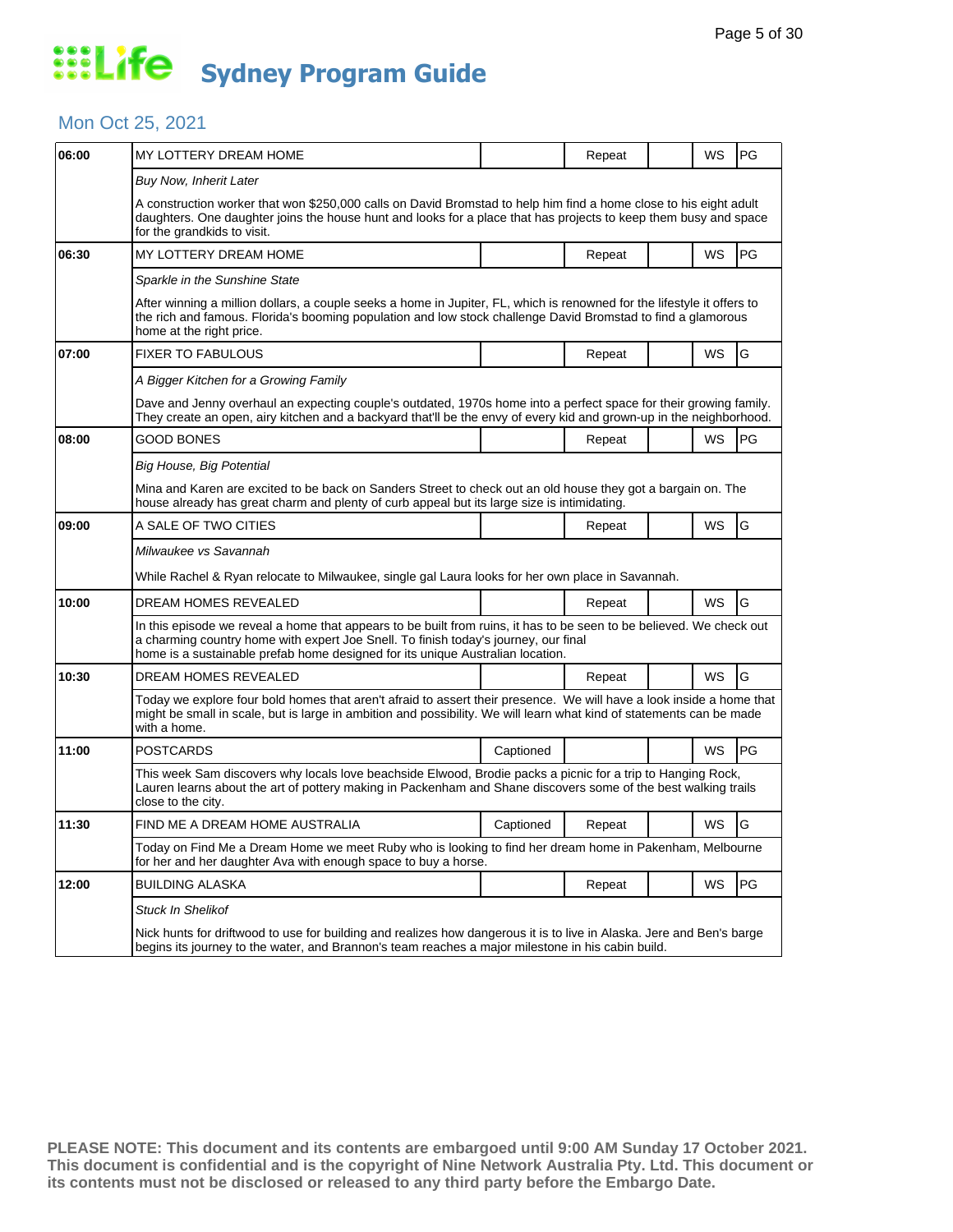#### Mon Oct 25, 2021

| 13:00 | A SALE OF TWO CITIES                                                                                                                                                                                                                                                 |           | Repeat |  | <b>WS</b> | G         |  |  |
|-------|----------------------------------------------------------------------------------------------------------------------------------------------------------------------------------------------------------------------------------------------------------------------|-----------|--------|--|-----------|-----------|--|--|
|       | Milwaukee vs Savannah                                                                                                                                                                                                                                                |           |        |  |           |           |  |  |
|       | While Rachel & Ryan relocate to Milwaukee, single gal Laura looks for her own place in Savannah.                                                                                                                                                                     |           |        |  |           |           |  |  |
| 14:00 | MY LOTTERY DREAM HOME                                                                                                                                                                                                                                                |           | Repeat |  | <b>WS</b> | <b>PG</b> |  |  |
|       | <b>Buy Now, Inherit Later</b>                                                                                                                                                                                                                                        |           |        |  |           |           |  |  |
|       | A construction worker that won \$250,000 calls on David Bromstad to help him find a home close to his eight adult<br>daughters. One daughter joins the house hunt and looks for a place that has projects to keep them busy and space<br>for the grandkids to visit. |           |        |  |           |           |  |  |
| 14:30 | MY LOTTERY DREAM HOME                                                                                                                                                                                                                                                |           | Repeat |  | <b>WS</b> | <b>PG</b> |  |  |
|       | Sparkle in the Sunshine State                                                                                                                                                                                                                                        |           |        |  |           |           |  |  |
|       | After winning a million dollars, a couple seeks a home in Jupiter, FL, which is renowned for the lifestyle it offers to<br>the rich and famous. Florida's booming population and low stock challenge David Bromstad to find a glamorous<br>home at the right price.  |           |        |  |           |           |  |  |
| 15:00 | THE BLOCK: FANS V FAVES                                                                                                                                                                                                                                              | Captioned | Repeat |  | WS        | PG        |  |  |
|       | Twins Alisa and Lysandra re-think the design of their kitchen and another couple continue to spend all their<br>winnings. Scotty hosts another round of Wheel of Misfortune and the outcome surprises everyone.                                                      |           |        |  |           |           |  |  |
| 16:00 | <b>LAWN &amp; ORDER</b>                                                                                                                                                                                                                                              |           | Repeat |  | WS        | G         |  |  |
|       | <b>Instant Grassification</b>                                                                                                                                                                                                                                        |           |        |  |           |           |  |  |
|       | In the series premiere, the team help a recently married couple revamp their home's lawn to improve the property's<br>sale value.                                                                                                                                    |           |        |  |           |           |  |  |
| 16:30 | GARAGE GOLD                                                                                                                                                                                                                                                          |           | Repeat |  | WS        | <b>PG</b> |  |  |
|       | <b>Toy Time</b>                                                                                                                                                                                                                                                      |           |        |  |           |           |  |  |
|       | In a garage stuffed with vintage toys, Kraig finds a Lionel train set, a Barbie playhouse, an Austin Healey roadster<br>and a Yankee Clipper; a set of vintage Ford dog dish hubcaps surprises Kraig when he discovers their value.                                  |           |        |  |           |           |  |  |
| 17:00 | GOOD BONES                                                                                                                                                                                                                                                           |           | Repeat |  | <b>WS</b> | <b>PG</b> |  |  |
|       | Big House, Big Potential                                                                                                                                                                                                                                             |           |        |  |           |           |  |  |
|       | Mina and Karen are excited to be back on Sanders Street to check out an old house they got a bargain on. The<br>house already has great charm and plenty of curb appeal but its large size is intimidating.                                                          |           |        |  |           |           |  |  |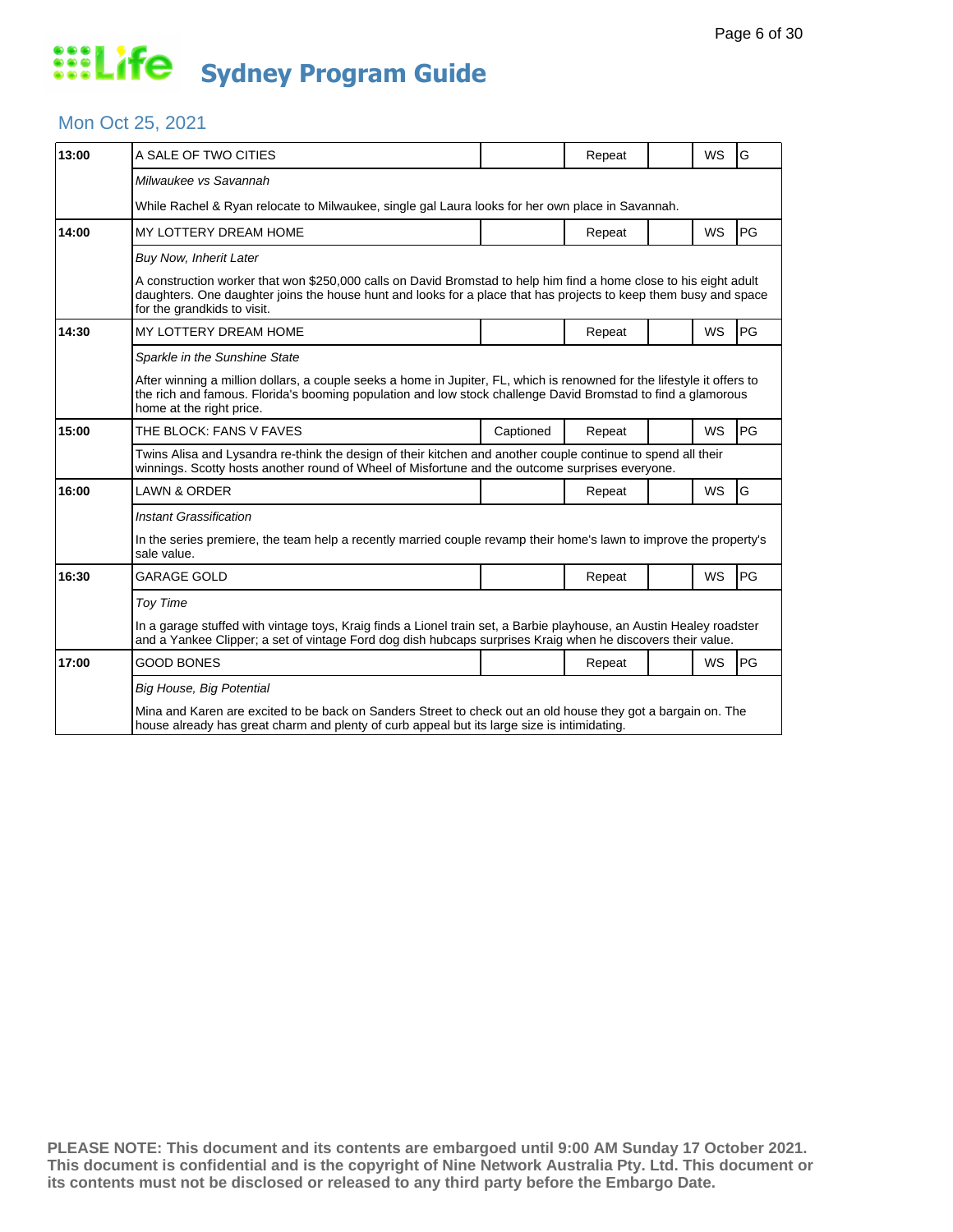### Mon Oct 25, 2021

| 18:00 | HOUSE HUNTERS INTERNATIONAL                                                                                                                                                                                                                                        |  | Repeat |  | WS        | G |  |  |
|-------|--------------------------------------------------------------------------------------------------------------------------------------------------------------------------------------------------------------------------------------------------------------------|--|--------|--|-----------|---|--|--|
|       | Fresh Start in Costa Rica                                                                                                                                                                                                                                          |  |        |  |           |   |  |  |
|       | This Costa Rican single mom is looking for a brand new condo by the beach for her and her daughter.                                                                                                                                                                |  |        |  |           |   |  |  |
| 18:30 | HOUSE HUNTERS INTERNATIONAL                                                                                                                                                                                                                                        |  | Repeat |  | WS        | G |  |  |
|       | Vicenza                                                                                                                                                                                                                                                            |  |        |  |           |   |  |  |
|       | An American woman diagnosed with a unique medical condition is moving to Vicenza, Italy, to be near a treatment<br>center and live with her Italian boyfriend; they must find a place that suits them both, while offering all the amenities<br>she needs.         |  |        |  |           |   |  |  |
| 19:00 | <b>HOUSE HUNTERS</b>                                                                                                                                                                                                                                               |  | Repeat |  | WS        | G |  |  |
|       | Newlyweds Seek Home in North Virginia Suburbs                                                                                                                                                                                                                      |  |        |  |           |   |  |  |
|       | Newlyweds seek their first home in Washington's northern Virginia suburbs; she's hoping to find a brick ranch that<br>needs some work, but he's looking for a smaller move-in ready Colonial for their starter home.                                               |  |        |  |           |   |  |  |
| 19:30 | HOUSE HUNTERS                                                                                                                                                                                                                                                      |  |        |  | WS        | G |  |  |
|       | Streetside or Beachside on the Florida Gulf                                                                                                                                                                                                                        |  |        |  |           |   |  |  |
|       | After a hurricane destroyed their previous vacation home on the Florida gulf, a couple is ready to try again with<br>another place. However, choosing between a high-rise on the beach or a cozy bungalow with a pool could prove to<br>be a difficult decision.   |  |        |  |           |   |  |  |
| 20:00 | <b>HOUSE HUNTERS</b>                                                                                                                                                                                                                                               |  |        |  | <b>WS</b> | G |  |  |
|       | Beer and Loathing                                                                                                                                                                                                                                                  |  |        |  |           |   |  |  |
|       | A couple seek a bigger place in Puyallup, Washington; She thinks they should build from scratch, but he wants to<br>keep costs low so they can afford to create the cellar of his dreams.                                                                          |  |        |  |           |   |  |  |
| 20:30 | <b>HOUSE HUNTERS</b>                                                                                                                                                                                                                                               |  |        |  | WS        | G |  |  |
|       | Fresh Start in Florida                                                                                                                                                                                                                                             |  |        |  |           |   |  |  |
|       | A single mom relocates from California to Orlando, FL; She hopes to find a two-story with the wow factor her kids<br>want, but her best friend thinks she should scale back to suit their busy lifestyle.                                                          |  |        |  |           |   |  |  |
| 21:00 | RENOVATE OR REBUILD                                                                                                                                                                                                                                                |  |        |  | WS        | G |  |  |
|       | Currimundi, QLD                                                                                                                                                                                                                                                    |  |        |  |           |   |  |  |
|       | Young family Shaun and Maxine have just bought a home on the Sunshine Coast for their growing family. Jimmy,<br>Tam, Michael, and Carlene have been brought in to help create a design that's as healthy for the planet as it is for<br>their pockets.             |  |        |  |           |   |  |  |
| 22:00 | 100 DAY DREAM HOME                                                                                                                                                                                                                                                 |  |        |  | <b>WS</b> | G |  |  |
|       | Grand Space for Grandkids                                                                                                                                                                                                                                          |  |        |  |           |   |  |  |
|       | After trying to squeeze their large, blended family into a tiny two-bedroom house, a couple finally decides they need<br>to build bigger. Brian and Mika step in to help with the difficult design choices to nail down this couple's style and<br>start building. |  |        |  |           |   |  |  |
| 23:00 | SELLING THE BIG EASY                                                                                                                                                                                                                                               |  |        |  | WS        | G |  |  |
|       | Gallery Home vs. Luxe Greek Revival                                                                                                                                                                                                                                |  |        |  |           |   |  |  |
|       | A Texas couple rents a condo in New Orleans' French Quarter, but they want to find a place to call their own. He<br>wants a low-maintenance home and she's hoping for an old-world feel with space for entertaining.                                               |  |        |  |           |   |  |  |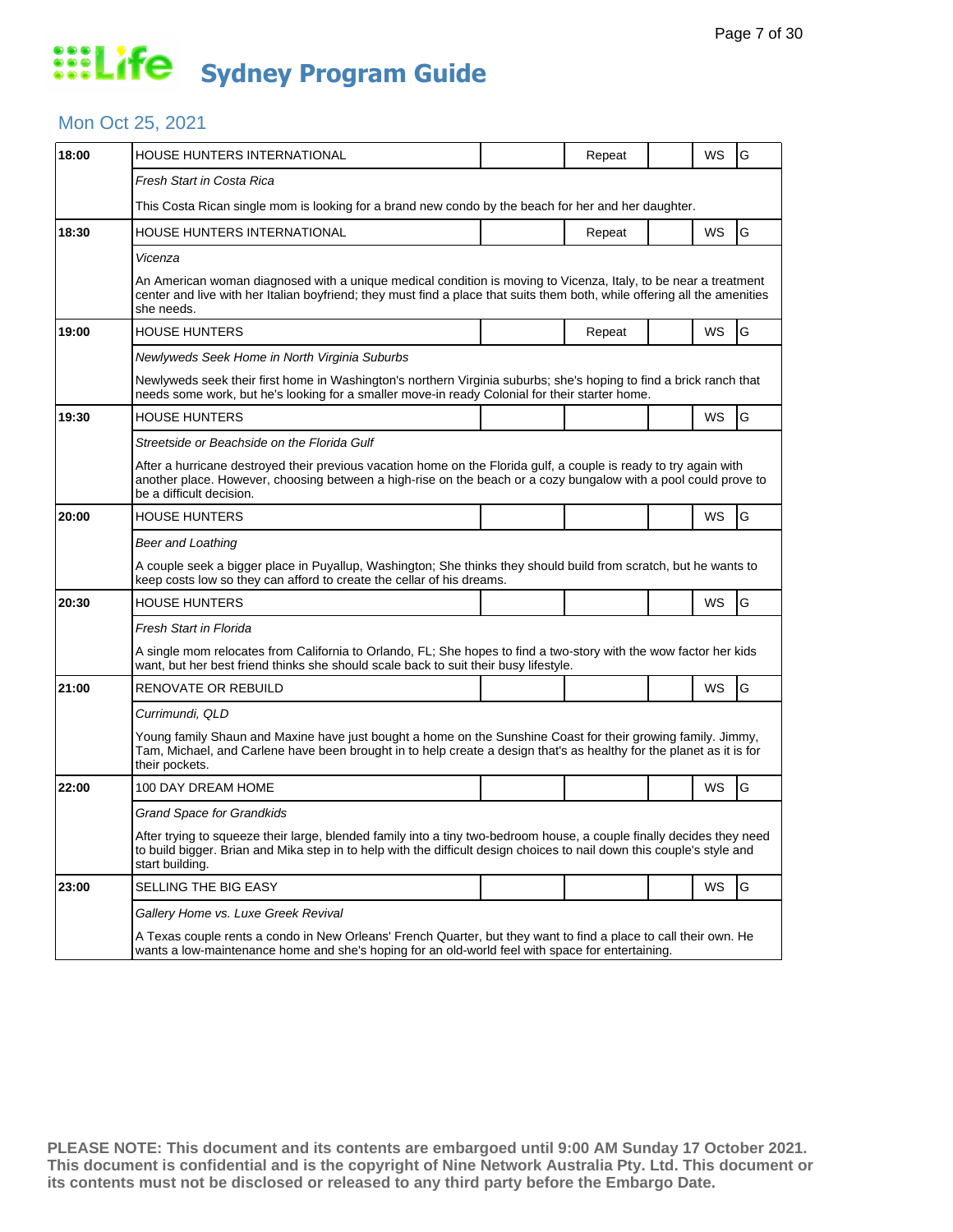#### Mon Oct 25, 2021

| 23:30 | SELLING THE BIG EASY                                                                                                                                                                                                                                               |  |        |  | WS | G  |  |  |  |
|-------|--------------------------------------------------------------------------------------------------------------------------------------------------------------------------------------------------------------------------------------------------------------------|--|--------|--|----|----|--|--|--|
|       | Radiant River Home vs. Creekside Cottage                                                                                                                                                                                                                           |  |        |  |    |    |  |  |  |
|       | A New Orleans couple wants a bigger home in their current neighborhood. They hope to find a property with outdoor<br>space, an open layout and room for the kids. Later, Brittany transforms a focal wall to create an inviting feature for<br>potential buyers.   |  |        |  |    |    |  |  |  |
| 00:00 | SUMMER HOUSE                                                                                                                                                                                                                                                       |  |        |  | WS | MA |  |  |  |
|       | The Grapes of Wrath                                                                                                                                                                                                                                                |  |        |  |    |    |  |  |  |
|       | Jordan continues to offend his housemates. Carl offers advice, but it may be too late for this "southern gentleman."<br>Carl tries to push his relationship forward with Paige, however Paige isn't sure Carl checks off all her boxes.                            |  |        |  |    |    |  |  |  |
|       | Cons. Advice: Adult Themes, Frequent Coarse Language, Sexual References                                                                                                                                                                                            |  |        |  |    |    |  |  |  |
| 01:00 | <b>RELATIVELY NAT &amp; LIV</b>                                                                                                                                                                                                                                    |  |        |  | WS | M  |  |  |  |
|       | Queen Supreme                                                                                                                                                                                                                                                      |  |        |  |    |    |  |  |  |
|       | When Owen decides to try drag for the first time, he worries what his pastor father will think. Stephanie finds out that<br>she has a long-lost sister, but has cold feet about meeting her.                                                                       |  |        |  |    |    |  |  |  |
|       | Cons.Advice: Sexual References, Some Coarse Language                                                                                                                                                                                                               |  |        |  |    |    |  |  |  |
| 02:00 | THE REAL HOUSEWIVES OF ORANGE<br>COUNTY                                                                                                                                                                                                                            |  | Repeat |  | WS | M  |  |  |  |
|       | Viral Videos And Vendettas                                                                                                                                                                                                                                         |  |        |  |    |    |  |  |  |
|       | A video of Tamra listing rumors about Kelly goes viral. While Shannon prepares for divorce court, Kelly makes<br>contact with her mother. Braunwyn throws a weaning party to celebrate the end of nineteen years of breast feeding.                                |  |        |  |    |    |  |  |  |
|       | Cons. Advice: Some Coarse Language, Sexual References                                                                                                                                                                                                              |  |        |  |    |    |  |  |  |
| 03:00 | THE REAL HOUSEWIVES OF ORANGE<br><b>COUNTY</b>                                                                                                                                                                                                                     |  | Repeat |  | WS | M  |  |  |  |
|       | Florida Fun And Fury                                                                                                                                                                                                                                               |  |        |  |    |    |  |  |  |
|       | Vicki makes a huge announcement. A night out clubbing takes a dramatic turn when Kelly insults Shannon.                                                                                                                                                            |  |        |  |    |    |  |  |  |
|       | Cons. Advice: Some Coarse Language, Sexual References                                                                                                                                                                                                              |  |        |  |    |    |  |  |  |
| 04:00 | 100 DAY DREAM HOME                                                                                                                                                                                                                                                 |  | Repeat |  | WS | G  |  |  |  |
|       | <b>Grand Space for Grandkids</b>                                                                                                                                                                                                                                   |  |        |  |    |    |  |  |  |
|       | After trying to squeeze their large, blended family into a tiny two-bedroom house, a couple finally decides they need<br>to build bigger. Brian and Mika step in to help with the difficult design choices to nail down this couple's style and<br>start building. |  |        |  |    |    |  |  |  |
| 05:00 | LAWN & ORDER                                                                                                                                                                                                                                                       |  | Repeat |  | WS | G  |  |  |  |
|       | Instant Grassification                                                                                                                                                                                                                                             |  |        |  |    |    |  |  |  |
|       | In the series premiere, the team help a recently married couple revamp their home's lawn to improve the property's<br>sale value.                                                                                                                                  |  |        |  |    |    |  |  |  |
| 05:30 | GARAGE GOLD                                                                                                                                                                                                                                                        |  | Repeat |  | WS | PG |  |  |  |
|       | Toy Time                                                                                                                                                                                                                                                           |  |        |  |    |    |  |  |  |
|       | In a garage stuffed with vintage toys, Kraig finds a Lionel train set, a Barbie playhouse, an Austin Healey roadster<br>and a Yankee Clipper; a set of vintage Ford dog dish hubcaps surprises Kraig when he discovers their value.                                |  |        |  |    |    |  |  |  |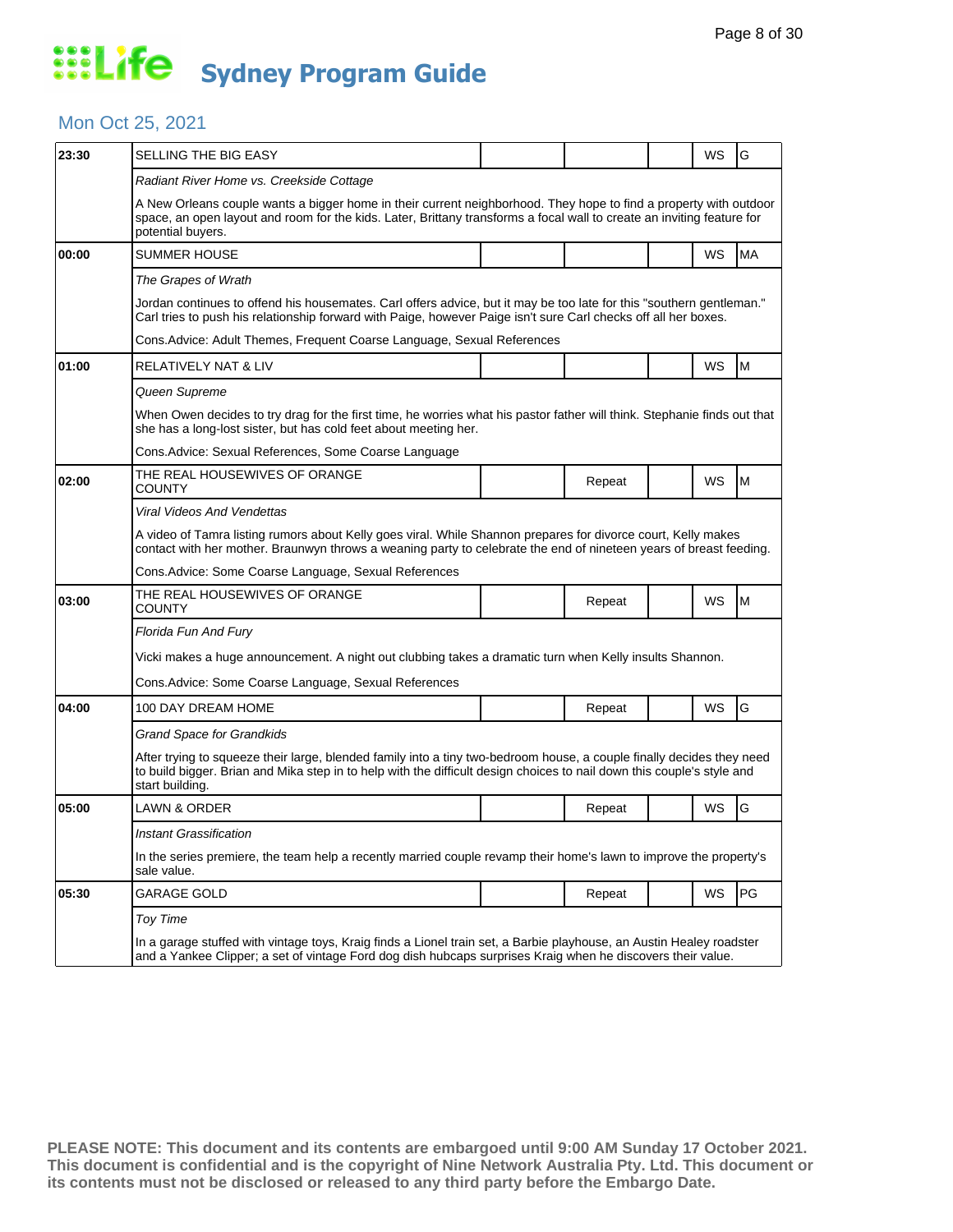### Tue Oct 26, 2021

| 06:00 | HOUSE HUNTERS INTERNATIONAL                                                                                                                                                                                                                                                                                                                                                                            |           | Repeat |  | WS        | G  |  |  |
|-------|--------------------------------------------------------------------------------------------------------------------------------------------------------------------------------------------------------------------------------------------------------------------------------------------------------------------------------------------------------------------------------------------------------|-----------|--------|--|-----------|----|--|--|
|       | Vicenza                                                                                                                                                                                                                                                                                                                                                                                                |           |        |  |           |    |  |  |
|       | An American woman diagnosed with a unique medical condition is moving to Vicenza, Italy, to be near a treatment<br>center and live with her Italian boyfriend; they must find a place that suits them both, while offering all the amenities<br>she needs.                                                                                                                                             |           |        |  |           |    |  |  |
| 06:30 | <b>HOUSE HUNTERS</b>                                                                                                                                                                                                                                                                                                                                                                                   |           | Repeat |  | WS        | G  |  |  |
|       | Newlyweds Seek Home in North Virginia Suburbs                                                                                                                                                                                                                                                                                                                                                          |           |        |  |           |    |  |  |
|       | Newlyweds seek their first home in Washington's northern Virginia suburbs; she's hoping to find a brick ranch that<br>needs some work, but he's looking for a smaller move-in ready Colonial for their starter home.                                                                                                                                                                                   |           |        |  |           |    |  |  |
| 07:00 | SELLING THE BIG EASY                                                                                                                                                                                                                                                                                                                                                                                   |           | Repeat |  | WS        | G  |  |  |
|       | Gallery Home vs. Luxe Greek Revival                                                                                                                                                                                                                                                                                                                                                                    |           |        |  |           |    |  |  |
|       | A Texas couple rents a condo in New Orleans' French Quarter, but they want to find a place to call their own. He<br>wants a low-maintenance home and she's hoping for an old-world feel with space for entertaining.                                                                                                                                                                                   |           |        |  |           |    |  |  |
| 07:30 | SELLING THE BIG EASY                                                                                                                                                                                                                                                                                                                                                                                   |           | Repeat |  | WS        | G  |  |  |
|       | Radiant River Home vs. Creekside Cottage                                                                                                                                                                                                                                                                                                                                                               |           |        |  |           |    |  |  |
|       | A New Orleans couple wants a bigger home in their current neighborhood. They hope to find a property with outdoor<br>space, an open layout and room for the kids. Later, Brittany transforms a focal wall to create an inviting feature for<br>potential buyers.                                                                                                                                       |           |        |  |           |    |  |  |
| 08:00 | <b>EXPLORE TV-VIKING</b>                                                                                                                                                                                                                                                                                                                                                                               | Captioned | Repeat |  | <b>WS</b> | G  |  |  |
|       | Into the Midnight Sun 4<br>Trevor Cochrane journeys into the midnight sun, cruising aboard the award winning Viking Sea small cruise ship. It's<br>a fascinating insight into life aboard the ship whilst visiting Norway, Scotland and England discovering the Viking<br>history along the journey.                                                                                                   |           |        |  |           |    |  |  |
| 08:30 | THE BLOCK: FANS V FAVES                                                                                                                                                                                                                                                                                                                                                                                | Captioned | Repeat |  | WS        | PG |  |  |
|       | Twins Alisa and Lysandra re-think the design of their kitchen and another couple continue to spend all their<br>winnings. Scotty hosts another round of Wheel of Misfortune and the outcome surprises everyone.                                                                                                                                                                                        |           |        |  |           |    |  |  |
| 09:30 | GOOD FOOD KITCHEN                                                                                                                                                                                                                                                                                                                                                                                      | Captioned | Repeat |  | WS        | G  |  |  |
|       | Adam makes his Wok-fried chicken with capsicum and black vinegar, and Chicken escalopes with green peppercorn<br>cream sauce. Danielle makes Roast sweet potatoes with tamarind, peanut and lime, and we're joined in the kitchen<br>by Australian food royalty as Mark Best (Good Food Chef of the Year, and the three-hatted Marque restaurant)<br>brings some spice with Yellow dal and red mullet. |           |        |  |           |    |  |  |
| 10:00 | HOUSE HUNTERS INTERNATIONAL                                                                                                                                                                                                                                                                                                                                                                            |           | Repeat |  | WS        | G  |  |  |
|       | Vicenza                                                                                                                                                                                                                                                                                                                                                                                                |           |        |  |           |    |  |  |
|       | An American woman diagnosed with a unique medical condition is moving to Vicenza, Italy, to be near a treatment<br>center and live with her Italian boyfriend; they must find a place that suits them both, while offering all the amenities<br>she needs.                                                                                                                                             |           |        |  |           |    |  |  |
| 10:30 | <b>HOUSE HUNTERS</b>                                                                                                                                                                                                                                                                                                                                                                                   |           | Repeat |  | WS        | G  |  |  |
|       | Newlyweds Seek Home in North Virginia Suburbs                                                                                                                                                                                                                                                                                                                                                          |           |        |  |           |    |  |  |
|       | Newlyweds seek their first home in Washington's northern Virginia suburbs; she's hoping to find a brick ranch that<br>needs some work, but he's looking for a smaller move-in ready Colonial for their starter home.                                                                                                                                                                                   |           |        |  |           |    |  |  |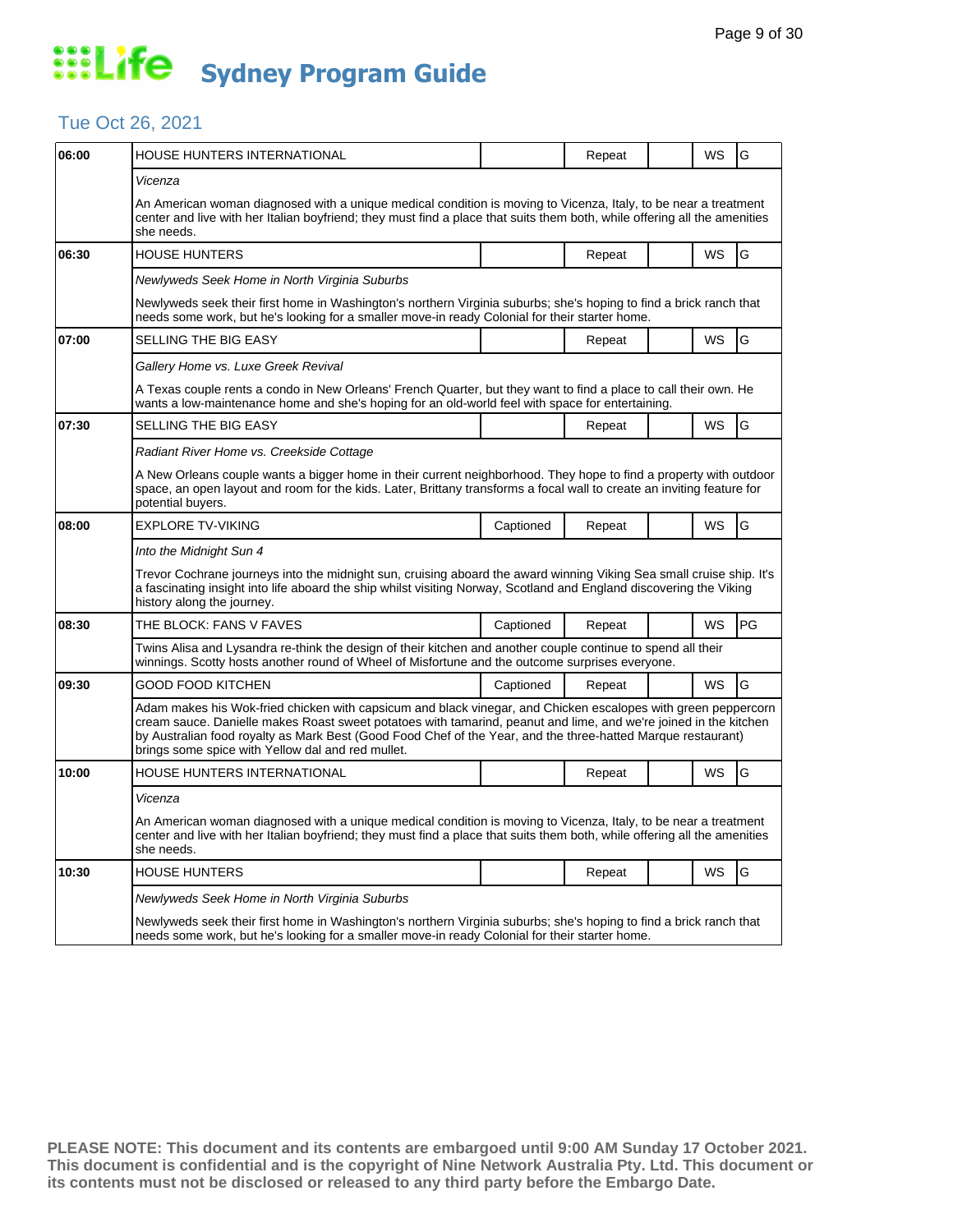### Tue Oct 26, 2021

| 11:00 | <b>LAWN &amp; ORDER</b>                                                                                                                                                                                                                                                                                  |           | Repeat |  | WS        | G         |  |  |
|-------|----------------------------------------------------------------------------------------------------------------------------------------------------------------------------------------------------------------------------------------------------------------------------------------------------------|-----------|--------|--|-----------|-----------|--|--|
|       | <b>Instant Grassification</b>                                                                                                                                                                                                                                                                            |           |        |  |           |           |  |  |
|       | In the series premiere, the team help a recently married couple revamp their home's lawn to improve the property's<br>sale value.                                                                                                                                                                        |           |        |  |           |           |  |  |
| 11:30 | <b>GARAGE GOLD</b>                                                                                                                                                                                                                                                                                       |           | Repeat |  | <b>WS</b> | PG        |  |  |
|       | Toy Time                                                                                                                                                                                                                                                                                                 |           |        |  |           |           |  |  |
|       | In a garage stuffed with vintage toys, Kraig finds a Lionel train set, a Barbie playhouse, an Austin Healey roadster<br>and a Yankee Clipper; a set of vintage Ford dog dish hubcaps surprises Kraig when he discovers their value.                                                                      |           |        |  |           |           |  |  |
| 12:00 | <b>HOUSE HUNTERS</b>                                                                                                                                                                                                                                                                                     |           | Repeat |  | WS        | G         |  |  |
|       | Streetside or Beachside on the Florida Gulf                                                                                                                                                                                                                                                              |           |        |  |           |           |  |  |
|       | After a hurricane destroyed their previous vacation home on the Florida gulf, a couple is ready to try again with<br>another place. However, choosing between a high-rise on the beach or a cozy bungalow with a pool could prove to<br>be a difficult decision.                                         |           |        |  |           |           |  |  |
| 12:30 | <b>HOUSE HUNTERS</b>                                                                                                                                                                                                                                                                                     |           | Repeat |  | WS        | G         |  |  |
|       | <b>Beer and Loathing</b>                                                                                                                                                                                                                                                                                 |           |        |  |           |           |  |  |
|       | A couple seek a bigger place in Puyallup, Washington; She thinks they should build from scratch, but he wants to<br>keep costs low so they can afford to create the cellar of his dreams.                                                                                                                |           |        |  |           |           |  |  |
| 13:00 | SELLING THE BIG EASY                                                                                                                                                                                                                                                                                     |           | Repeat |  | WS        | G         |  |  |
|       | Gallery Home vs. Luxe Greek Revival                                                                                                                                                                                                                                                                      |           |        |  |           |           |  |  |
|       | A Texas couple rents a condo in New Orleans' French Quarter, but they want to find a place to call their own. He<br>wants a low-maintenance home and she's hoping for an old-world feel with space for entertaining.                                                                                     |           |        |  |           |           |  |  |
| 13:30 | SELLING THE BIG EASY                                                                                                                                                                                                                                                                                     |           | Repeat |  | WS        | G         |  |  |
|       | Radiant River Home vs. Creekside Cottage                                                                                                                                                                                                                                                                 |           |        |  |           |           |  |  |
|       | A New Orleans couple wants a bigger home in their current neighborhood. They hope to find a property with outdoor<br>space, an open layout and room for the kids. Later, Brittany transforms a focal wall to create an inviting feature for<br>potential buyers.                                         |           |        |  |           |           |  |  |
| 14:00 | <b>RENOVATE OR REBUILD</b>                                                                                                                                                                                                                                                                               |           | Repeat |  | WS        | G         |  |  |
|       | Currimundi, QLD                                                                                                                                                                                                                                                                                          |           |        |  |           |           |  |  |
|       | Young family Shaun and Maxine have just bought a home on the Sunshine Coast for their growing family. Jimmy,<br>Tam, Michael, and Carlene have been brought in to help create a design that's as healthy for the planet as it is for<br>their pockets.                                                   |           |        |  |           |           |  |  |
| 15:00 | THE BLOCK: FANS V FAVES                                                                                                                                                                                                                                                                                  | Captioned | Repeat |  | WS        | <b>PG</b> |  |  |
|       | Kitchens Reveal                                                                                                                                                                                                                                                                                          |           |        |  |           |           |  |  |
|       | The kitchen is known as the heart of the home and tonight all four Block kitchens are completed and handed over<br>for judging. Neale, Shaynna and Darren are impressed and there's just one point separating first and second place.<br>Celebrations for the winning team, who wins the \$10,000 prize. |           |        |  |           |           |  |  |
| 16:00 | LAWN & ORDER                                                                                                                                                                                                                                                                                             |           | Repeat |  | WS        | G         |  |  |
|       | <b>Stuccoed to Sell</b>                                                                                                                                                                                                                                                                                  |           |        |  |           |           |  |  |
|       | A couple with too little time to invest in lawn care doesn't think their house will sell in its current state. Chris and Sara<br>rescue their property and restore curb appeal with fresh paint, a patio and a stone path.                                                                               |           |        |  |           |           |  |  |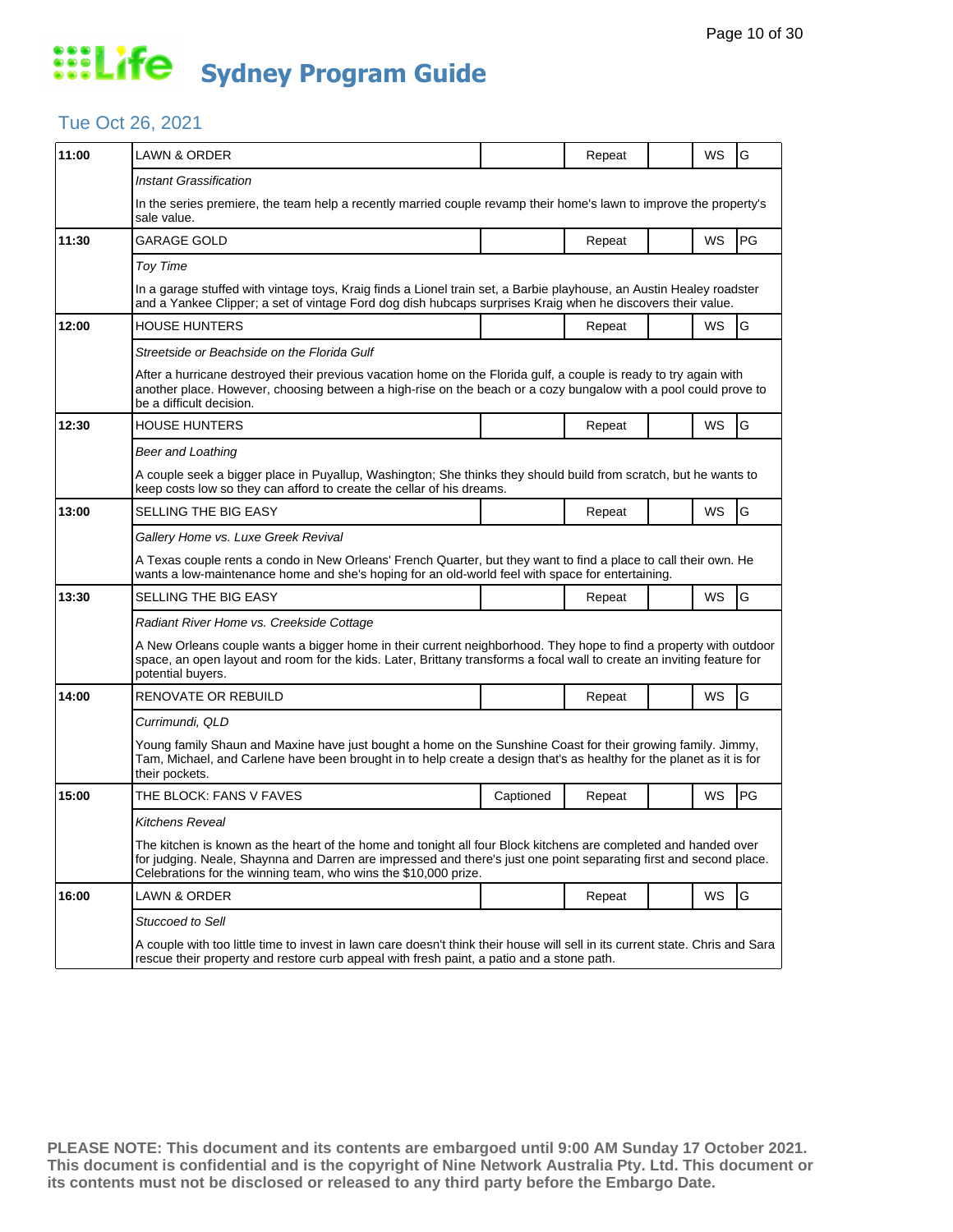### Tue Oct 26, 2021

| 16:30 | <b>GARAGE GOLD</b>                                                                                                                                                                                                                                                                                     |  | Repeat |  | WS | IPG. |  |  |  |
|-------|--------------------------------------------------------------------------------------------------------------------------------------------------------------------------------------------------------------------------------------------------------------------------------------------------------|--|--------|--|----|------|--|--|--|
|       | <b>Underground Time Machine</b>                                                                                                                                                                                                                                                                        |  |        |  |    |      |  |  |  |
|       | Kraig Bantle cleans out a basement that hasn't been emptied since the Great Depression of 1929; he finds a bizarre<br>government gadget; there are so many shocking discoveries, it's hard to believe how much the crew earns on this<br>job.                                                          |  |        |  |    |      |  |  |  |
| 17:00 | 100 DAY DREAM HOME                                                                                                                                                                                                                                                                                     |  | Repeat |  | WS | IG   |  |  |  |
|       | <b>Grand Space for Grandkids</b><br>After trying to squeeze their large, blended family into a tiny two-bedroom house, a couple finally decides they need<br>to build bigger. Brian and Mika step in to help with the difficult design choices to nail down this couple's style and<br>start building. |  |        |  |    |      |  |  |  |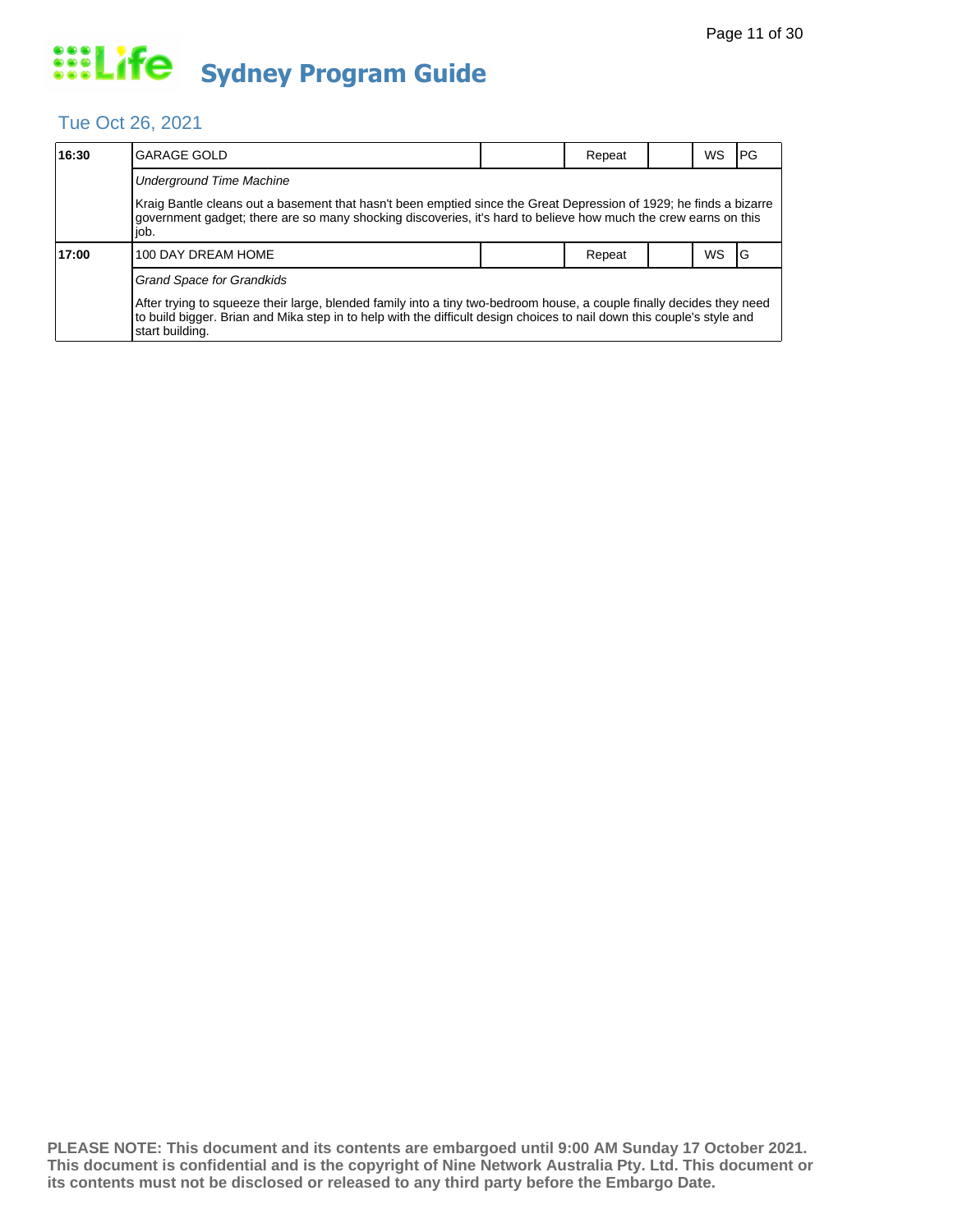### Tue Oct 26, 2021

| 18:00 | HOUSE HUNTERS INTERNATIONAL                                                                                                                                                                                                                                      |                                                                                                                                                                                                                                         | Repeat |  | WS | G  |  |  |  |
|-------|------------------------------------------------------------------------------------------------------------------------------------------------------------------------------------------------------------------------------------------------------------------|-----------------------------------------------------------------------------------------------------------------------------------------------------------------------------------------------------------------------------------------|--------|--|----|----|--|--|--|
|       | Luxury by the Beach in Costa Rica                                                                                                                                                                                                                                |                                                                                                                                                                                                                                         |        |  |    |    |  |  |  |
|       | A busy lawyer has saved for over a decade to purchase a dream vacation home on the beaches of Costa Rica.                                                                                                                                                        |                                                                                                                                                                                                                                         |        |  |    |    |  |  |  |
| 18:30 | HOUSE HUNTERS INTERNATIONAL                                                                                                                                                                                                                                      |                                                                                                                                                                                                                                         | Repeat |  | WS | G  |  |  |  |
|       | Kaiserslautern                                                                                                                                                                                                                                                   |                                                                                                                                                                                                                                         |        |  |    |    |  |  |  |
|       | desires.                                                                                                                                                                                                                                                         | A couple with three kids jumps on the opportunity to move abroad after a job offer in Germany arises; his dream is a<br>short commute in Kaiserslautern, but her wish for a great neighborhood may put him on the Autobahn more than he |        |  |    |    |  |  |  |
| 19:00 | <b>HOUSE HUNTERS</b>                                                                                                                                                                                                                                             |                                                                                                                                                                                                                                         | Repeat |  | WS | G  |  |  |  |
|       | Young Couple Looks for a Fresh Start in Las Vegas                                                                                                                                                                                                                |                                                                                                                                                                                                                                         |        |  |    |    |  |  |  |
|       | Boston natives are moving to Las Vegas to start an online tourism business, and they want to find a house as soon<br>as possible; he wants a small condo in the heart of the Strip, but she wants a single family home in a quiet suburb.                        |                                                                                                                                                                                                                                         |        |  |    |    |  |  |  |
| 19:30 | <b>TBA</b>                                                                                                                                                                                                                                                       | Captioned                                                                                                                                                                                                                               |        |  | WS | G  |  |  |  |
|       | Information To Follow.                                                                                                                                                                                                                                           |                                                                                                                                                                                                                                         |        |  |    |    |  |  |  |
| 20:30 | RESTORATION MAN                                                                                                                                                                                                                                                  |                                                                                                                                                                                                                                         |        |  | WS | PG |  |  |  |
|       | Longhurst Lodge Revisit                                                                                                                                                                                                                                          |                                                                                                                                                                                                                                         |        |  |    |    |  |  |  |
|       | When Nik Huddy and Vanessa Ford Robbins stumbled upon this overgrown 19th-century gatehouse, they saw an<br>opportunity to express their love of arts and crafts in restoring this tiny cottage to its former glory.                                             |                                                                                                                                                                                                                                         |        |  |    |    |  |  |  |
| 21:30 | <b>BUILDING OFF THE GRID</b>                                                                                                                                                                                                                                     |                                                                                                                                                                                                                                         |        |  | WS | PG |  |  |  |
|       | Ozark Mountain Lodge                                                                                                                                                                                                                                             |                                                                                                                                                                                                                                         |        |  |    |    |  |  |  |
|       | An adventurous couple builds a home with self-sustaining features near the Ozark National Forest. And while they<br>both have renovation experience, building on the dangerous mountainside terrain in a location plagued by flash<br>foods will be a challenge. |                                                                                                                                                                                                                                         |        |  |    |    |  |  |  |
| 22:30 | <b>BEACHFRONT BARGAIN HUNT</b>                                                                                                                                                                                                                                   |                                                                                                                                                                                                                                         | Repeat |  | WS | G  |  |  |  |
|       | A Casa in Costa Maya                                                                                                                                                                                                                                             |                                                                                                                                                                                                                                         |        |  |    |    |  |  |  |
|       | Jeremy and Shannah, three to four hours from the Gulf to Mexico, feel that the beautiful turquoise waters of<br>Mexico's Caribbean coast are better suited for their scuba and snorkelling needs.                                                                |                                                                                                                                                                                                                                         |        |  |    |    |  |  |  |
| 23:30 | <b>HOUSE HUNTERS INTERNATIONAL</b>                                                                                                                                                                                                                               |                                                                                                                                                                                                                                         | Repeat |  | WS | G  |  |  |  |
|       | Luxury by the Beach in Costa Rica                                                                                                                                                                                                                                |                                                                                                                                                                                                                                         |        |  |    |    |  |  |  |
|       | A busy lawyer has saved for over a decade to purchase a dream vacation home on the beaches of Costa Rica.                                                                                                                                                        |                                                                                                                                                                                                                                         |        |  |    |    |  |  |  |
| 00:00 | VANDERPUMP RULES                                                                                                                                                                                                                                                 |                                                                                                                                                                                                                                         |        |  | WS | M  |  |  |  |
|       | <b>Reunion Part 3</b>                                                                                                                                                                                                                                            |                                                                                                                                                                                                                                         |        |  |    |    |  |  |  |
|       |                                                                                                                                                                                                                                                                  |                                                                                                                                                                                                                                         |        |  |    |    |  |  |  |
|       | The reunion comes to an exhilarating close as Stassi explains the reasoning behind her embarrassing bridezilla<br>behavior; Scheana and Brett argue.                                                                                                             |                                                                                                                                                                                                                                         |        |  |    |    |  |  |  |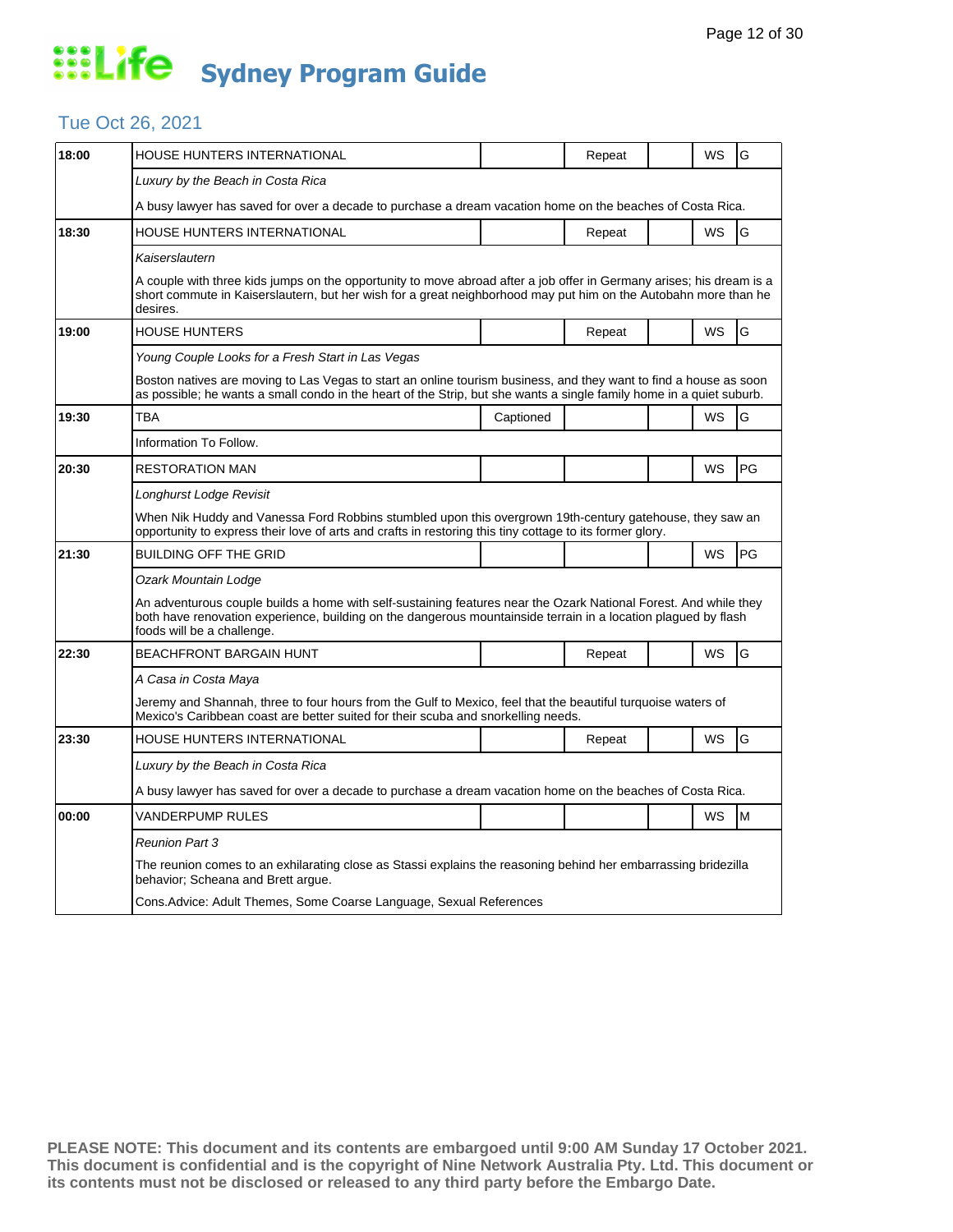### Tue Oct 26, 2021

| 01:00 | RENOVATE OR REBUILD                                                                                                                                                                                                                                              |           | Repeat |  | WS        | G         |  |  |
|-------|------------------------------------------------------------------------------------------------------------------------------------------------------------------------------------------------------------------------------------------------------------------|-----------|--------|--|-----------|-----------|--|--|
|       | Currimundi, QLD                                                                                                                                                                                                                                                  |           |        |  |           |           |  |  |
|       | Young family Shaun and Maxine have just bought a home on the Sunshine Coast for their growing family. Jimmy,<br>Tam, Michael, and Carlene have been brought in to help create a design that's as healthy for the planet as it is for<br>their pockets.           |           |        |  |           |           |  |  |
| 02:00 | <b>BUILDING OFF THE GRID</b>                                                                                                                                                                                                                                     |           | Repeat |  | <b>WS</b> | <b>PG</b> |  |  |
|       | Ozark Mountain Lodge                                                                                                                                                                                                                                             |           |        |  |           |           |  |  |
|       | An adventurous couple builds a home with self-sustaining features near the Ozark National Forest. And while they<br>both have renovation experience, building on the dangerous mountainside terrain in a location plagued by flash<br>foods will be a challenge. |           |        |  |           |           |  |  |
| 03:00 | <b>POSTCARDS</b>                                                                                                                                                                                                                                                 | Captioned | Repeat |  | <b>WS</b> | PG        |  |  |
|       | This week Sam discovers why locals love beachside Elwood, Brodie packs a picnic for a trip to Hanging Rock,<br>Lauren learns about the art of pottery making in Packenham and Shane discovers some of the best walking trails<br>close to the city.              |           |        |  |           |           |  |  |
| 03:30 | GETAWAY                                                                                                                                                                                                                                                          | Captioned | Repeat |  | WS        | PG        |  |  |
|       | Scenic - Canada Part 1                                                                                                                                                                                                                                           |           |        |  |           |           |  |  |
|       | This week on Getaway David Reyne heads off on a 3 week adventure through Canada. From the cosmopolitan city<br>of Toronto heading south to the magnificent Niagara Falls and the picturesque town of Niagara on the Lake.                                        |           |        |  |           |           |  |  |
| 04:00 | <b>BEACHFRONT BARGAIN HUNT</b>                                                                                                                                                                                                                                   |           | Repeat |  | <b>WS</b> | G         |  |  |
|       | A Casa in Costa Maya                                                                                                                                                                                                                                             |           |        |  |           |           |  |  |
|       | Jeremy and Shannah, three to four hours from the Gulf to Mexico, feel that the beautiful turquoise waters of<br>Mexico's Caribbean coast are better suited for their scuba and snorkelling needs.                                                                |           |        |  |           |           |  |  |
| 04:30 | <b>BEACHFRONT BARGAIN HUNT</b>                                                                                                                                                                                                                                   |           | Repeat |  | <b>WS</b> | G         |  |  |
|       | Keeping Active in Akumal                                                                                                                                                                                                                                         |           |        |  |           |           |  |  |
|       | Shannon has been working and saving her entire life for the opportunity to purchase a beach home, and has now<br>decided on Akumal, Mexico.                                                                                                                      |           |        |  |           |           |  |  |
| 05:00 | <b>LAWN &amp; ORDER</b>                                                                                                                                                                                                                                          |           | Repeat |  | <b>WS</b> | G         |  |  |
|       | <b>Stuccoed to Sell</b>                                                                                                                                                                                                                                          |           |        |  |           |           |  |  |
|       | A couple with too little time to invest in lawn care doesn't think their house will sell in its current state. Chris and Sara<br>rescue their property and restore curb appeal with fresh paint, a patio and a stone path.                                       |           |        |  |           |           |  |  |
| 05:30 | GARAGE GOLD                                                                                                                                                                                                                                                      |           | Repeat |  | <b>WS</b> | <b>PG</b> |  |  |
|       | <b>Underground Time Machine</b>                                                                                                                                                                                                                                  |           |        |  |           |           |  |  |
|       | Kraig Bantle cleans out a basement that hasn't been emptied since the Great Depression of 1929; he finds a bizarre<br>government gadget; there are so many shocking discoveries, it's hard to believe how much the crew earns on this<br>job.                    |           |        |  |           |           |  |  |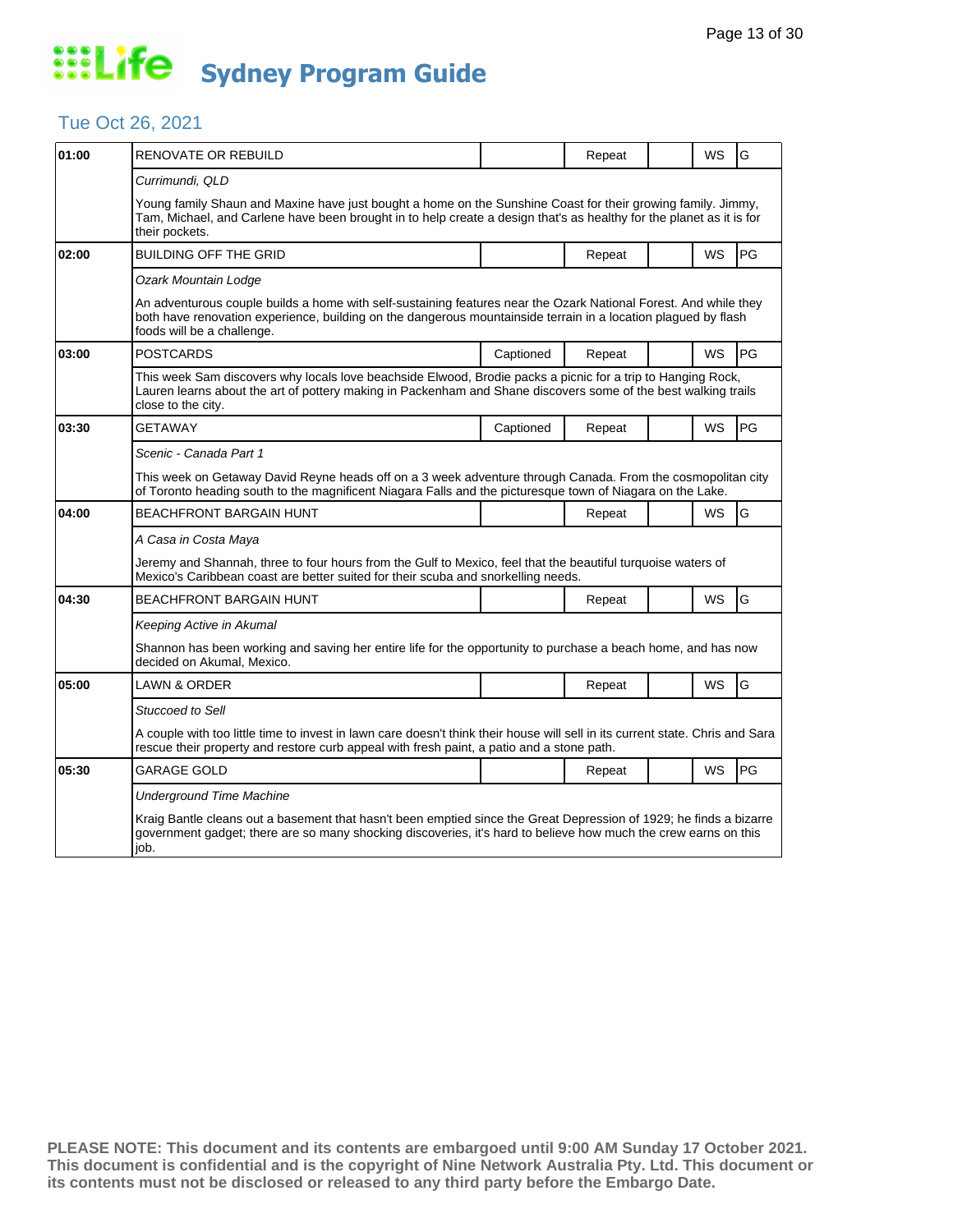### Wed Oct 27, 2021

| 06:00 | HOUSE HUNTERS INTERNATIONAL                                                                                                                                                                                                                                                                              |           | Repeat |  | WS | G  |  |  |
|-------|----------------------------------------------------------------------------------------------------------------------------------------------------------------------------------------------------------------------------------------------------------------------------------------------------------|-----------|--------|--|----|----|--|--|
|       | Kaiserslautern                                                                                                                                                                                                                                                                                           |           |        |  |    |    |  |  |
|       | A couple with three kids jumps on the opportunity to move abroad after a job offer in Germany arises; his dream is a<br>short commute in Kaiserslautern, but her wish for a great neighborhood may put him on the Autobahn more than he<br>desires.                                                      |           |        |  |    |    |  |  |
| 06:30 | <b>HOUSE HUNTERS</b>                                                                                                                                                                                                                                                                                     |           | Repeat |  | WS | G  |  |  |
|       | Young Couple Looks for a Fresh Start in Las Vegas                                                                                                                                                                                                                                                        |           |        |  |    |    |  |  |
|       | Boston natives are moving to Las Vegas to start an online tourism business, and they want to find a house as soon<br>as possible; he wants a small condo in the heart of the Strip, but she wants a single family home in a quiet suburb.                                                                |           |        |  |    |    |  |  |
| 07:00 | <b>BEACHFRONT BARGAIN HUNT</b>                                                                                                                                                                                                                                                                           |           | Repeat |  | WS | G  |  |  |
|       | A Casa in Costa Maya                                                                                                                                                                                                                                                                                     |           |        |  |    |    |  |  |
|       | Jeremy and Shannah, three to four hours from the Gulf to Mexico, feel that the beautiful turquoise waters of<br>Mexico's Caribbean coast are better suited for their scuba and snorkelling needs.                                                                                                        |           |        |  |    |    |  |  |
| 07:30 | <b>BEACHFRONT BARGAIN HUNT</b>                                                                                                                                                                                                                                                                           |           | Repeat |  | WS | G  |  |  |
|       | Keeping Active in Akumal                                                                                                                                                                                                                                                                                 |           |        |  |    |    |  |  |
|       | Shannon has been working and saving her entire life for the opportunity to purchase a beach home, and has now<br>decided on Akumal, Mexico.                                                                                                                                                              |           |        |  |    |    |  |  |
| 08:00 | THE GARDEN GURUS                                                                                                                                                                                                                                                                                         | Captioned | Repeat |  | WS | G  |  |  |
|       | This week Nigel shares some tips on eliminating the weeds in your garden, Melissa shows us her top picks for<br>indestructible indoor plants. Also Trevor looks at how Crepe Myrtles dark foliage can create drama and contrast in a<br>garden.                                                          |           |        |  |    |    |  |  |
| 08:30 | THE BLOCK: FANS V FAVES                                                                                                                                                                                                                                                                                  | Captioned | Repeat |  | WS | PG |  |  |
|       | Kitchens Reveal                                                                                                                                                                                                                                                                                          |           |        |  |    |    |  |  |
|       | The kitchen is known as the heart of the home and tonight all four Block kitchens are completed and handed over<br>for judging. Neale, Shaynna and Darren are impressed and there's just one point separating first and second place.<br>Celebrations for the winning team, who wins the \$10,000 prize. |           |        |  |    |    |  |  |
| 09:30 | POSTCARDS                                                                                                                                                                                                                                                                                                | Captioned | Repeat |  | WS | PG |  |  |
|       | This week Sam discovers why locals love beachside Elwood, Brodie packs a picnic for a trip to Hanging Rock,<br>Lauren learns about the art of pottery making in Packenham and Shane discovers some of the best walking trails<br>close to the city.                                                      |           |        |  |    |    |  |  |
| 10:00 | HOUSE HUNTERS INTERNATIONAL                                                                                                                                                                                                                                                                              |           | Repeat |  | WS | G  |  |  |
|       | Luxury by the Beach in Costa Rica                                                                                                                                                                                                                                                                        |           |        |  |    |    |  |  |
|       | A busy lawyer has saved for over a decade to purchase a dream vacation home on the beaches of Costa Rica.                                                                                                                                                                                                |           |        |  |    |    |  |  |
| 10:30 | HOUSE HUNTERS INTERNATIONAL                                                                                                                                                                                                                                                                              |           | Repeat |  | WS | G  |  |  |
|       | Kaiserslautern                                                                                                                                                                                                                                                                                           |           |        |  |    |    |  |  |
|       | A couple with three kids jumps on the opportunity to move abroad after a job offer in Germany arises; his dream is a<br>short commute in Kaiserslautern, but her wish for a great neighborhood may put him on the Autobahn more than he<br>desires.                                                      |           |        |  |    |    |  |  |
| 11:00 | <b>HOUSE HUNTERS</b>                                                                                                                                                                                                                                                                                     |           | Repeat |  | WS | G  |  |  |
|       | Young Couple Looks for a Fresh Start in Las Vegas                                                                                                                                                                                                                                                        |           |        |  |    |    |  |  |
|       | Boston natives are moving to Las Vegas to start an online tourism business, and they want to find a house as soon<br>as possible; he wants a small condo in the heart of the Strip, but she wants a single family home in a quiet suburb.                                                                |           |        |  |    |    |  |  |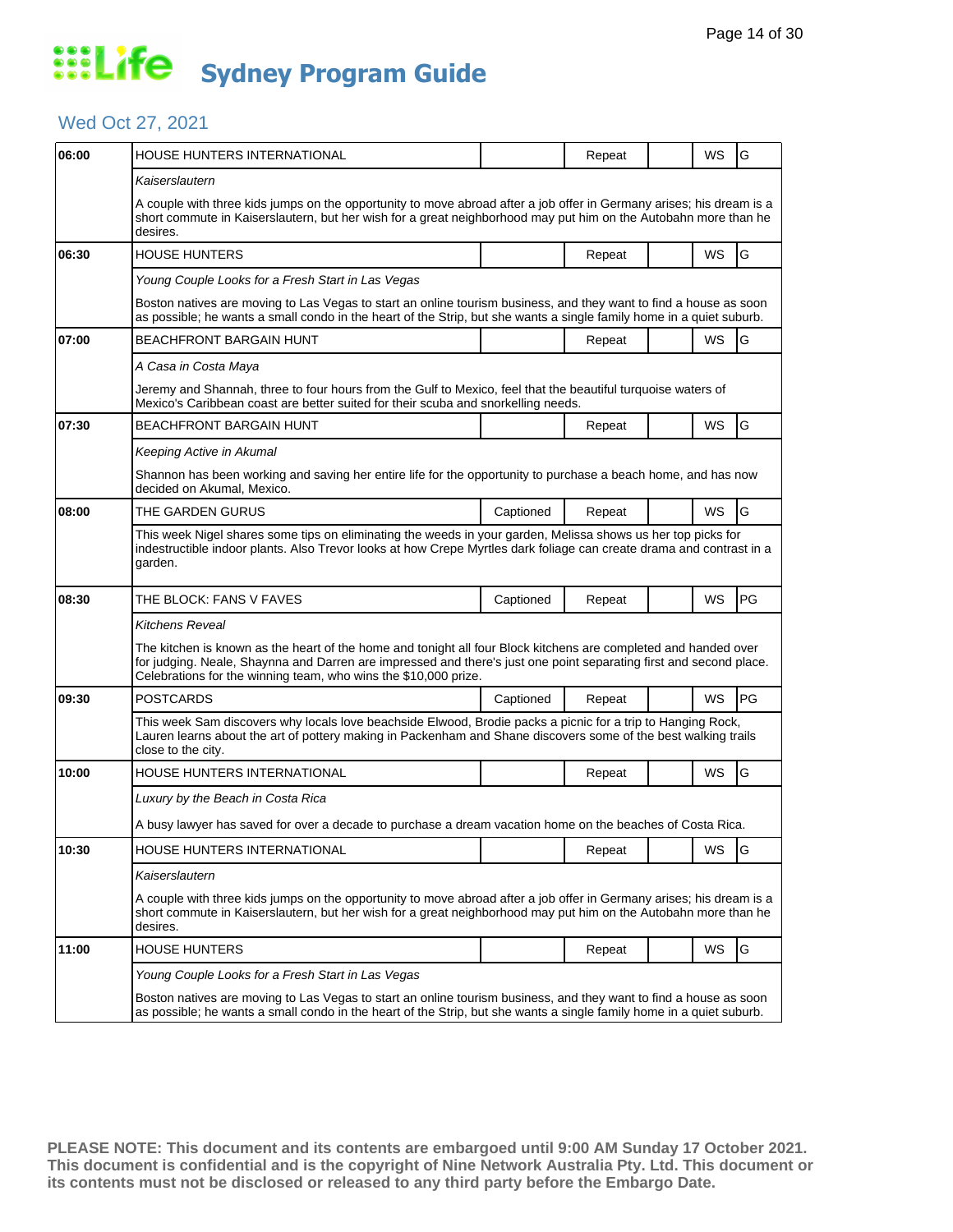### Wed Oct 27, 2021

| 11:30 | BUILDING OFF THE GRID                                                                                                                                                                                                                                            |                                                                                                                                                                                                                                                                                               | Repeat |  | WS        | PG |  |  |
|-------|------------------------------------------------------------------------------------------------------------------------------------------------------------------------------------------------------------------------------------------------------------------|-----------------------------------------------------------------------------------------------------------------------------------------------------------------------------------------------------------------------------------------------------------------------------------------------|--------|--|-----------|----|--|--|
|       | Ozark Mountain Lodge                                                                                                                                                                                                                                             |                                                                                                                                                                                                                                                                                               |        |  |           |    |  |  |
|       | An adventurous couple builds a home with self-sustaining features near the Ozark National Forest. And while they<br>both have renovation experience, building on the dangerous mountainside terrain in a location plagued by flash<br>foods will be a challenge. |                                                                                                                                                                                                                                                                                               |        |  |           |    |  |  |
| 12:30 | <b>DREAM HOMES REVEALED</b>                                                                                                                                                                                                                                      |                                                                                                                                                                                                                                                                                               | Repeat |  | <b>WS</b> | G  |  |  |
|       |                                                                                                                                                                                                                                                                  | In this episode we reveal a home that appears to be built from ruins, it has to be seen to be believed. We check out<br>a charming country home with expert Joe Snell. To finish today's journey, our final<br>home is a sustainable prefab home designed for its unique Australian location. |        |  |           |    |  |  |
| 13:00 | <b>DREAM HOMES REVEALED</b>                                                                                                                                                                                                                                      |                                                                                                                                                                                                                                                                                               | Repeat |  | WS        | G  |  |  |
|       | Today we explore four bold homes that aren't afraid to assert their presence. We will have a look inside a home that<br>might be small in scale, but is large in ambition and possibility. We will learn what kind of statements can be made<br>with a home.     |                                                                                                                                                                                                                                                                                               |        |  |           |    |  |  |
| 13:30 | GETAWAY                                                                                                                                                                                                                                                          | Captioned                                                                                                                                                                                                                                                                                     | Repeat |  | WS        | PG |  |  |
|       | Scenic - Canada Part 1                                                                                                                                                                                                                                           |                                                                                                                                                                                                                                                                                               |        |  |           |    |  |  |
|       |                                                                                                                                                                                                                                                                  | This week on Getaway David Reyne heads off on a 3 week adventure through Canada. From the cosmopolitan city<br>of Toronto heading south to the magnificent Niagara Falls and the picturesque town of Niagara on the Lake.                                                                     |        |  |           |    |  |  |
| 14:00 | <b>RESTORATION MAN</b>                                                                                                                                                                                                                                           |                                                                                                                                                                                                                                                                                               | Repeat |  | <b>WS</b> | PG |  |  |
|       | Longhurst Lodge Revisit                                                                                                                                                                                                                                          |                                                                                                                                                                                                                                                                                               |        |  |           |    |  |  |
|       | When Nik Huddy and Vanessa Ford Robbins stumbled upon this overgrown 19th-century gatehouse, they saw an<br>opportunity to express their love of arts and crafts in restoring this tiny cottage to its former glory.                                             |                                                                                                                                                                                                                                                                                               |        |  |           |    |  |  |
| 15:00 | THE BLOCK: FANS V FAVES                                                                                                                                                                                                                                          | Captioned                                                                                                                                                                                                                                                                                     | Repeat |  | WS        | PG |  |  |
|       | A New Week Begins                                                                                                                                                                                                                                                |                                                                                                                                                                                                                                                                                               |        |  |           |    |  |  |
|       | It's the start of Living and Dining room week for the fans and faves. Its a huge space to renovate in one week and<br>the budget is especially tight for the one team who haven't yet won a room.                                                                |                                                                                                                                                                                                                                                                                               |        |  |           |    |  |  |
| 16:00 | LAWN & ORDER                                                                                                                                                                                                                                                     |                                                                                                                                                                                                                                                                                               | Repeat |  | WS        | G  |  |  |
|       | Condemned Cottage                                                                                                                                                                                                                                                |                                                                                                                                                                                                                                                                                               |        |  |           |    |  |  |
|       | An over-ambitious couple bit off more than they could chew with their cottage fixer-upper. With plants growing out of<br>the foundation and peeled paint on the siding, it's up to Chris and Sara to save this uninhabitable eyesore.                            |                                                                                                                                                                                                                                                                                               |        |  |           |    |  |  |
| 16:30 | GARAGE GOLD                                                                                                                                                                                                                                                      |                                                                                                                                                                                                                                                                                               | Repeat |  | WS        | PG |  |  |
|       | A Little Bit of Everything                                                                                                                                                                                                                                       |                                                                                                                                                                                                                                                                                               |        |  |           |    |  |  |
|       | Kraig Bantle cleans out a garage for free and discovers an item that sends sparks flying, an invention that could<br>have been owned by a mad scientist; the crew also finds an enormous remote-control airplane.                                                |                                                                                                                                                                                                                                                                                               |        |  |           |    |  |  |
| 17:00 | TBA                                                                                                                                                                                                                                                              | Captioned                                                                                                                                                                                                                                                                                     |        |  | WS        | G  |  |  |
|       | Information To Follow.                                                                                                                                                                                                                                           |                                                                                                                                                                                                                                                                                               |        |  |           |    |  |  |
|       |                                                                                                                                                                                                                                                                  |                                                                                                                                                                                                                                                                                               |        |  |           |    |  |  |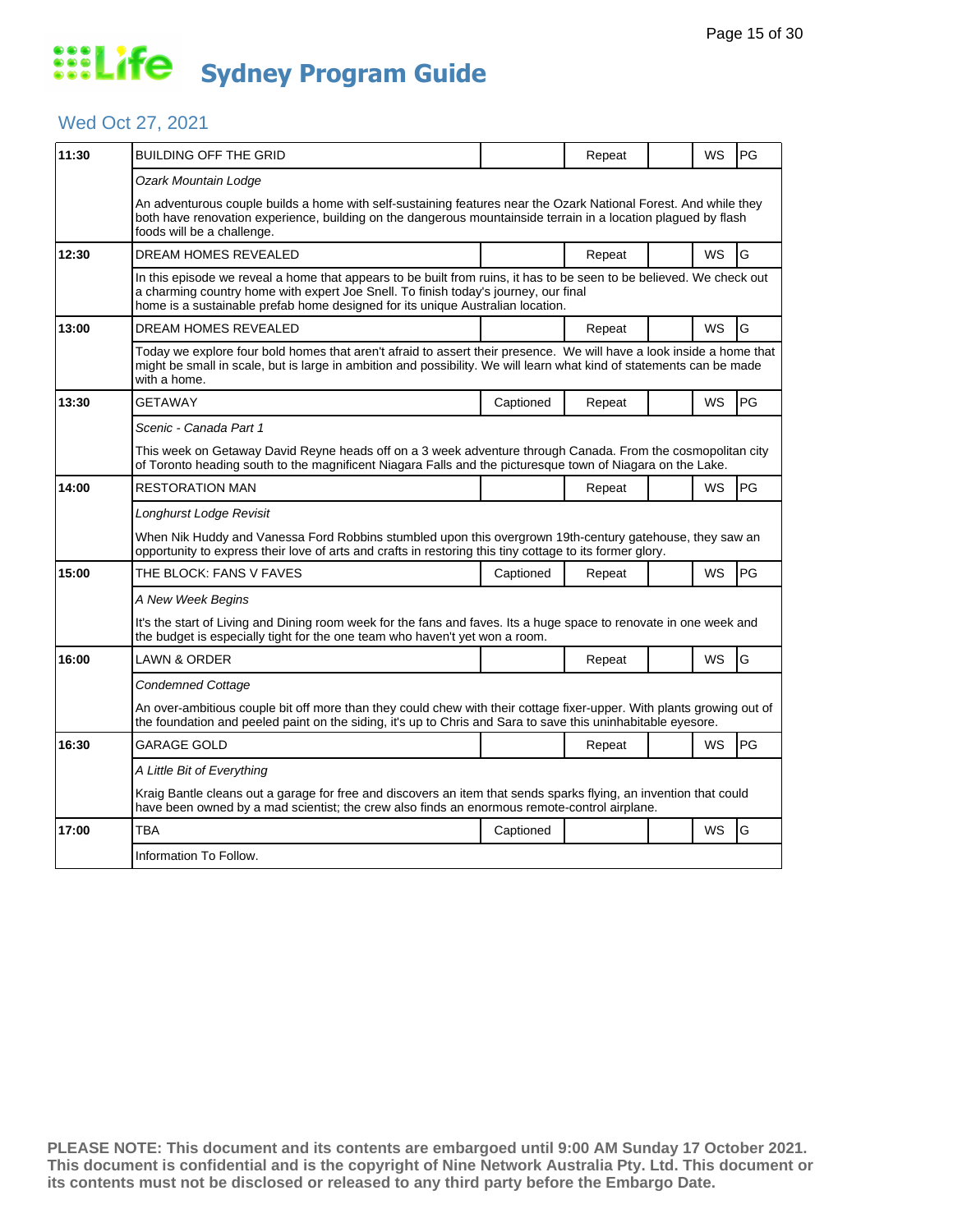### Wed Oct 27, 2021

| 18:00 | HOUSE HUNTERS INTERNATIONAL                                                                                                                                                                                                                                   |  | Repeat |  | WS        | G  |  |  |  |
|-------|---------------------------------------------------------------------------------------------------------------------------------------------------------------------------------------------------------------------------------------------------------------|--|--------|--|-----------|----|--|--|--|
|       | Arizona Couple Seek a Vacation Home on the Turks and Caicos Islands                                                                                                                                                                                           |  |        |  |           |    |  |  |  |
|       | Christopher and Tracy want to buy a vacation home on the Turks and Caicos Islands.                                                                                                                                                                            |  |        |  |           |    |  |  |  |
| 18:30 | HOUSE HUNTERS INTERNATIONAL                                                                                                                                                                                                                                   |  | Repeat |  | WS        | G  |  |  |  |
|       | Berlin                                                                                                                                                                                                                                                        |  |        |  |           |    |  |  |  |
|       | Young Canadian newlyweds fall in love with Germany on their honeymoon, so they decide to pack up and pursue<br>graduate school in Berlin; between the two of them they have big dreams, but they will have to get creative on a<br>shoestring student budget. |  |        |  |           |    |  |  |  |
| 19:00 | <b>HOUSE HUNTERS</b>                                                                                                                                                                                                                                          |  | Repeat |  | WS        | G  |  |  |  |
|       | Size vs. Style in DC                                                                                                                                                                                                                                          |  |        |  |           |    |  |  |  |
|       | A buyer hopes to honour her Mayflower ancestors by purchasing a spacious Colonial in Washington; her wish list<br>includes a large formal dining room that seats 12 and a smoking room.                                                                       |  |        |  |           |    |  |  |  |
| 19:30 | <b>MASTERS OF FLIP</b>                                                                                                                                                                                                                                        |  | Repeat |  | WS        | G  |  |  |  |
|       | Fitting In                                                                                                                                                                                                                                                    |  |        |  |           |    |  |  |  |
|       | Kortney & Dave flip an outdated house into a stunning modern masterpiece. Will their design be up to par with the<br>rest of the neighborhood, or will they receive some resistance from prospective buyers?                                                  |  |        |  |           |    |  |  |  |
| 20:30 | <b>HOME TOWN</b>                                                                                                                                                                                                                                              |  | Repeat |  | <b>WS</b> | G  |  |  |  |
|       | Homecoming                                                                                                                                                                                                                                                    |  |        |  |           |    |  |  |  |
|       | Kyle and Brooke want their "someday children" to grow up in a small town like they did, so they're leaving Nashville<br>and heading back to their childhood hometown in Mississippi. They want a house with history and room to grow.                         |  |        |  |           |    |  |  |  |
| 21:30 | <b>BEACHFRONT BARGAIN HUNT:</b><br>RENOVATION                                                                                                                                                                                                                 |  | Repeat |  | WS        | G  |  |  |  |
|       | Fripp Island Fix-Up                                                                                                                                                                                                                                           |  |        |  |           |    |  |  |  |
|       | A couple wants to find a property on Fripp Island, N.C., and after finding a place, demolition leads to discoveries.                                                                                                                                          |  |        |  |           |    |  |  |  |
| 22:30 | <b>ISLAND LIFE</b>                                                                                                                                                                                                                                            |  |        |  | WS        | G  |  |  |  |
|       | Back Home on Newport, RI                                                                                                                                                                                                                                      |  |        |  |           |    |  |  |  |
|       | A Newport, RI, native wants to leave her South Carolina life and head back home. With a job secured on the island,<br>she wants a house with space for her and her dogs that's close to the town centre.                                                      |  |        |  |           |    |  |  |  |
| 23:30 | HOUSE HUNTERS INTERNATIONAL                                                                                                                                                                                                                                   |  | Repeat |  | WS        | G  |  |  |  |
|       | Arizona Couple Seek a Vacation Home on the Turks and Caicos Islands                                                                                                                                                                                           |  |        |  |           |    |  |  |  |
|       | Christopher and Tracy want to buy a vacation home on the Turks and Caicos Islands.                                                                                                                                                                            |  |        |  |           |    |  |  |  |
| 00:00 | <b>HOUSE HUNTERS INTERNATIONAL</b>                                                                                                                                                                                                                            |  | Repeat |  | <b>WS</b> | lG |  |  |  |
|       | Berlin                                                                                                                                                                                                                                                        |  |        |  |           |    |  |  |  |
|       | Young Canadian newlyweds fall in love with Germany on their honeymoon, so they decide to pack up and pursue<br>graduate school in Berlin; between the two of them they have big dreams, but they will have to get creative on a<br>shoestring student budget. |  |        |  |           |    |  |  |  |
| 00:30 | HOUSE HUNTERS                                                                                                                                                                                                                                                 |  | Repeat |  | WS        | G  |  |  |  |
|       | Size vs. Style in DC<br>A buyer hopes to honour her Mayflower ancestors by purchasing a spacious Colonial in Washington; her wish list<br>includes a large formal dining room that seats 12 and a smoking room.                                               |  |        |  |           |    |  |  |  |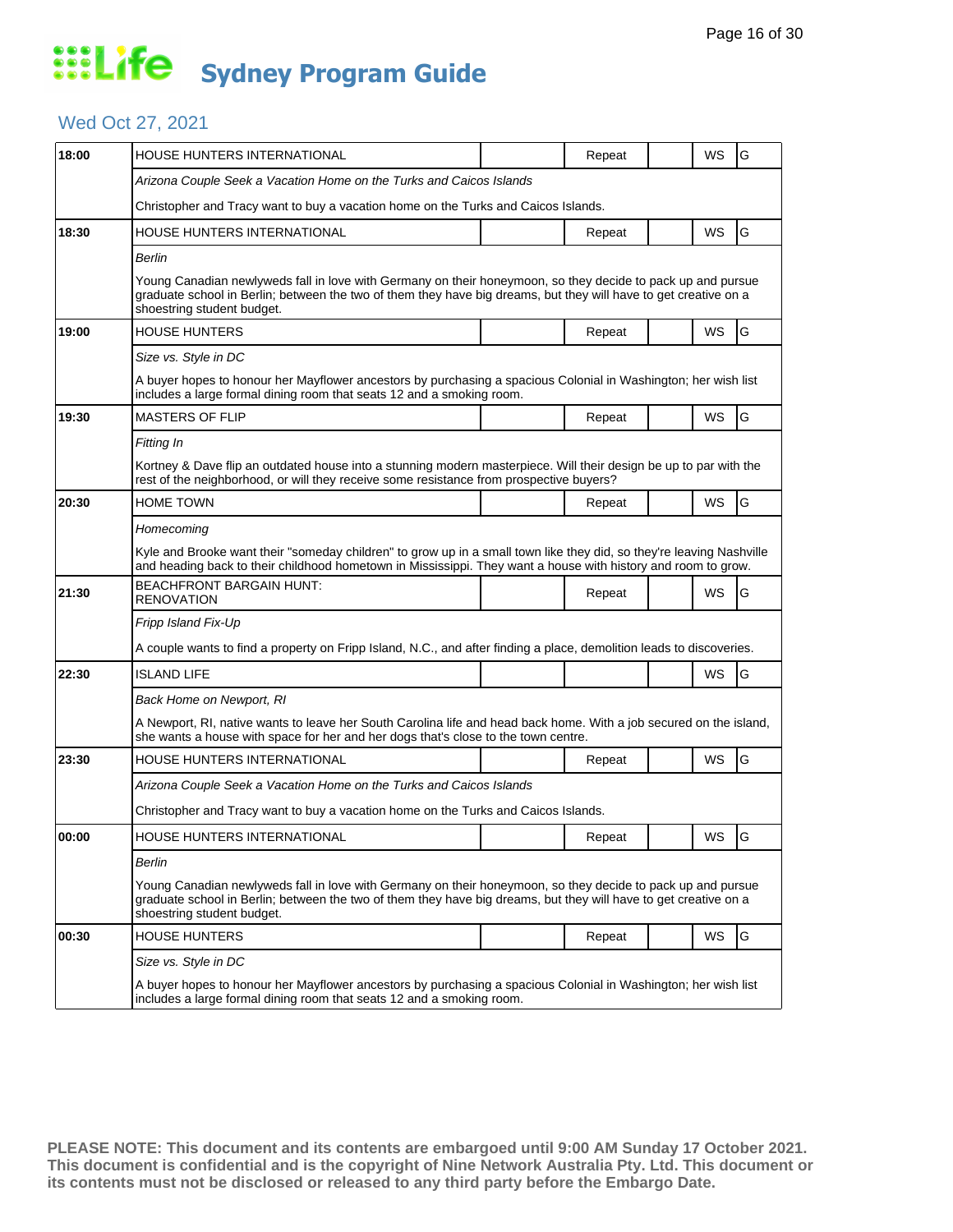### Wed Oct 27, 2021

| 01:00 | <b>MASTERS OF FLIP</b>                                                                                                                                                                                                                                               |  | Repeat |  | <b>WS</b> | G  |  |  |
|-------|----------------------------------------------------------------------------------------------------------------------------------------------------------------------------------------------------------------------------------------------------------------------|--|--------|--|-----------|----|--|--|
|       | Fitting In<br>Kortney & Dave flip an outdated house into a stunning modern masterpiece. Will their design be up to par with the<br>rest of the neighborhood, or will they receive some resistance from prospective buyers?                                           |  |        |  |           |    |  |  |
| 02:00 | <b>HOME TOWN</b>                                                                                                                                                                                                                                                     |  | Repeat |  | <b>WS</b> | G  |  |  |
|       | Homecoming<br>Kyle and Brooke want their "someday children" to grow up in a small town like they did, so they're leaving Nashville<br>and heading back to their childhood hometown in Mississippi. They want a house with history and room to grow.                  |  |        |  |           |    |  |  |
| 03:00 | <b>BEACHFRONT BARGAIN HUNT:</b><br><b>RENOVATION</b>                                                                                                                                                                                                                 |  | Repeat |  | <b>WS</b> | G  |  |  |
|       | Fripp Island Fix-Up<br>A couple wants to find a property on Fripp Island, N.C., and after finding a place, demolition leads to discoveries.                                                                                                                          |  |        |  |           |    |  |  |
| 04:00 | <b>ISLAND LIFE</b>                                                                                                                                                                                                                                                   |  | Repeat |  | <b>WS</b> | G  |  |  |
|       | Back Home on Newport, RI<br>A Newport, RI, native wants to leave her South Carolina life and head back home. With a job secured on the island,<br>she wants a house with space for her and her dogs that's close to the town centre.                                 |  |        |  |           |    |  |  |
| 04:30 | <b>ISLAND LIFE</b>                                                                                                                                                                                                                                                   |  | Repeat |  | WS        | G  |  |  |
|       | <b>Planting Roots</b><br>A couple with a connection to Martha's Vineyard is eager to move there and start building memories with their<br>children. She has her heart set on a home with New England charm, while he hopes to be within walking distance to<br>town. |  |        |  |           |    |  |  |
| 05:00 | <b>LAWN &amp; ORDER</b>                                                                                                                                                                                                                                              |  | Repeat |  | <b>WS</b> | G  |  |  |
|       | <b>Condemned Cottage</b><br>An over-ambitious couple bit off more than they could chew with their cottage fixer-upper. With plants growing out of<br>the foundation and peeled paint on the siding, it's up to Chris and Sara to save this uninhabitable eyesore.    |  |        |  |           |    |  |  |
| 05:30 | <b>GARAGE GOLD</b>                                                                                                                                                                                                                                                   |  | Repeat |  | WS        | PG |  |  |
|       | A Little Bit of Everything<br>Kraig Bantle cleans out a garage for free and discovers an item that sends sparks flying, an invention that could<br>have been owned by a mad scientist; the crew also finds an enormous remote-control airplane.                      |  |        |  |           |    |  |  |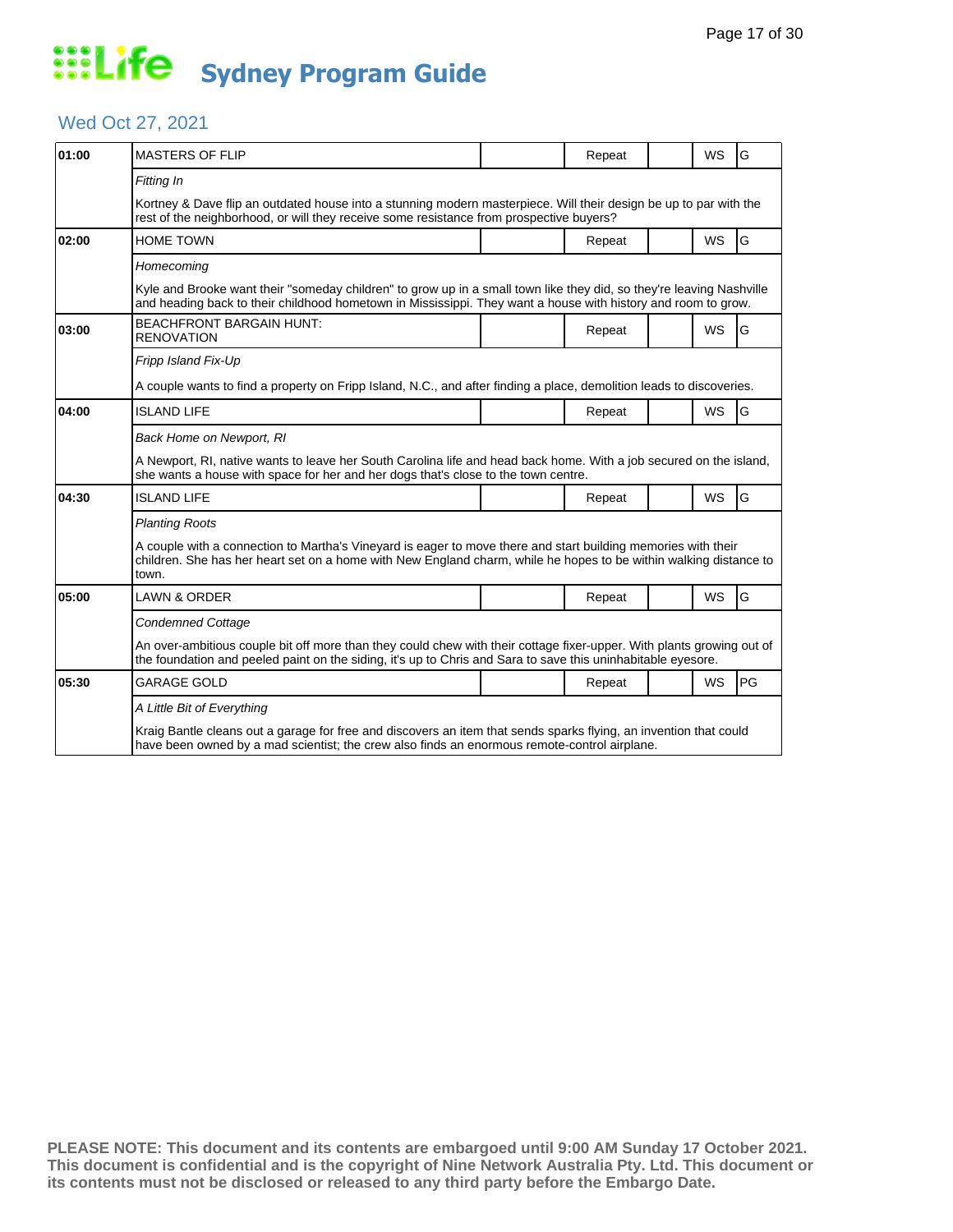### Thu Oct 28, 2021

| 06:00 | HOUSE HUNTERS INTERNATIONAL                                                                                                                                                                                                                                   |           | Repeat | WS | G  |  |  |  |
|-------|---------------------------------------------------------------------------------------------------------------------------------------------------------------------------------------------------------------------------------------------------------------|-----------|--------|----|----|--|--|--|
|       | Berlin                                                                                                                                                                                                                                                        |           |        |    |    |  |  |  |
|       | Young Canadian newlyweds fall in love with Germany on their honeymoon, so they decide to pack up and pursue<br>graduate school in Berlin; between the two of them they have big dreams, but they will have to get creative on a<br>shoestring student budget. |           |        |    |    |  |  |  |
| 06:30 | <b>HOUSE HUNTERS</b>                                                                                                                                                                                                                                          |           | Repeat | WS | G  |  |  |  |
|       | Size vs. Style in DC                                                                                                                                                                                                                                          |           |        |    |    |  |  |  |
|       | A buyer hopes to honour her Mayflower ancestors by purchasing a spacious Colonial in Washington; her wish list<br>includes a large formal dining room that seats 12 and a smoking room.                                                                       |           |        |    |    |  |  |  |
| 07:00 | HOME TOWN                                                                                                                                                                                                                                                     |           | Repeat | WS | G  |  |  |  |
|       | Homecoming                                                                                                                                                                                                                                                    |           |        |    |    |  |  |  |
|       | Kyle and Brooke want their "someday children" to grow up in a small town like they did, so they're leaving Nashville<br>and heading back to their childhood hometown in Mississippi. They want a house with history and room to grow.                         |           |        |    |    |  |  |  |
| 08:00 | THE GARDEN GURUS                                                                                                                                                                                                                                              | Captioned | Repeat | WS | G  |  |  |  |
|       | This week on the Garden Gurus Nigel gets out the Concrete mixer for a DIY project, Steve looks at edibles that are<br>easy to grow and Bonnie shares some easy garden care tips for your garden this summer.                                                  |           |        |    |    |  |  |  |
| 08:30 | THE BLOCK: FANS V FAVES                                                                                                                                                                                                                                       | Captioned | Repeat | WS | PG |  |  |  |
|       | A New Week Begins                                                                                                                                                                                                                                             |           |        |    |    |  |  |  |
|       | It's the start of Living and Dining room week for the fans and faves. Its a huge space to renovate in one week and<br>the budget is especially tight for the one team who haven't yet won a room.                                                             |           |        |    |    |  |  |  |
| 09:30 | <b>HOUSE HUNTERS INTERNATIONAL</b>                                                                                                                                                                                                                            |           | Repeat | WS | G  |  |  |  |
|       | Arizona Couple Seek a Vacation Home on the Turks and Caicos Islands                                                                                                                                                                                           |           |        |    |    |  |  |  |
|       | Christopher and Tracy want to buy a vacation home on the Turks and Caicos Islands.                                                                                                                                                                            |           |        |    |    |  |  |  |
| 10:00 | HOUSE HUNTERS INTERNATIONAL                                                                                                                                                                                                                                   |           | Repeat | WS | G  |  |  |  |
|       | Berlin                                                                                                                                                                                                                                                        |           |        |    |    |  |  |  |
|       | Young Canadian newlyweds fall in love with Germany on their honeymoon, so they decide to pack up and pursue<br>graduate school in Berlin; between the two of them they have big dreams, but they will have to get creative on a<br>shoestring student budget. |           |        |    |    |  |  |  |
| 10:30 | <b>HOUSE HUNTERS</b>                                                                                                                                                                                                                                          |           | Repeat | WS | G  |  |  |  |
|       | Size vs. Style in DC                                                                                                                                                                                                                                          |           |        |    |    |  |  |  |
|       | A buyer hopes to honour her Mayflower ancestors by purchasing a spacious Colonial in Washington; her wish list<br>includes a large formal dining room that seats 12 and a smoking room.                                                                       |           |        |    |    |  |  |  |
| 11:00 | <b>MASTERS OF FLIP</b>                                                                                                                                                                                                                                        |           | Repeat | WS | G  |  |  |  |
|       | Fitting In                                                                                                                                                                                                                                                    |           |        |    |    |  |  |  |
|       | Kortney & Dave flip an outdated house into a stunning modern masterpiece. Will their design be up to par with the<br>rest of the neighborhood, or will they receive some resistance from prospective buyers?                                                  |           |        |    |    |  |  |  |
| 12:00 | <b>HOME TOWN</b>                                                                                                                                                                                                                                              |           | Repeat | WS | G  |  |  |  |
|       | Homecoming<br>Kyle and Brooke want their "someday children" to grow up in a small town like they did, so they're leaving Nashville<br>and heading back to their childhood hometown in Mississippi. They want a house with history and room to grow.           |           |        |    |    |  |  |  |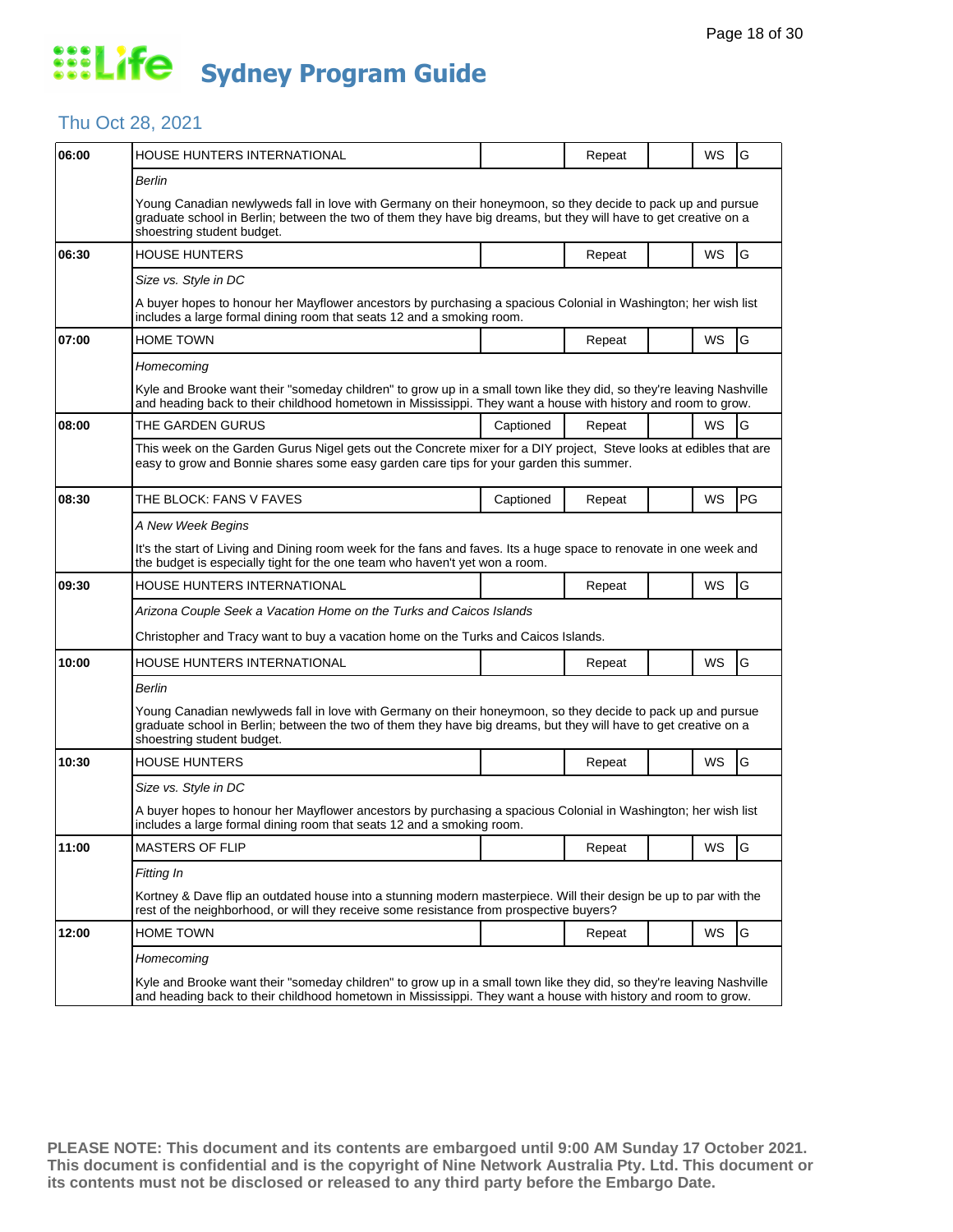### Thu Oct 28, 2021

| 13:00 | GOOD FOOD KITCHEN                                                                                                                                                                                                                                                                                                                                                                                      | Captioned | Repeat |  | WS        | G  |  |  |
|-------|--------------------------------------------------------------------------------------------------------------------------------------------------------------------------------------------------------------------------------------------------------------------------------------------------------------------------------------------------------------------------------------------------------|-----------|--------|--|-----------|----|--|--|
|       | Adam makes his Wok-fried chicken with capsicum and black vinegar, and Chicken escalopes with green peppercorn<br>cream sauce. Danielle makes Roast sweet potatoes with tamarind, peanut and lime, and we're joined in the kitchen<br>by Australian food royalty as Mark Best (Good Food Chef of the Year, and the three-hatted Marque restaurant)<br>brings some spice with Yellow dal and red mullet. |           |        |  |           |    |  |  |
| 13:30 | GARAGE GOLD                                                                                                                                                                                                                                                                                                                                                                                            |           | Repeat |  | <b>WS</b> | PG |  |  |
|       | A Little Bit of Everything                                                                                                                                                                                                                                                                                                                                                                             |           |        |  |           |    |  |  |
|       | Kraig Bantle cleans out a garage for free and discovers an item that sends sparks flying, an invention that could<br>have been owned by a mad scientist; the crew also finds an enormous remote-control airplane.                                                                                                                                                                                      |           |        |  |           |    |  |  |
| 14:00 | <b>ISLAND LIFE</b>                                                                                                                                                                                                                                                                                                                                                                                     |           | Repeat |  | WS        | G  |  |  |
|       | Back Home on Newport, RI                                                                                                                                                                                                                                                                                                                                                                               |           |        |  |           |    |  |  |
|       | A Newport, RI, native wants to leave her South Carolina life and head back home. With a job secured on the island,<br>she wants a house with space for her and her dogs that's close to the town centre.                                                                                                                                                                                               |           |        |  |           |    |  |  |
| 14:30 | <b>ISLAND LIFE</b>                                                                                                                                                                                                                                                                                                                                                                                     |           | Repeat |  | WS        | G  |  |  |
|       | <b>Planting Roots</b>                                                                                                                                                                                                                                                                                                                                                                                  |           |        |  |           |    |  |  |
|       | A couple with a connection to Martha's Vineyard is eager to move there and start building memories with their<br>children. She has her heart set on a home with New England charm, while he hopes to be within walking distance to<br>town.                                                                                                                                                            |           |        |  |           |    |  |  |
| 15:00 | THE BLOCK: FANS V FAVES                                                                                                                                                                                                                                                                                                                                                                                | Captioned | Repeat |  | <b>WS</b> | PG |  |  |
|       | Living And Dining Rooms Take Shape                                                                                                                                                                                                                                                                                                                                                                     |           |        |  |           |    |  |  |
|       | Its mid week madness on The Block as the living and dining areas start to come to life. All four teams come up with<br>their own original ideas, hoping to impress the judges.                                                                                                                                                                                                                         |           |        |  |           |    |  |  |
| 16:00 | LAWN & ORDER                                                                                                                                                                                                                                                                                                                                                                                           |           | Repeat |  | <b>WS</b> | G  |  |  |
|       | <b>Slippery Slope</b>                                                                                                                                                                                                                                                                                                                                                                                  |           |        |  |           |    |  |  |
|       | Chris and Sarah stretch their budget to help a couple with three boys and an upcoming move raise their home's<br>market value and put it on the market as soon as possible.                                                                                                                                                                                                                            |           |        |  |           |    |  |  |
| 16:30 | GARAGE GOLD                                                                                                                                                                                                                                                                                                                                                                                            |           | Repeat |  | WS        | PG |  |  |
|       | A Royal Cleanout                                                                                                                                                                                                                                                                                                                                                                                       |           |        |  |           |    |  |  |
|       | Kraig Bantle and his crew travel to the United Kingdom and uncover artifacts from the Great War that are more than<br>100 years old; with a discovery worth \$4,000, it's one royal cleanup.                                                                                                                                                                                                           |           |        |  |           |    |  |  |
| 17:00 | <b>BEACHFRONT BARGAIN HUNT:</b><br><b>RENOVATION</b>                                                                                                                                                                                                                                                                                                                                                   |           | Repeat |  | <b>WS</b> | G  |  |  |
|       | Fripp Island Fix-Up                                                                                                                                                                                                                                                                                                                                                                                    |           |        |  |           |    |  |  |
|       |                                                                                                                                                                                                                                                                                                                                                                                                        |           |        |  |           |    |  |  |
|       | A couple wants to find a property on Fripp Island, N.C., and after finding a place, demolition leads to discoveries.                                                                                                                                                                                                                                                                                   |           |        |  |           |    |  |  |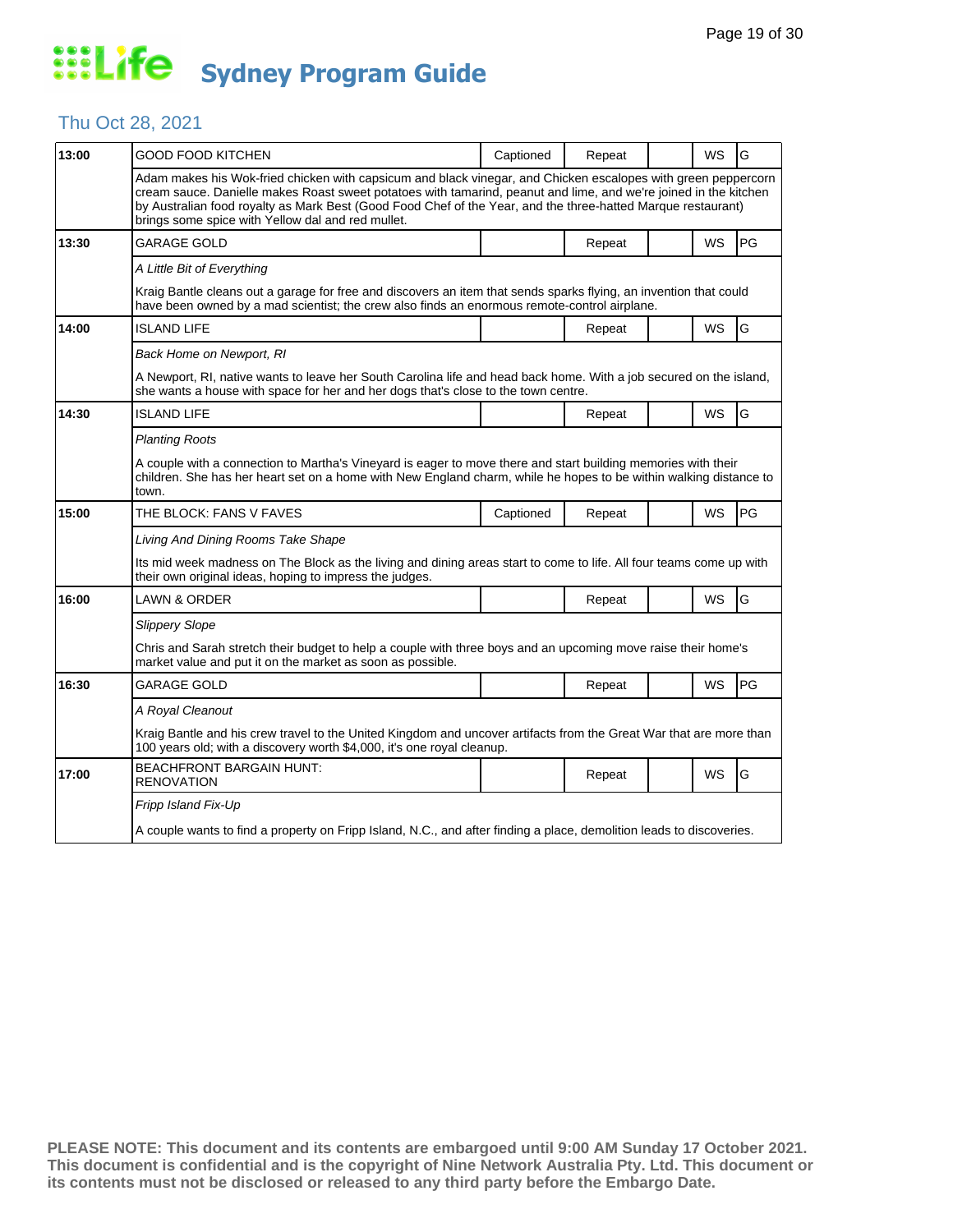### Thu Oct 28, 2021

| 18:00 | HOUSE HUNTERS INTERNATIONAL                                                                                                                                                                                                                       |  | Repeat |  | WS | G  |  |  |  |
|-------|---------------------------------------------------------------------------------------------------------------------------------------------------------------------------------------------------------------------------------------------------|--|--------|--|----|----|--|--|--|
|       | Georgia Couple Looking to Escape Their Busy Lives Search for a Vacation Home in Costa Rica                                                                                                                                                        |  |        |  |    |    |  |  |  |
|       | An engaged couple wants to find a Costa Rican vacation home to escape their busy lives.                                                                                                                                                           |  |        |  |    |    |  |  |  |
| 18:30 | HOUSE HUNTERS INTERNATIONAL                                                                                                                                                                                                                       |  | Repeat |  | WS | G  |  |  |  |
|       | Bariloche                                                                                                                                                                                                                                         |  |        |  |    |    |  |  |  |
|       | Erica and Andy and their six kids relocate to Bariloche, Argentina; Andy is ready to unplug and enjoy the wilderness,<br>but Erica is nervous about being too far away from civilization and wants the kids to stay connected.                    |  |        |  |    |    |  |  |  |
| 19:00 | <b>HOUSE HUNTERS</b>                                                                                                                                                                                                                              |  | Repeat |  | WS | G  |  |  |  |
|       | <b>Big House for Blended Family</b>                                                                                                                                                                                                               |  |        |  |    |    |  |  |  |
|       | A large, blended family needs a bigger home with more space in Illinois; he wants a two-story, move-in-ready home,<br>while she looks for a mid-century fixer-upper.                                                                              |  |        |  |    |    |  |  |  |
| 19:30 | HOUSE HUNTERS INTERNATIONAL                                                                                                                                                                                                                       |  |        |  | WS | G  |  |  |  |
|       | Aiming High in Singapore                                                                                                                                                                                                                          |  |        |  |    |    |  |  |  |
|       | A couple faces big adjustments after an unexpected job transfer to Singapore, including her fear of heights. They're<br>looking for an apartment that has all the amenities with three bedrooms, and something that's near his work is a<br>must. |  |        |  |    |    |  |  |  |
| 20:30 | <b>FIXER UPPER</b>                                                                                                                                                                                                                                |  | Repeat |  | WS | PG |  |  |  |
|       | Tiny House Big Charm                                                                                                                                                                                                                              |  |        |  |    |    |  |  |  |
|       | Cameron and Jessie love the cozy charm of small-scale living but want a place of their own. Chip and Joanna turn<br>an abandoned tiny house into a modern living space for the adventurous couple.                                                |  |        |  |    |    |  |  |  |
| 21:30 | MY LOTTERY DREAM HOME                                                                                                                                                                                                                             |  | Repeat |  | WS | G  |  |  |  |
|       | A Big Home for a Big Prize                                                                                                                                                                                                                        |  |        |  |    |    |  |  |  |
|       | David Bromstad takes recent lottery winners on over-the-top house hunts for their new dream homes. Whether they<br>win hundreds of thousands or millions, lucky lottery winners everywhere are jumping headfirst into the real estate<br>market.  |  |        |  |    |    |  |  |  |
| 22:00 | MY LOTTERY DREAM HOME                                                                                                                                                                                                                             |  | Repeat |  | WS | G  |  |  |  |
|       | A Lottery Winner's Dog House                                                                                                                                                                                                                      |  |        |  |    |    |  |  |  |
|       | David Bromstad takes recent lottery winners on over-the-top house hunts for their new dream homes. Whether they<br>win hundreds of thousands or millions, lucky lottery winners everywhere are jumping headfirst into the real estate<br>market.  |  |        |  |    |    |  |  |  |
| 22:30 | FLIP OR FLOP                                                                                                                                                                                                                                      |  | Repeat |  | WS | G  |  |  |  |
|       | Keeping Up With The Joneses                                                                                                                                                                                                                       |  |        |  |    |    |  |  |  |
|       | A family home in Fullerton, Calif., will need a full remodel and a new roof.                                                                                                                                                                      |  |        |  |    |    |  |  |  |
| 23:30 | HOUSE HUNTERS INTERNATIONAL                                                                                                                                                                                                                       |  | Repeat |  | WS | G  |  |  |  |
|       | Georgia Couple Looking to Escape Their Busy Lives Search for a Vacation Home in Costa Rica                                                                                                                                                        |  |        |  |    |    |  |  |  |
|       | An engaged couple wants to find a Costa Rican vacation home to escape their busy lives.                                                                                                                                                           |  |        |  |    |    |  |  |  |
| 00:00 | <b>BELOW DECK SAILING YACHT</b>                                                                                                                                                                                                                   |  |        |  | WS | MA |  |  |  |
|       | Nookie Mistake                                                                                                                                                                                                                                    |  |        |  |    |    |  |  |  |
|       | Deckhand Jean-Luc tries to rebound after losing two guests, but his inability to sleep in his undersized bunk<br>interferes with his work and his attitude.                                                                                       |  |        |  |    |    |  |  |  |
|       | Cons. Advice: Sexual References, Some Coarse Language                                                                                                                                                                                             |  |        |  |    |    |  |  |  |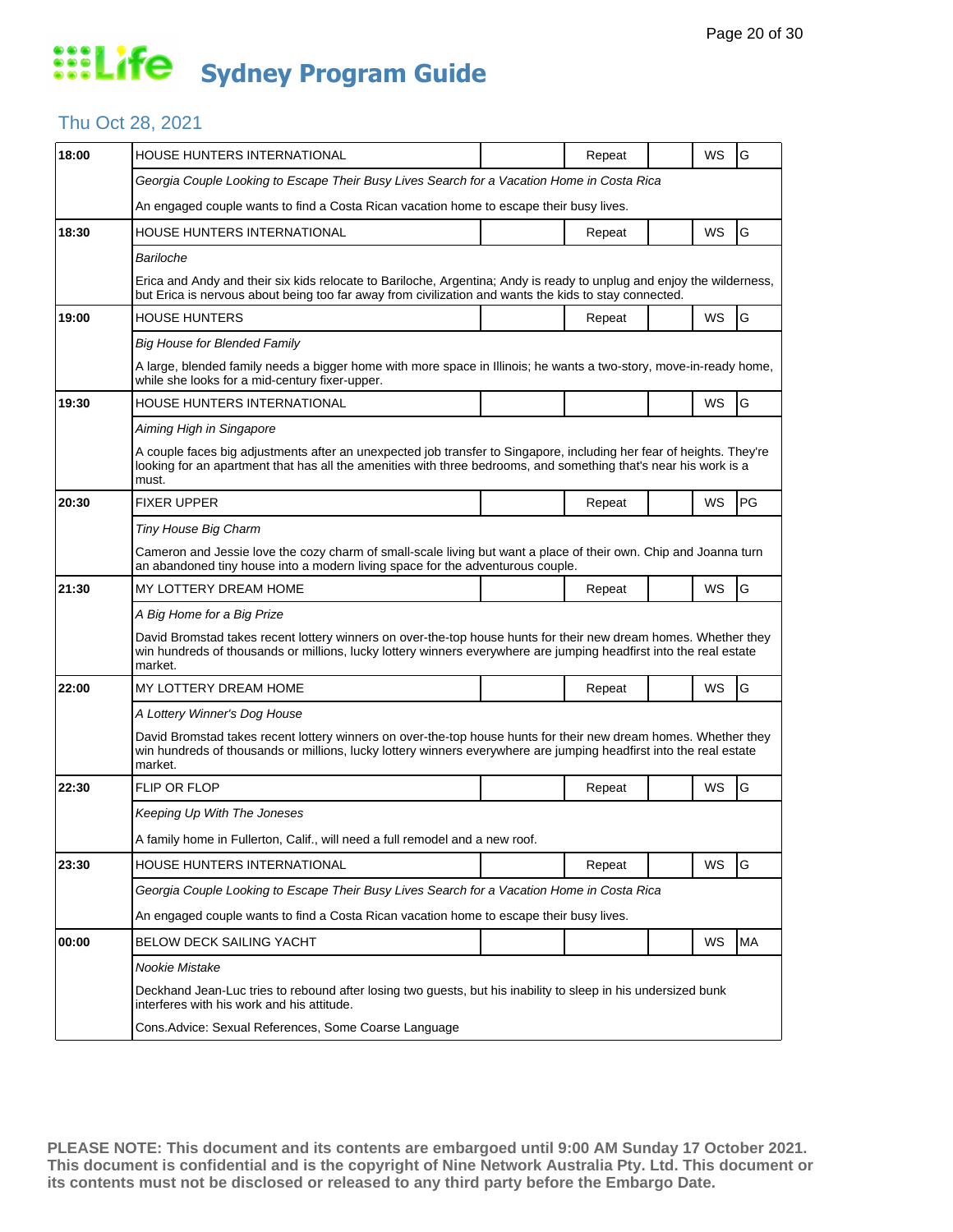### Thu Oct 28, 2021

| 01:00 | SOUTHERN CHARM                                                                                                                                                                                                                                         |  |        |  | WS | <b>MA</b> |  |  |
|-------|--------------------------------------------------------------------------------------------------------------------------------------------------------------------------------------------------------------------------------------------------------|--|--------|--|----|-----------|--|--|
|       | <b>Reunion Part 1</b>                                                                                                                                                                                                                                  |  |        |  |    |           |  |  |
|       | Craig holds nothing back when confronting Madison for a snide comment she made about his relationship; a<br>scorned Austen questions his ex-girlfriend's motives; Shep's fidelity to his girlfriend is called into question.                           |  |        |  |    |           |  |  |
|       | Cons.Advice: Frequent Coarse Language, Sexual References, Adult Themes                                                                                                                                                                                 |  |        |  |    |           |  |  |
| 02:00 | MY LOTTERY DREAM HOME                                                                                                                                                                                                                                  |  | Repeat |  | WS | G         |  |  |
|       | A Big Home for a Big Prize                                                                                                                                                                                                                             |  |        |  |    |           |  |  |
|       | David Bromstad takes recent lottery winners on over-the-top house hunts for their new dream homes. Whether they<br>win hundreds of thousands or millions, lucky lottery winners everywhere are jumping headfirst into the real estate<br>market.       |  |        |  |    |           |  |  |
| 02:30 | MY LOTTERY DREAM HOME                                                                                                                                                                                                                                  |  | Repeat |  | WS | G         |  |  |
|       | A Lottery Winner's Dog House                                                                                                                                                                                                                           |  |        |  |    |           |  |  |
|       | David Bromstad takes recent lottery winners on over-the-top house hunts for their new dream homes. Whether they<br>win hundreds of thousands or millions, lucky lottery winners everywhere are jumping headfirst into the real estate<br>market.       |  |        |  |    |           |  |  |
| 03:00 | FLIP OR FLOP                                                                                                                                                                                                                                           |  | Repeat |  | WS | G         |  |  |
|       | Keeping Up With The Joneses                                                                                                                                                                                                                            |  |        |  |    |           |  |  |
|       | A family home in Fullerton, Calif., will need a full remodel and a new roof.                                                                                                                                                                           |  |        |  |    |           |  |  |
| 03:30 | FLIP OR FLOP                                                                                                                                                                                                                                           |  | Repeat |  | WS | G         |  |  |
|       | <b>Foreclosure Shock</b>                                                                                                                                                                                                                               |  |        |  |    |           |  |  |
|       | With no foreclosures to flip in Orange County, Tarek and Christina broaden their search to include Los Angeles<br>County and find a house with a view that looks promising.                                                                            |  |        |  |    |           |  |  |
| 04:00 | HOUSE HUNTERS INTERNATIONAL                                                                                                                                                                                                                            |  | Repeat |  | WS | G         |  |  |
|       | Aiming High in Singapore                                                                                                                                                                                                                               |  |        |  |    |           |  |  |
|       | A couple faces big adjustments after an unexpected job transfer to Singapore, including her fear of heights. They're<br>looking for an apartment that has all the amenities with three bedrooms, and something that's near his work is a<br>must.      |  |        |  |    |           |  |  |
| 04:30 | HOUSE HUNTERS INTERNATIONAL                                                                                                                                                                                                                            |  | Repeat |  | WS | G         |  |  |
|       | Decompress, Italian Style                                                                                                                                                                                                                              |  |        |  |    |           |  |  |
|       | A hectic life in California leads a young family to Montepulciano, Italy, to decompress. They've been to<br>Montepulciano several times, but with huge expectations and potential renovations in the mix, the dream may be<br>further than they think. |  |        |  |    |           |  |  |
| 05:00 | LAWN & ORDER                                                                                                                                                                                                                                           |  | Repeat |  | WS | G         |  |  |
|       | <b>Slippery Slope</b>                                                                                                                                                                                                                                  |  |        |  |    |           |  |  |
|       | Chris and Sarah stretch their budget to help a couple with three boys and an upcoming move raise their home's<br>market value and put it on the market as soon as possible.                                                                            |  |        |  |    |           |  |  |
| 05:30 | <b>GARAGE GOLD</b>                                                                                                                                                                                                                                     |  | Repeat |  | WS | PG        |  |  |
|       | A Royal Cleanout                                                                                                                                                                                                                                       |  |        |  |    |           |  |  |
|       | Kraig Bantle and his crew travel to the United Kingdom and uncover artifacts from the Great War that are more than<br>100 years old; with a discovery worth \$4,000, it's one royal cleanup.                                                           |  |        |  |    |           |  |  |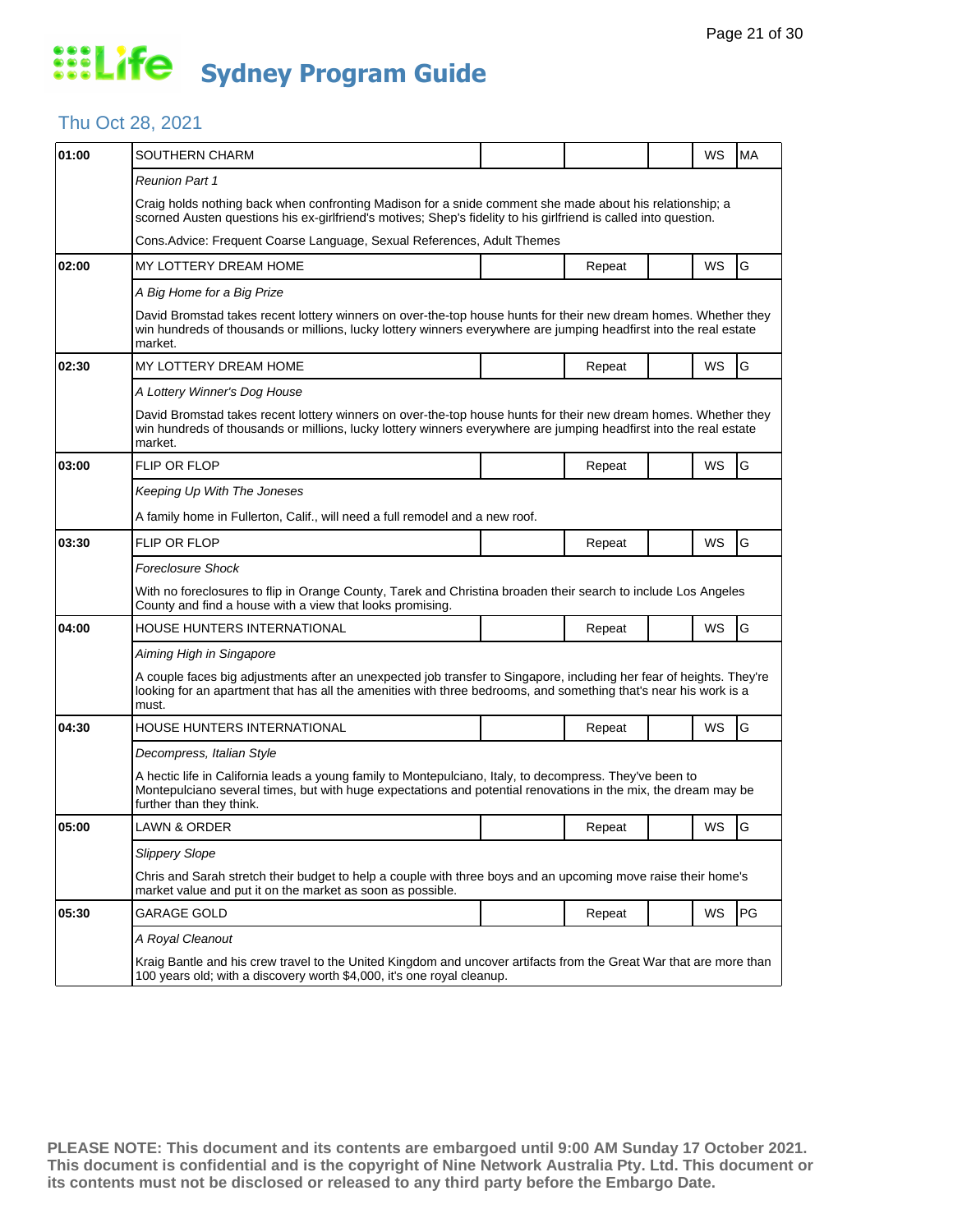#### Fri Oct 29, 2021

| 06:00 | <b>HOUSE HUNTERS INTERNATIONAL</b>                                                                                                                                                                                                                                                                                                                                                                     |           | Repeat |  | WS | G  |  |  |
|-------|--------------------------------------------------------------------------------------------------------------------------------------------------------------------------------------------------------------------------------------------------------------------------------------------------------------------------------------------------------------------------------------------------------|-----------|--------|--|----|----|--|--|
|       | Bariloche                                                                                                                                                                                                                                                                                                                                                                                              |           |        |  |    |    |  |  |
|       | Erica and Andy and their six kids relocate to Bariloche, Argentina; Andy is ready to unplug and enjoy the wilderness,<br>but Erica is nervous about being too far away from civilization and wants the kids to stay connected.                                                                                                                                                                         |           |        |  |    |    |  |  |
| 06:30 | HOUSE HUNTERS                                                                                                                                                                                                                                                                                                                                                                                          |           | Repeat |  | WS | G  |  |  |
|       | <b>Big House for Blended Family</b>                                                                                                                                                                                                                                                                                                                                                                    |           |        |  |    |    |  |  |
|       | A large, blended family needs a bigger home with more space in Illinois; he wants a two-story, move-in-ready home,<br>while she looks for a mid-century fixer-upper.                                                                                                                                                                                                                                   |           |        |  |    |    |  |  |
| 07:00 | LAWN & ORDER                                                                                                                                                                                                                                                                                                                                                                                           |           | Repeat |  | WS | G  |  |  |
|       | <b>Slippery Slope</b>                                                                                                                                                                                                                                                                                                                                                                                  |           |        |  |    |    |  |  |
|       | Chris and Sarah stretch their budget to help a couple with three boys and an upcoming move raise their home's<br>market value and put it on the market as soon as possible.                                                                                                                                                                                                                            |           |        |  |    |    |  |  |
| 07:30 | GOOD FOOD KITCHEN                                                                                                                                                                                                                                                                                                                                                                                      | Captioned | Repeat |  | WS | G  |  |  |
|       | Adam makes his Wok-fried chicken with capsicum and black vinegar, and Chicken escalopes with green peppercorn<br>cream sauce. Danielle makes Roast sweet potatoes with tamarind, peanut and lime, and we're joined in the kitchen<br>by Australian food royalty as Mark Best (Good Food Chef of the Year, and the three-hatted Marque restaurant)<br>brings some spice with Yellow dal and red mullet. |           |        |  |    |    |  |  |
| 08:00 | THE GARDEN GURUS                                                                                                                                                                                                                                                                                                                                                                                       | Captioned | Repeat |  | WS | G  |  |  |
|       | This Week on the Garden Gurus, Nigel Visits the Beautiful Araluen Botanic Gardens in Perth; Steve shares the best<br>way to get your lawn greener, stronger, and the envy of the neighbourhood; and Bonnie is sowing seeds in the<br>Veggie patch.                                                                                                                                                     |           |        |  |    |    |  |  |
| 08:30 | THE BLOCK: FANS V FAVES                                                                                                                                                                                                                                                                                                                                                                                | Captioned | Repeat |  | WS | PG |  |  |
|       | Living And Dining Rooms Take Shape                                                                                                                                                                                                                                                                                                                                                                     |           |        |  |    |    |  |  |
|       | Its mid week madness on The Block as the living and dining areas start to come to life. All four teams come up with<br>their own original ideas, hoping to impress the judges.                                                                                                                                                                                                                         |           |        |  |    |    |  |  |
| 09:30 | HOUSE HUNTERS INTERNATIONAL                                                                                                                                                                                                                                                                                                                                                                            |           | Repeat |  | WS | G  |  |  |
|       | Georgia Couple Looking to Escape Their Busy Lives Search for a Vacation Home in Costa Rica                                                                                                                                                                                                                                                                                                             |           |        |  |    |    |  |  |
|       | An engaged couple wants to find a Costa Rican vacation home to escape their busy lives.                                                                                                                                                                                                                                                                                                                |           |        |  |    |    |  |  |
| 10:00 | HOUSE HUNTERS INTERNATIONAL                                                                                                                                                                                                                                                                                                                                                                            |           | Repeat |  | WS | G  |  |  |
|       | Bariloche                                                                                                                                                                                                                                                                                                                                                                                              |           |        |  |    |    |  |  |
|       | Erica and Andy and their six kids relocate to Bariloche, Argentina; Andy is ready to unplug and enjoy the wilderness,<br>but Erica is nervous about being too far away from civilization and wants the kids to stay connected.                                                                                                                                                                         |           |        |  |    |    |  |  |
| 10:30 | <b>HOUSE HUNTERS</b>                                                                                                                                                                                                                                                                                                                                                                                   |           | Repeat |  | WS | G  |  |  |
|       | <b>Big House for Blended Family</b>                                                                                                                                                                                                                                                                                                                                                                    |           |        |  |    |    |  |  |
|       | A large, blended family needs a bigger home with more space in Illinois; he wants a two-story, move-in-ready home,<br>while she looks for a mid-century fixer-upper.                                                                                                                                                                                                                                   |           |        |  |    |    |  |  |
| 11:00 | <b>EXPLORE TV-VIKING</b>                                                                                                                                                                                                                                                                                                                                                                               | Captioned | Repeat |  | WS | G  |  |  |
|       | Into the Midnight Sun 4                                                                                                                                                                                                                                                                                                                                                                                |           |        |  |    |    |  |  |
|       | Trevor Cochrane journeys into the midnight sun, cruising aboard the award winning Viking Sea small cruise ship. It's<br>a fascinating insight into life aboard the ship whilst visiting Norway, Scotland and England discovering the Viking<br>history along the journey.                                                                                                                              |           |        |  |    |    |  |  |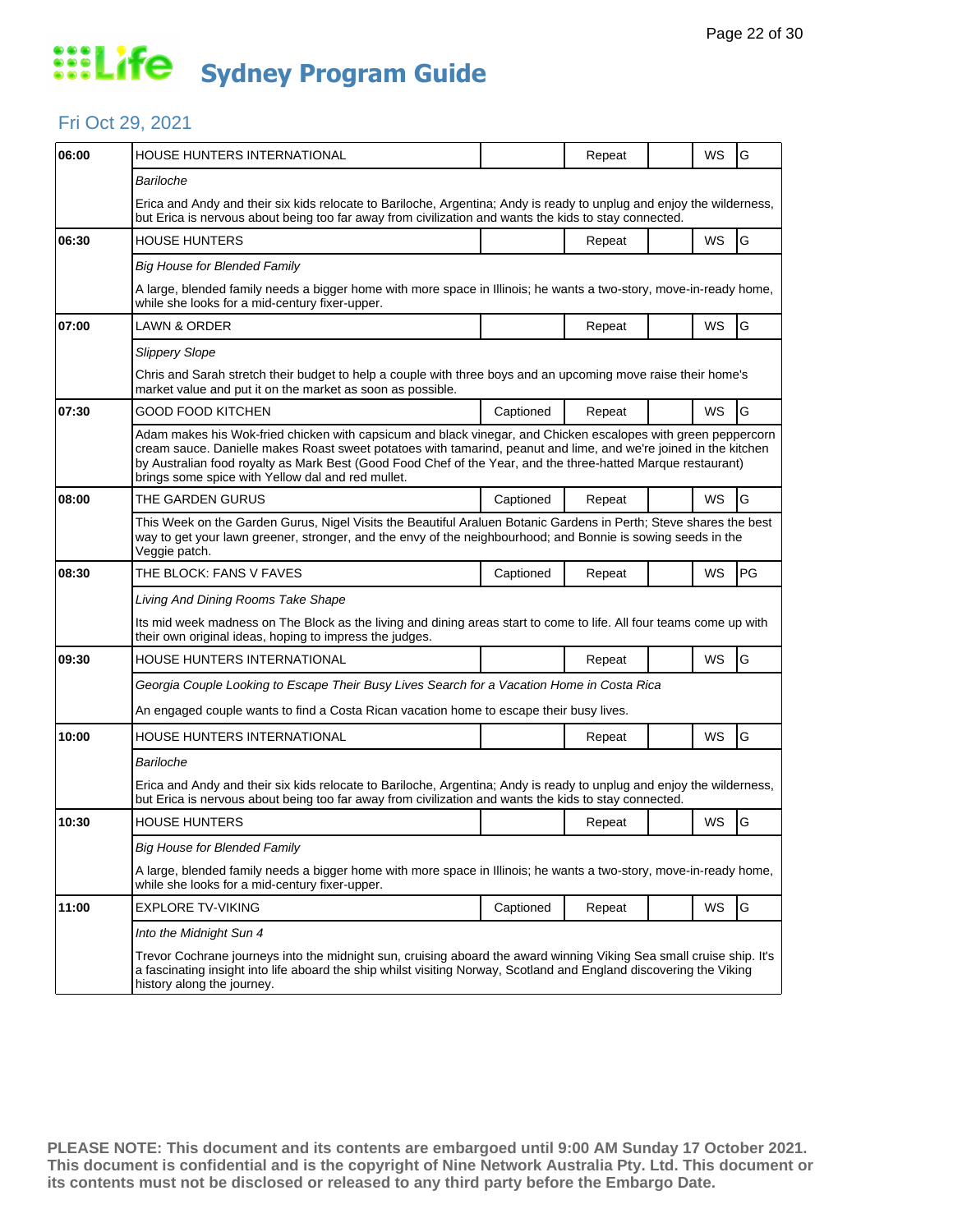#### Fri Oct 29, 2021

| 11:30 | FIND ME A DREAM HOME AUSTRALIA                                                                                                                                                                                                                                                                         | Captioned | Repeat |  | WS        | G  |  |  |
|-------|--------------------------------------------------------------------------------------------------------------------------------------------------------------------------------------------------------------------------------------------------------------------------------------------------------|-----------|--------|--|-----------|----|--|--|
|       | Today on Find Me a Dream Home we meet Ruby who is looking to find her dream home in Pakenham, Melbourne<br>for her and her daughter Ava with enough space to buy a horse.                                                                                                                              |           |        |  |           |    |  |  |
| 12:00 | HOUSE HUNTERS INTERNATIONAL                                                                                                                                                                                                                                                                            |           | Repeat |  | WS        | G  |  |  |
|       | Aiming High in Singapore                                                                                                                                                                                                                                                                               |           |        |  |           |    |  |  |
|       | A couple faces big adjustments after an unexpected job transfer to Singapore, including her fear of heights. They're<br>looking for an apartment that has all the amenities with three bedrooms, and something that's near his work is a<br>must.                                                      |           |        |  |           |    |  |  |
| 12:30 | HOUSE HUNTERS INTERNATIONAL                                                                                                                                                                                                                                                                            |           | Repeat |  | WS        | G  |  |  |
|       | Decompress, Italian Style                                                                                                                                                                                                                                                                              |           |        |  |           |    |  |  |
|       | A hectic life in California leads a young family to Montepulciano, Italy, to decompress. They've been to<br>Montepulciano several times, but with huge expectations and potential renovations in the mix, the dream may be<br>further than they think.                                                 |           |        |  |           |    |  |  |
| 13:00 | <b>FIXER UPPER</b>                                                                                                                                                                                                                                                                                     |           | Repeat |  | <b>WS</b> | PG |  |  |
|       | Tiny House Big Charm                                                                                                                                                                                                                                                                                   |           |        |  |           |    |  |  |
|       | Cameron and Jessie love the cozy charm of small-scale living but want a place of their own. Chip and Joanna turn<br>an abandoned tiny house into a modern living space for the adventurous couple.                                                                                                     |           |        |  |           |    |  |  |
| 14:00 | MY LOTTERY DREAM HOME                                                                                                                                                                                                                                                                                  |           | Repeat |  | WS        | G  |  |  |
|       | A Big Home for a Big Prize                                                                                                                                                                                                                                                                             |           |        |  |           |    |  |  |
|       | David Bromstad takes recent lottery winners on over-the-top house hunts for their new dream homes. Whether they<br>win hundreds of thousands or millions, lucky lottery winners everywhere are jumping headfirst into the real estate<br>market.                                                       |           |        |  |           |    |  |  |
| 14:30 | MY LOTTERY DREAM HOME                                                                                                                                                                                                                                                                                  |           | Repeat |  | WS        | G  |  |  |
|       | A Lottery Winner's Dog House                                                                                                                                                                                                                                                                           |           |        |  |           |    |  |  |
|       | David Bromstad takes recent lottery winners on over-the-top house hunts for their new dream homes. Whether they<br>win hundreds of thousands or millions, lucky lottery winners everywhere are jumping headfirst into the real estate<br>market.                                                       |           |        |  |           |    |  |  |
| 15:00 | THE BLOCK: FANS V FAVES                                                                                                                                                                                                                                                                                | Captioned | Repeat |  | WS        | PG |  |  |
|       | Garden Challenge                                                                                                                                                                                                                                                                                       |           |        |  |           |    |  |  |
|       | Scotty and foreman Keith pay a special visit to a local primary school to lend a hand, and Shelley surprises the<br>teams with a gardening challenge. There's \$6,000 in prize money up for grabs. All Stars Phil and Amity drop in to<br>The Block to meet the contestants and get a progress report. |           |        |  |           |    |  |  |
| 16:00 | <b>LAWN &amp; ORDER</b>                                                                                                                                                                                                                                                                                |           | Repeat |  | WS        | G  |  |  |
|       | A House Full of Hornets                                                                                                                                                                                                                                                                                |           |        |  |           |    |  |  |
|       | Chris Lambton and Sara Bendrick put a couple to work making their house a home by addressing its two driveways,<br>overgrown shrubs and unsightly paint colour.                                                                                                                                        |           |        |  |           |    |  |  |
| 16:30 | <b>GARAGE GOLD</b>                                                                                                                                                                                                                                                                                     |           | Repeat |  | <b>WS</b> | PG |  |  |
|       | The 4000-Mile Journey                                                                                                                                                                                                                                                                                  |           |        |  |           |    |  |  |
|       | Kraig Bantle and his crew travel to the United Kingdom and uncover a garage full of British antiques, with one item<br>possibly older than the United States; the team uncovers an impressive piece of attire from the Great War.                                                                      |           |        |  |           |    |  |  |
| 17:00 | FLIP OR FLOP                                                                                                                                                                                                                                                                                           |           | Repeat |  | WS        | G  |  |  |
|       | Keeping Up With The Joneses                                                                                                                                                                                                                                                                            |           |        |  |           |    |  |  |
|       | A family home in Fullerton, Calif., will need a full remodel and a new roof.                                                                                                                                                                                                                           |           |        |  |           |    |  |  |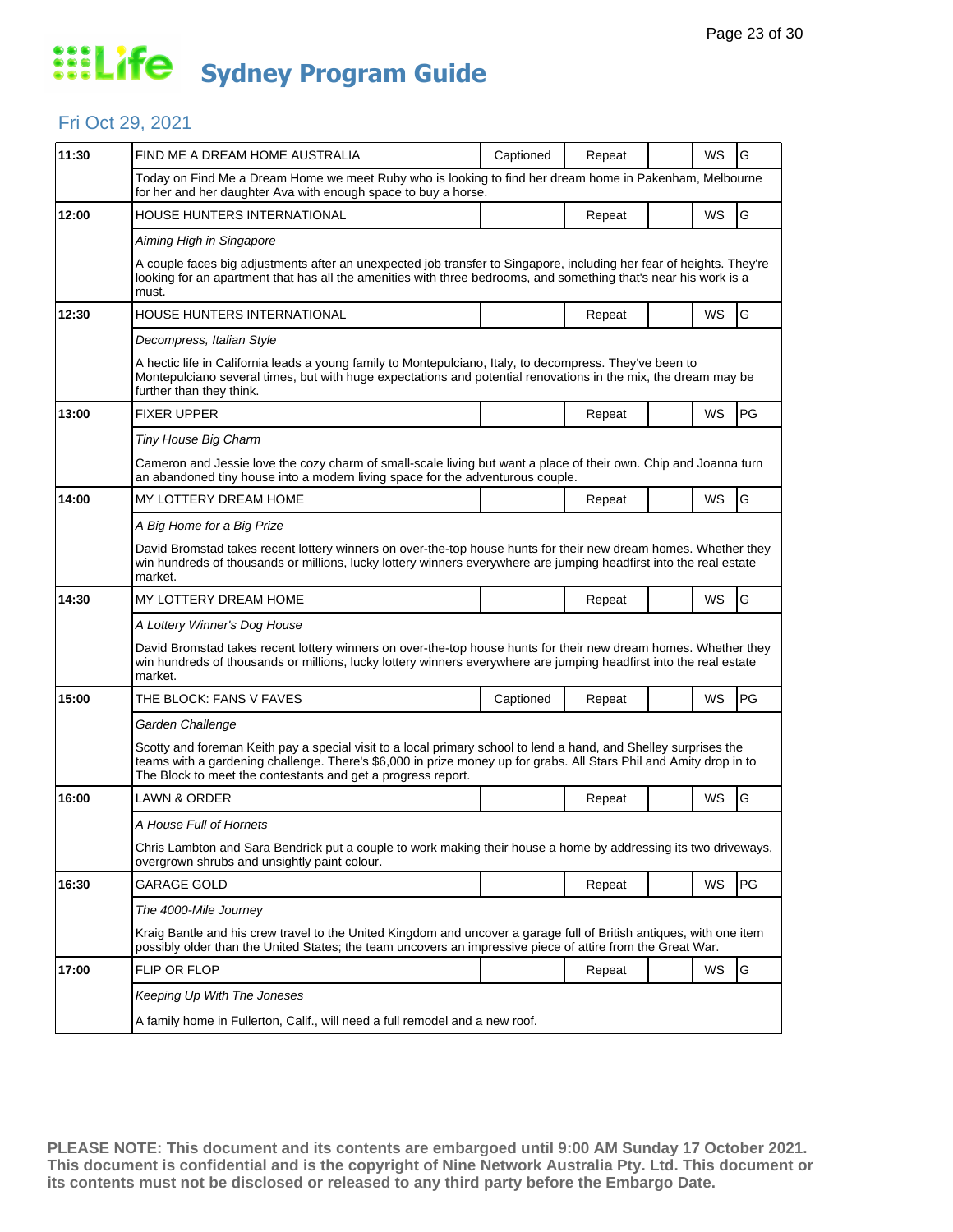#### Fri Oct 29, 2021

| 17:30 | <b>IFLIP OR FLOP</b>                                                                                                                                                        | Repeat | <b>WS</b> | 1G |
|-------|-----------------------------------------------------------------------------------------------------------------------------------------------------------------------------|--------|-----------|----|
|       | Foreclosure Shock                                                                                                                                                           |        |           |    |
|       | With no foreclosures to flip in Orange County, Tarek and Christina broaden their search to include Los Angeles<br>County and find a house with a view that looks promising. |        |           |    |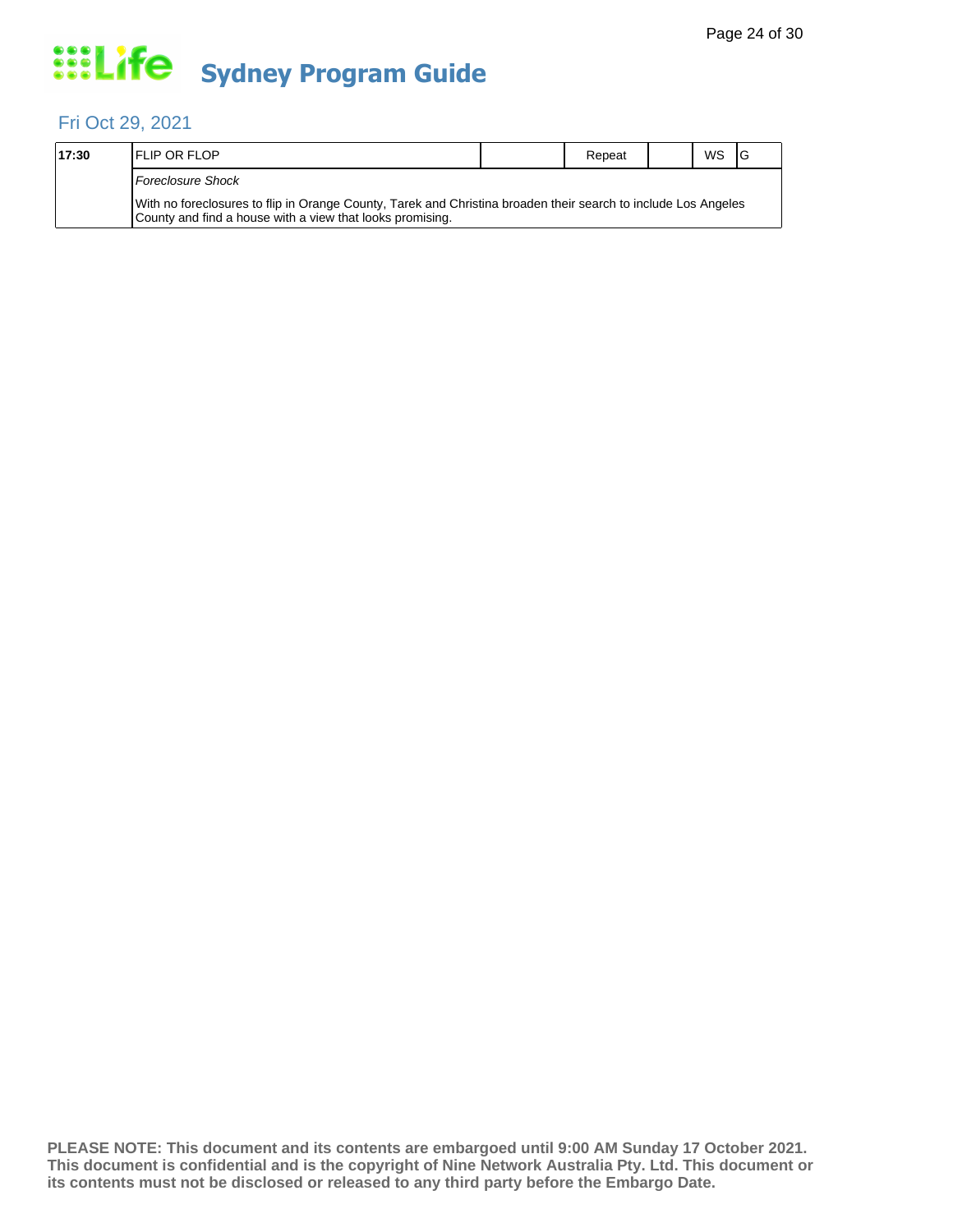#### Fri Oct 29, 2021

| 18:00 | HOUSE HUNTERS INTERNATIONAL                                                                                                                                                                                                                                   |  | Repeat |  | WS | G  |  |  |
|-------|---------------------------------------------------------------------------------------------------------------------------------------------------------------------------------------------------------------------------------------------------------------|--|--------|--|----|----|--|--|
|       | The Godar Family Looks at Three Large, Luxury Oceanfront Homes in a Newly Developed Area in Panama                                                                                                                                                            |  |        |  |    |    |  |  |
|       | Joe & Shannon look at three large, luxury oceanfront homes in a newly developed area in Panama.                                                                                                                                                               |  |        |  |    |    |  |  |
| 18:30 | <b>HOUSE HUNTERS INTERNATIONAL</b>                                                                                                                                                                                                                            |  | Repeat |  | WS | G  |  |  |
|       | Bangkok                                                                                                                                                                                                                                                       |  |        |  |    |    |  |  |
|       | A woman yearning to break free from suburban life jumps at the chance to follow her husband's job to Bangkok,<br>Thailand; however, once overseas, she's anxious about the changes that come with living in a big city and longs for<br>the comforts of home. |  |        |  |    |    |  |  |
| 19:00 | <b>HOUSE HUNTERS</b>                                                                                                                                                                                                                                          |  | Repeat |  | WS | G  |  |  |
|       | Seeking Separate Bathrooms                                                                                                                                                                                                                                    |  |        |  |    |    |  |  |
|       | A newly engaged couple wants to buy a home in Chicago, but they can't decide between a rowhouse or a single-<br>family home, he wants a finished basement for entertaining, but she's looking for two full bathrooms.                                         |  |        |  |    |    |  |  |
| 19:30 | <b>MAINE CABIN MASTERS</b>                                                                                                                                                                                                                                    |  | Repeat |  | WS | PG |  |  |
|       | <b>Inspirations Brewing</b>                                                                                                                                                                                                                                   |  |        |  |    |    |  |  |
|       | Chase and his brother-in-law, Ryan, are inspired by a visit to the Allagash Brewing Company where their client<br>works; they brew up some ideas to redesign the cabin while using items from the brewery as well as custom pieces<br>to transform it.        |  |        |  |    |    |  |  |
| 20:30 | <b>BARNWOOD BUILDERS</b>                                                                                                                                                                                                                                      |  |        |  | WS | G  |  |  |
|       | Coming Home                                                                                                                                                                                                                                                   |  |        |  |    |    |  |  |
|       | In Middlebourne, W.Va., the "Barnwood Builders" save an exceptional log cabin and help a local sheriff return to his<br>family farm; in Alabama, Mark Bowe visits the finished lakeside cabin designed by Karen Tillery.                                      |  |        |  |    |    |  |  |
| 21:30 | <b>BUILDING OFF THE GRID</b>                                                                                                                                                                                                                                  |  | Repeat |  | WS | PG |  |  |
|       | Building Off the Grid: High Altitude Hideout Special                                                                                                                                                                                                          |  |        |  |    |    |  |  |
|       | Adventure seeker Joey Caiafa sets out to build a mountaintop hideout outside of Leadville, Colorado.                                                                                                                                                          |  |        |  |    |    |  |  |
| 22:30 | LAKEFRONT BARGAIN HUNT                                                                                                                                                                                                                                        |  | Repeat |  | WS | G  |  |  |
|       | Livin' Large in Lake County                                                                                                                                                                                                                                   |  |        |  |    |    |  |  |
| 23:30 | HOUSE HUNTERS INTERNATIONAL                                                                                                                                                                                                                                   |  | Repeat |  | WS | G  |  |  |
|       | The Godar Family Looks at Three Large, Luxury Oceanfront Homes in a Newly Developed Area in Panama                                                                                                                                                            |  |        |  |    |    |  |  |
|       | Joe & Shannon look at three large, luxury oceanfront homes in a newly developed area in Panama.                                                                                                                                                               |  |        |  |    |    |  |  |
| 00:00 | <b>BELOW DECK</b>                                                                                                                                                                                                                                             |  |        |  | WS | M  |  |  |
|       | Runaway Chef                                                                                                                                                                                                                                                  |  |        |  |    |    |  |  |
|       | Following Captain Lee and Shane's conversation, the deck team must deal with the fallout; Rachel struggles with<br>her long-distance relationship; James and Elizabeth's attraction to each other becomes obvious.                                            |  |        |  |    |    |  |  |
|       | Cons. Advice: Some Coarse Language, Sexual References                                                                                                                                                                                                         |  |        |  |    |    |  |  |
| 01:00 | <b>BELOW DECK MEDITERRANEAN</b>                                                                                                                                                                                                                               |  |        |  | WS | M  |  |  |
|       | There's No Place Like Home                                                                                                                                                                                                                                    |  |        |  |    |    |  |  |
|       | With Hannah's back against the wall, Captain Sandy faces a difficult decision that could change the trajectory of The<br>Wellington. Bugsy grapples with a new challenge, while Malia worries about Tom's ability to navigate a chaotic first<br>charter.     |  |        |  |    |    |  |  |
|       | Cons. Advice: Some Coarse Language, Sexual References                                                                                                                                                                                                         |  |        |  |    |    |  |  |
|       |                                                                                                                                                                                                                                                               |  |        |  |    |    |  |  |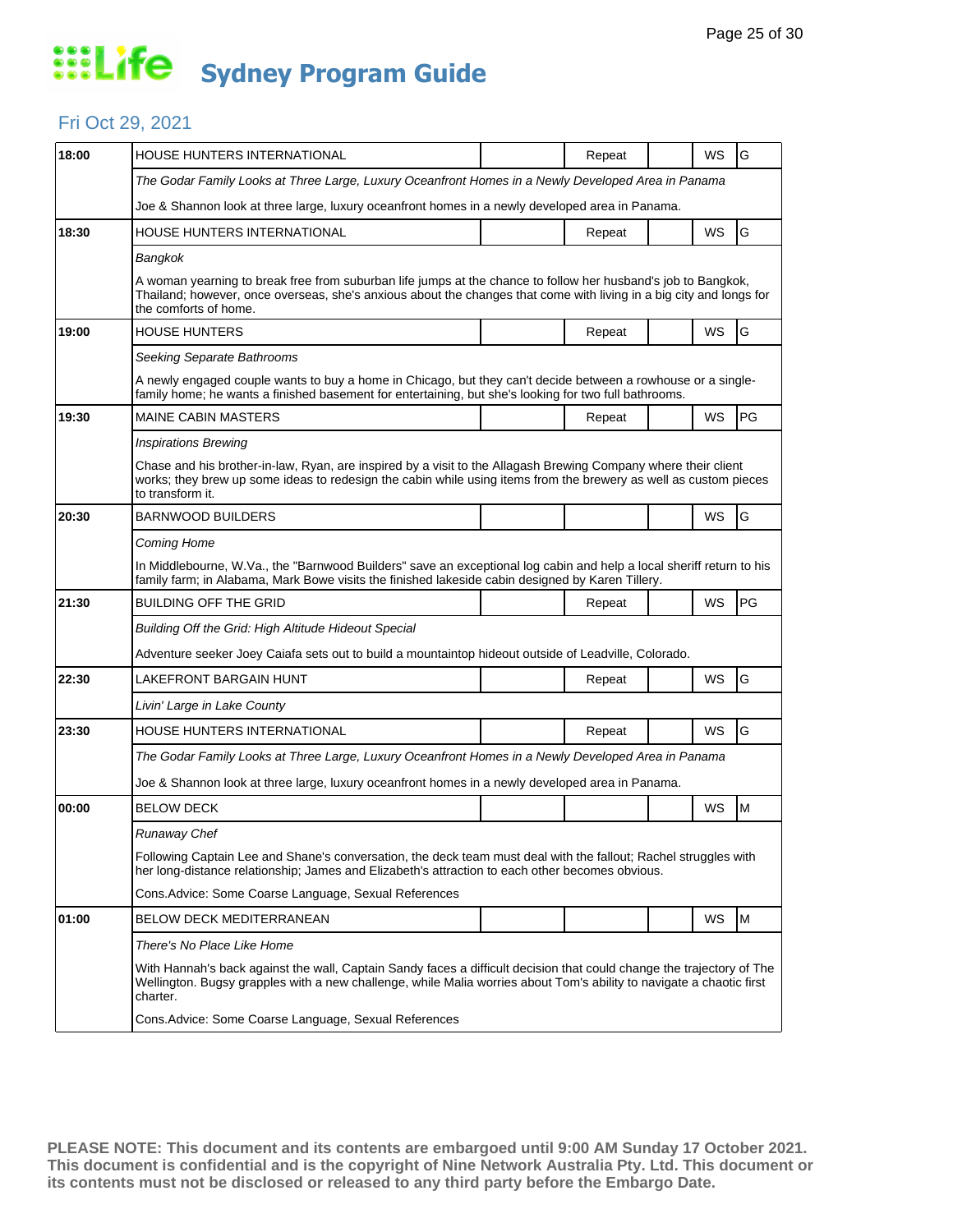#### Fri Oct 29, 2021

| 02:00 | <b>BARNWOOD BUILDERS</b>                                                                                                                                                                                                          |                                                                                                      | Repeat |  | <b>WS</b> | G  |  |  |
|-------|-----------------------------------------------------------------------------------------------------------------------------------------------------------------------------------------------------------------------------------|------------------------------------------------------------------------------------------------------|--------|--|-----------|----|--|--|
|       | <b>Coming Home</b>                                                                                                                                                                                                                |                                                                                                      |        |  |           |    |  |  |
|       | In Middlebourne, W.Va., the "Barnwood Builders" save an exceptional log cabin and help a local sheriff return to his<br>family farm; in Alabama, Mark Bowe visits the finished lakeside cabin designed by Karen Tillery.          |                                                                                                      |        |  |           |    |  |  |
| 03:00 | <b>BUILDING OFF THE GRID</b>                                                                                                                                                                                                      |                                                                                                      | Repeat |  | <b>WS</b> | PG |  |  |
|       | Building Off the Grid: High Altitude Hideout Special                                                                                                                                                                              |                                                                                                      |        |  |           |    |  |  |
|       |                                                                                                                                                                                                                                   | Adventure seeker Joey Caiafa sets out to build a mountaintop hideout outside of Leadville, Colorado. |        |  |           |    |  |  |
| 04:00 | LAKEFRONT BARGAIN HUNT                                                                                                                                                                                                            |                                                                                                      | Repeat |  | WS        | G  |  |  |
|       | Livin' Large in Lake County                                                                                                                                                                                                       |                                                                                                      |        |  |           |    |  |  |
| 04:30 | <b>LAKEFRONT BARGAIN HUNT</b>                                                                                                                                                                                                     |                                                                                                      | Repeat |  | WS        | G  |  |  |
|       | All in the Family in Alabama                                                                                                                                                                                                      |                                                                                                      |        |  |           |    |  |  |
|       | A couple returns home to the lake in Alabama to put down their own roots.                                                                                                                                                         |                                                                                                      |        |  |           |    |  |  |
| 05:00 | <b>LAWN &amp; ORDER</b>                                                                                                                                                                                                           |                                                                                                      | Repeat |  | <b>WS</b> | G  |  |  |
|       | A House Full of Hornets                                                                                                                                                                                                           |                                                                                                      |        |  |           |    |  |  |
|       | Chris Lambton and Sara Bendrick put a couple to work making their house a home by addressing its two driveways,<br>overgrown shrubs and unsightly paint colour.                                                                   |                                                                                                      |        |  |           |    |  |  |
| 05:30 | <b>GARAGE GOLD</b>                                                                                                                                                                                                                |                                                                                                      | Repeat |  | WS        | PG |  |  |
|       | The 4000-Mile Journey                                                                                                                                                                                                             |                                                                                                      |        |  |           |    |  |  |
|       | Kraig Bantle and his crew travel to the United Kingdom and uncover a garage full of British antiques, with one item<br>possibly older than the United States; the team uncovers an impressive piece of attire from the Great War. |                                                                                                      |        |  |           |    |  |  |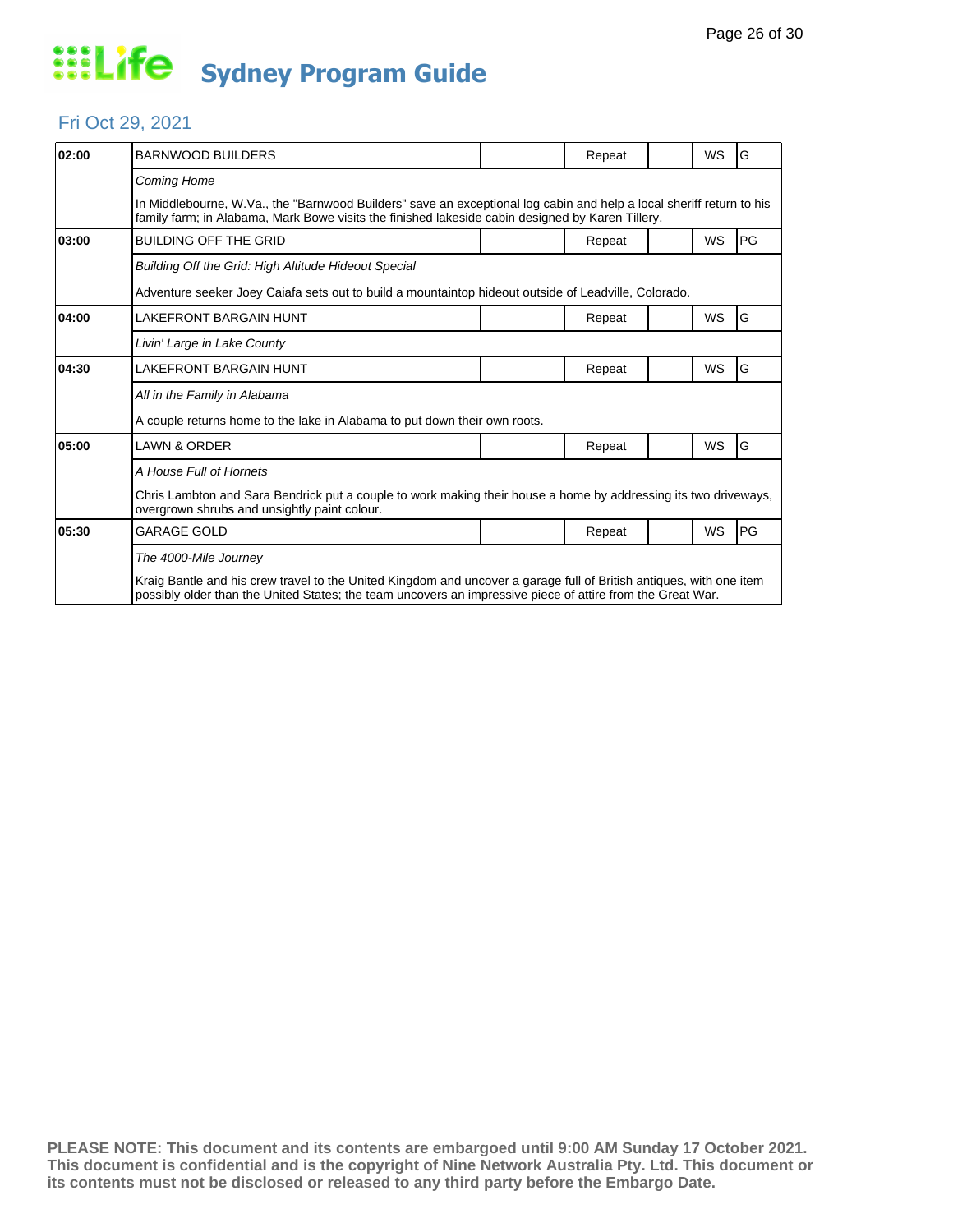#### Sat Oct 30, 2021

| 06:00 | <b>HOUSE HUNTERS INTERNATIONAL</b>                                                                                                                                                                                                                                                                     |           | Repeat |  | WS        | G  |  |
|-------|--------------------------------------------------------------------------------------------------------------------------------------------------------------------------------------------------------------------------------------------------------------------------------------------------------|-----------|--------|--|-----------|----|--|
|       | Bangkok                                                                                                                                                                                                                                                                                                |           |        |  |           |    |  |
|       | A woman yearning to break free from suburban life jumps at the chance to follow her husband's job to Bangkok,<br>Thailand; however, once overseas, she's anxious about the changes that come with living in a big city and longs for<br>the comforts of home.                                          |           |        |  |           |    |  |
| 06:30 | <b>HOUSE HUNTERS</b>                                                                                                                                                                                                                                                                                   |           | Repeat |  | <b>WS</b> | G  |  |
|       | Seeking Separate Bathrooms                                                                                                                                                                                                                                                                             |           |        |  |           |    |  |
|       | A newly engaged couple wants to buy a home in Chicago, but they can't decide between a rowhouse or a single-<br>family home; he wants a finished basement for entertaining, but she's looking for two full bathrooms.                                                                                  |           |        |  |           |    |  |
| 07:00 | <b>BUILDING ALASKA</b>                                                                                                                                                                                                                                                                                 |           | Repeat |  | <b>WS</b> | PG |  |
|       | <b>Stuck In Shelikof</b>                                                                                                                                                                                                                                                                               |           |        |  |           |    |  |
|       | Nick hunts for driftwood to use for building and realizes how dangerous it is to live in Alaska. Jere and Ben's barge<br>begins its journey to the water, and Brannon's team reaches a major milestone in his cabin build.                                                                             |           |        |  |           |    |  |
| 08:00 | THE GARDEN GURUS                                                                                                                                                                                                                                                                                       | Captioned | Repeat |  | WS        | G  |  |
|       | This week on the garden gurus, Bonnie upcycles this old fish tank, into a new home for these succulents; Melissa<br>shares how to keep your greenhouse cool during the summer months; and Nigel is adding compost to soil in a new<br>innovative way.                                                  |           |        |  |           |    |  |
| 08:30 | THE BLOCK: FANS V FAVES                                                                                                                                                                                                                                                                                | Captioned | Repeat |  | WS        | PG |  |
|       | Garden Challenge                                                                                                                                                                                                                                                                                       |           |        |  |           |    |  |
|       | Scotty and foreman Keith pay a special visit to a local primary school to lend a hand, and Shelley surprises the<br>teams with a gardening challenge. There's \$6,000 in prize money up for grabs. All Stars Phil and Amity drop in to<br>The Block to meet the contestants and get a progress report. |           |        |  |           |    |  |
| 09:30 | LAWN & ORDER                                                                                                                                                                                                                                                                                           |           | Repeat |  | <b>WS</b> | G  |  |
|       | A House Full of Hornets                                                                                                                                                                                                                                                                                |           |        |  |           |    |  |
|       | Chris Lambton and Sara Bendrick put a couple to work making their house a home by addressing its two driveways,<br>overgrown shrubs and unsightly paint colour.                                                                                                                                        |           |        |  |           |    |  |
| 10:00 | GARAGE GOLD                                                                                                                                                                                                                                                                                            |           | Repeat |  | WS        | PG |  |
|       | The 4000-Mile Journey                                                                                                                                                                                                                                                                                  |           |        |  |           |    |  |
|       | Kraig Bantle and his crew travel to the United Kingdom and uncover a garage full of British antiques, with one item<br>possibly older than the United States; the team uncovers an impressive piece of attire from the Great War.                                                                      |           |        |  |           |    |  |
| 10:30 | LAKEFRONT BARGAIN HUNT                                                                                                                                                                                                                                                                                 |           | Repeat |  | WS        | G  |  |
|       | Livin' Large in Lake County                                                                                                                                                                                                                                                                            |           |        |  |           |    |  |
| 11:00 | LAKEFRONT BARGAIN HUNT                                                                                                                                                                                                                                                                                 |           | Repeat |  | WS        | G  |  |
|       | All in the Family in Alabama                                                                                                                                                                                                                                                                           |           |        |  |           |    |  |
|       | A couple returns home to the lake in Alabama to put down their own roots.                                                                                                                                                                                                                              |           |        |  |           |    |  |
| 11:30 | <b>POSTCARDS</b>                                                                                                                                                                                                                                                                                       | Captioned | Repeat |  | <b>WS</b> | PG |  |
|       | This week Sam discovers why locals love beachside Elwood, Brodie packs a picnic for a trip to Hanging Rock,<br>Lauren learns about the art of pottery making in Packenham and Shane discovers some of the best walking trails<br>close to the city.                                                    |           |        |  |           |    |  |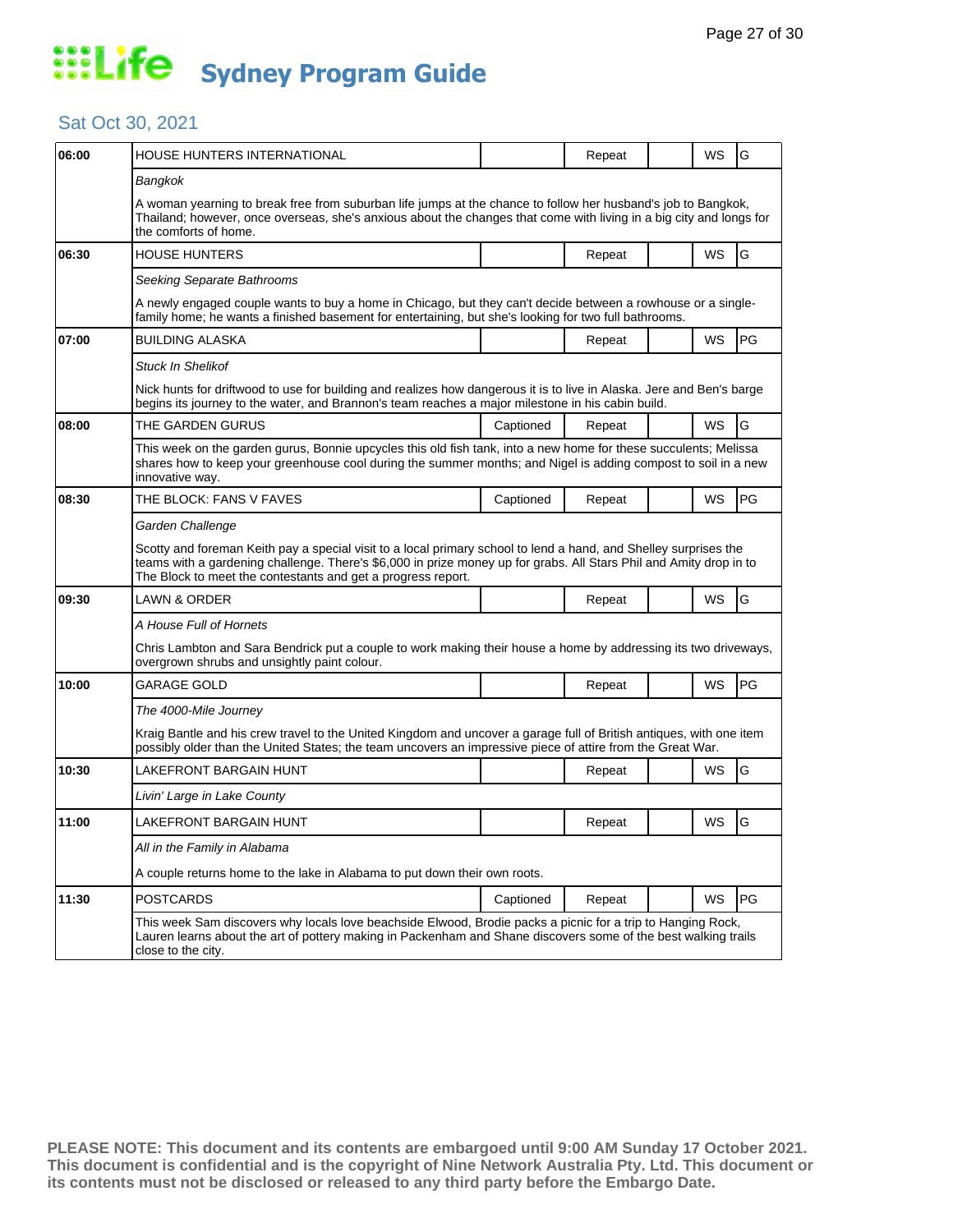#### Sat Oct 30, 2021

| 12:00 | FIND ME A DREAM HOME AUSTRALIA                                                                                                                                                                                                                                | Captioned | Repeat |  | WS        | G  |  |  |
|-------|---------------------------------------------------------------------------------------------------------------------------------------------------------------------------------------------------------------------------------------------------------------|-----------|--------|--|-----------|----|--|--|
|       | Today on Find Me a Dream Home we meet newly pregnant dream home seeker, Jess who is looking to find her<br>dream home for her growing family in Drouin, 90 kilometres east of Melbourne.                                                                      |           |        |  |           |    |  |  |
| 12:30 | GETAWAY                                                                                                                                                                                                                                                       | Captioned | Repeat |  | WS        | PG |  |  |
|       | Scenic - Canada Part 1                                                                                                                                                                                                                                        |           |        |  |           |    |  |  |
|       | This week on Getaway David Reyne heads off on a 3 week adventure through Canada. From the cosmopolitan city<br>of Toronto heading south to the magnificent Niagara Falls and the picturesque town of Niagara on the Lake.                                     |           |        |  |           |    |  |  |
| 13:00 | HOUSE HUNTERS INTERNATIONAL                                                                                                                                                                                                                                   |           | Repeat |  | WS        | G  |  |  |
|       | The Godar Family Looks at Three Large, Luxury Oceanfront Homes in a Newly Developed Area in Panama                                                                                                                                                            |           |        |  |           |    |  |  |
|       | Joe & Shannon look at three large, luxury oceanfront homes in a newly developed area in Panama.                                                                                                                                                               |           |        |  |           |    |  |  |
| 13:30 | HOUSE HUNTERS INTERNATIONAL                                                                                                                                                                                                                                   |           | Repeat |  | <b>WS</b> | G  |  |  |
|       | Bangkok                                                                                                                                                                                                                                                       |           |        |  |           |    |  |  |
|       | A woman yearning to break free from suburban life jumps at the chance to follow her husband's job to Bangkok,<br>Thailand; however, once overseas, she's anxious about the changes that come with living in a big city and longs for<br>the comforts of home. |           |        |  |           |    |  |  |
| 14:00 | <b>HOUSE HUNTERS</b>                                                                                                                                                                                                                                          |           | Repeat |  | WS        | G  |  |  |
|       | Seeking Separate Bathrooms                                                                                                                                                                                                                                    |           |        |  |           |    |  |  |
|       | A newly engaged couple wants to buy a home in Chicago, but they can't decide between a rowhouse or a single-<br>family home; he wants a finished basement for entertaining, but she's looking for two full bathrooms.                                         |           |        |  |           |    |  |  |
| 14:30 | <b>BARNWOOD BUILDERS</b>                                                                                                                                                                                                                                      |           | Repeat |  | <b>WS</b> | G  |  |  |
|       | Coming Home                                                                                                                                                                                                                                                   |           |        |  |           |    |  |  |
|       | In Middlebourne, W.Va., the "Barnwood Builders" save an exceptional log cabin and help a local sheriff return to his<br>family farm; in Alabama, Mark Bowe visits the finished lakeside cabin designed by Karen Tillery.                                      |           |        |  |           |    |  |  |
| 15:30 | DREAM HOMES REVEALED                                                                                                                                                                                                                                          |           |        |  | WS        | G  |  |  |
|       | Today we are by the water and exploring dream homes with amazing views across Australia. Our final stop is in<br>Victoria, where you will be blown away by the style and views of this jaw dropping wonder.                                                   |           |        |  |           |    |  |  |
| 16:00 | DREAM HOMES REVEALED                                                                                                                                                                                                                                          |           |        |  | WS        | G  |  |  |
|       | In this episode we are looking at some gorgeous homes where design is front and centre. Our experts will walk us<br>through many different homes that will leave you mind blown.                                                                              |           |        |  |           |    |  |  |
| 16:30 | <b>BUILDING OFF THE GRID</b>                                                                                                                                                                                                                                  |           | Repeat |  | <b>WS</b> | PG |  |  |
|       | Building Off the Grid: High Altitude Hideout Special                                                                                                                                                                                                          |           |        |  |           |    |  |  |
|       | Adventure seeker Joey Caiafa sets out to build a mountaintop hideout outside of Leadville, Colorado.                                                                                                                                                          |           |        |  |           |    |  |  |
| 17:30 | <b>MAINE CABIN MASTERS</b>                                                                                                                                                                                                                                    |           | Repeat |  | WS        | PG |  |  |
|       | <b>Inspirations Brewing</b>                                                                                                                                                                                                                                   |           |        |  |           |    |  |  |
|       | Chase and his brother-in-law, Ryan, are inspired by a visit to the Allagash Brewing Company where their client<br>works; they brew up some ideas to redesign the cabin while using items from the brewery as well as custom pieces<br>to transform it.        |           |        |  |           |    |  |  |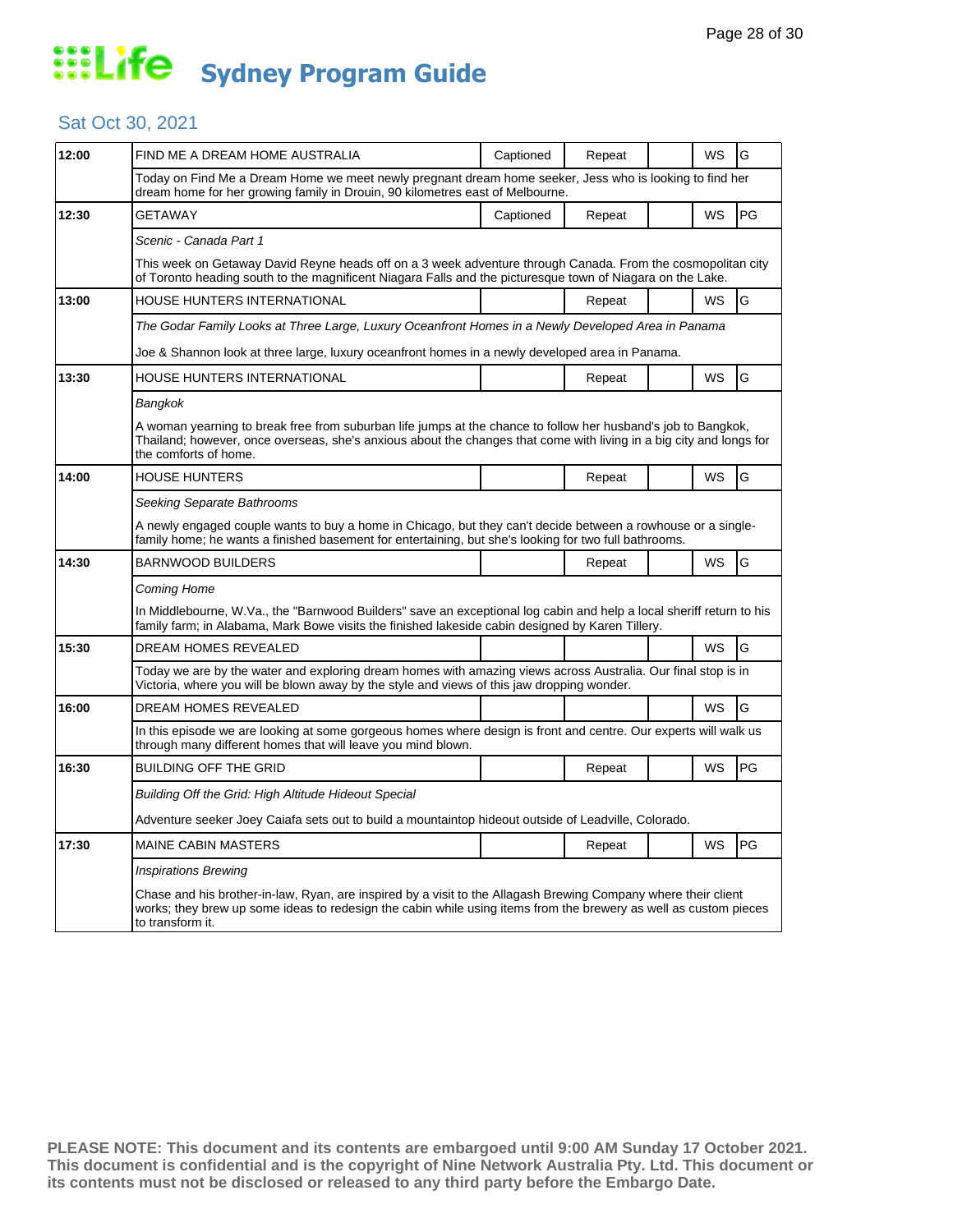#### Sat Oct 30, 2021

| 18:30 | <b>LOG CABIN LIVING</b>                                                                                                                                                                                                                                                                                                                                                                    |           | Repeat |  | WS        | G |  |
|-------|--------------------------------------------------------------------------------------------------------------------------------------------------------------------------------------------------------------------------------------------------------------------------------------------------------------------------------------------------------------------------------------------|-----------|--------|--|-----------|---|--|
|       | Lake Lure Dream Log Cabin                                                                                                                                                                                                                                                                                                                                                                  |           |        |  |           |   |  |
|       | Active couple Jay and Samantha recently welcomed their first child and realized the home and neighbourhood they<br>were living in didn't afford them the outdoor lifestyle they desired.                                                                                                                                                                                                   |           |        |  |           |   |  |
| 19:00 | LOG CABIN LIVING                                                                                                                                                                                                                                                                                                                                                                           |           | Repeat |  | WS        | G |  |
|       | Wisconsin Weekend Getaway                                                                                                                                                                                                                                                                                                                                                                  |           |        |  |           |   |  |
|       | Mike and Judy love to hike ride ATVs and fish along with their two giant standard poodles Roxie and Louie.<br>Currently living in the suburbs of Chicago the couple has set their sights on central Wisconsin for the weekend<br>getaway cabin of their dreams.                                                                                                                            |           |        |  |           |   |  |
| 19:30 | ESCAPE TO THE CHATEAU                                                                                                                                                                                                                                                                                                                                                                      | Captioned | Repeat |  | WS        | G |  |
|       | Before winter sets in, Dick ploughs the wildflower meadow and joins with Angel in bringing the dilapidated coach<br>house back to life, in a bid to create 'Cafe Grandma'.                                                                                                                                                                                                                 |           |        |  |           |   |  |
| 20:30 | HOUSE HUNTERS                                                                                                                                                                                                                                                                                                                                                                              |           |        |  | WS        | G |  |
|       | <b>Water Views in Charleston</b>                                                                                                                                                                                                                                                                                                                                                           |           |        |  |           |   |  |
|       | A pilot is moving back to Charleston, South Carolina, and looking for a new home with help from her best friend. She<br>wants a sexy, coastal-chic penthouse condo with deep water views, but her friend thinks a single-family home is<br>more practical.                                                                                                                                 |           |        |  |           |   |  |
| 21:30 | HOUSE HUNTERS INTERNATIONAL                                                                                                                                                                                                                                                                                                                                                                |           |        |  | WS        | G |  |
|       | Duty Calls to the Cotswolds                                                                                                                                                                                                                                                                                                                                                                |           |        |  |           |   |  |
|       | A couple with a toddler follows a military job to the picturesque Cotswolds region of England. She hopes to find a<br>home with rural British charm, but he's not sold on the quaint village.                                                                                                                                                                                              |           |        |  |           |   |  |
| 22:30 | HOUSE HUNTERS RENOVATION                                                                                                                                                                                                                                                                                                                                                                   |           | Repeat |  | <b>WS</b> | G |  |
|       | A Renovation Lesson                                                                                                                                                                                                                                                                                                                                                                        |           |        |  |           |   |  |
|       | A Massachusetts couple dive headfirst into home ownership, renovation and married life; while they learn home<br>renovation skills on the fly, they also learn the art of compromising in order to keep costs down.                                                                                                                                                                        |           |        |  |           |   |  |
| 23:30 | HOUSE HUNTERS                                                                                                                                                                                                                                                                                                                                                                              |           |        |  | WS        | G |  |
|       | <b>Water Views in Charleston</b>                                                                                                                                                                                                                                                                                                                                                           |           |        |  |           |   |  |
|       | A pilot is moving back to Charleston, South Carolina, and looking for a new home with help from her best friend. She<br>wants a sexy, coastal-chic penthouse condo with deep water views, but her friend thinks a single-family home is<br>more practical.                                                                                                                                 |           |        |  |           |   |  |
| 00:00 | THE REAL HOUSEWIVES OF SALT LAKE<br>CITY                                                                                                                                                                                                                                                                                                                                                   |           |        |  | WS        | M |  |
|       | Everybody Needs a Switzerland                                                                                                                                                                                                                                                                                                                                                              |           |        |  |           |   |  |
|       | With the ladies operating on a "clean slate," Whitney plans a roaring 20s party. Heather hosts a baby shower for five<br>of her young, Mormon, pregnant employees, Meredith and Mary grow closer, and Jen acts inappropriately at a<br>nighttime gathering. Later, when Meredith cancels plans, Jen begins to grow skeptical of Mary's involvement and<br>questions Meredith's friendship. |           |        |  |           |   |  |
|       | Cons.Advice: Themes, Some Coarse Language, Sexual References                                                                                                                                                                                                                                                                                                                               |           |        |  |           |   |  |
| 01:00 | THE REAL HOUSEWIVES OF JERSEY                                                                                                                                                                                                                                                                                                                                                              |           |        |  | <b>WS</b> | M |  |
|       | Welcome To Jersey                                                                                                                                                                                                                                                                                                                                                                          |           |        |  |           |   |  |
|       | As summer begins on the beautiful island of Jersey, seven of the most glamorous residents prepare themselves for<br>luxury estate agent Margaret Thompson's annual party.                                                                                                                                                                                                                  |           |        |  |           |   |  |
|       | Cons.Advice: Sexual References                                                                                                                                                                                                                                                                                                                                                             |           |        |  |           |   |  |